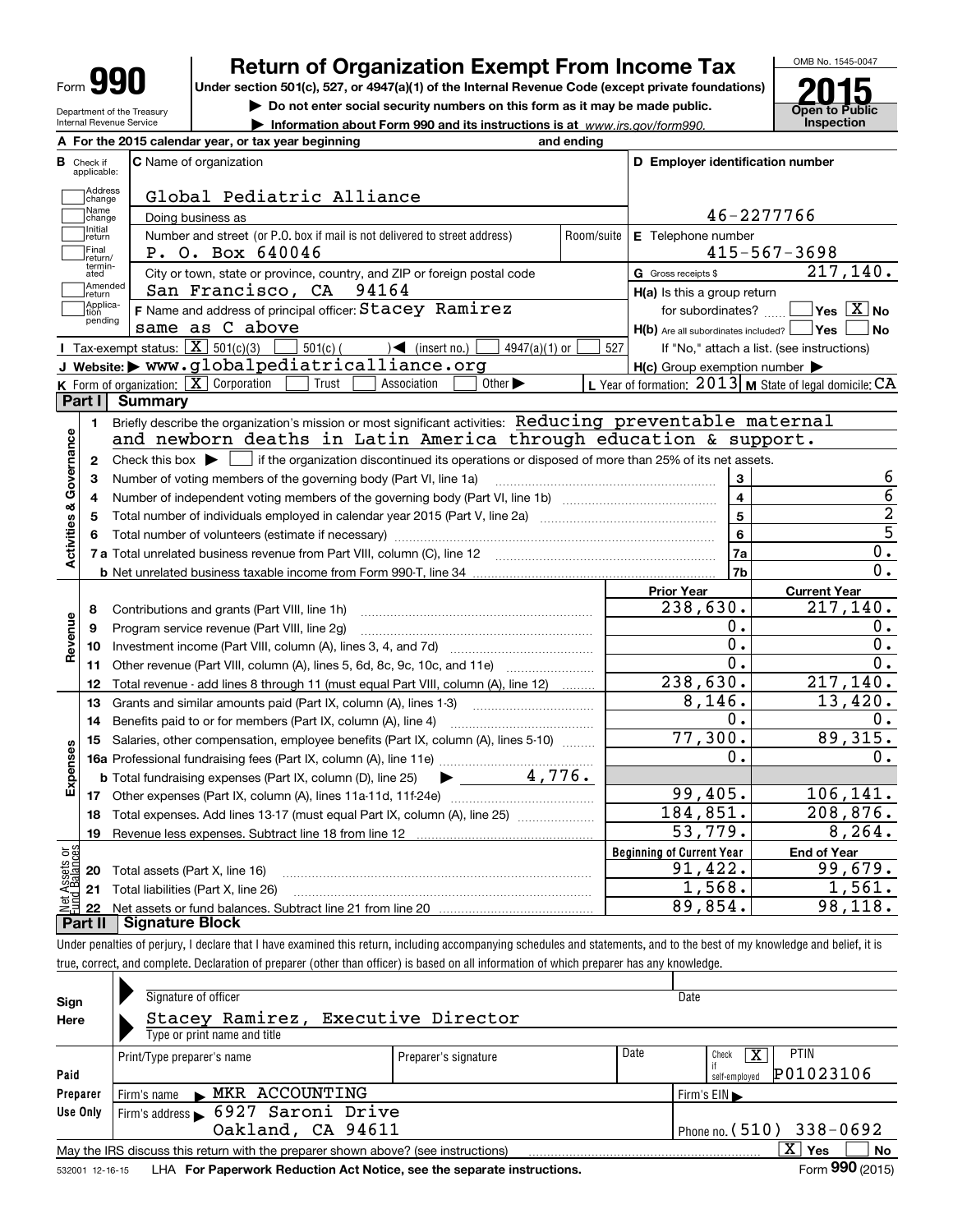|                | Global Pediatric Alliance<br>Form 990 (2015)                                                                                                 | 46-2277766 | $_{Page}$ 2                              |
|----------------|----------------------------------------------------------------------------------------------------------------------------------------------|------------|------------------------------------------|
|                | <b>Part III   Statement of Program Service Accomplishments</b>                                                                               |            |                                          |
|                | Check if Schedule O contains a response or note to any line in this Part III                                                                 |            |                                          |
| 1              | Briefly describe the organization's mission:                                                                                                 |            |                                          |
|                |                                                                                                                                              |            |                                          |
|                | Global Pediatric Alliance seeks to promote grassroots empowerment and                                                                        |            |                                          |
|                | improve child and maternal health by providing educational, technical,                                                                       |            |                                          |
|                | and financial support for community-based health projects in Latin                                                                           |            |                                          |
|                | America.                                                                                                                                     |            |                                          |
| $\mathbf{2}$   | Did the organization undertake any significant program services during the year which were not listed on                                     |            |                                          |
|                |                                                                                                                                              |            | $\sqrt{}$ Yes $\sqrt{}$ X $\sqrt{}$ No   |
|                | If "Yes," describe these new services on Schedule O.                                                                                         |            |                                          |
| 3              | Did the organization cease conducting, or make significant changes in how it conducts, any program services?                                 |            | $\blacksquare$ Yes $\boxed{\text{X}}$ No |
|                |                                                                                                                                              |            |                                          |
|                | If "Yes," describe these changes on Schedule O.                                                                                              |            |                                          |
| 4              | Describe the organization's program service accomplishments for each of its three largest program services, as measured by expenses.         |            |                                          |
|                | Section 501(c)(3) and 501(c)(4) organizations are required to report the amount of grants and allocations to others, the total expenses, and |            |                                          |
|                | revenue, if any, for each program service reported.                                                                                          |            |                                          |
| 4a             | $110$ , $470$ . Including grants of \$ ) (Revenue \$<br>(Expenses \$<br>(Code:                                                               |            |                                          |
|                | Midwife and Community Training Program:                                                                                                      |            |                                          |
|                | In poor regions, where access to state health services is limited,                                                                           |            |                                          |
|                | traditional midwives, or birth attendants often provide initial and                                                                          |            |                                          |
|                | essential maternal and child healthcare. GPA supports these important                                                                        |            |                                          |
|                |                                                                                                                                              |            |                                          |
|                | practitioners by offering workshops in evidence-based pediatric primary                                                                      |            |                                          |
|                | care, prenatal care, birth techniques and management, the recognition                                                                        |            |                                          |
|                | of risk factors and danger signs, and a protocol for emergency-care                                                                          |            |                                          |
|                | response. In 2015, GPA trained 137 traditional midwives from 48                                                                              |            |                                          |
|                | indigenous communities in Chiapas, Mexico, benefitting approximately                                                                         |            |                                          |
|                | 40,000 people, and we launched a community-wide campaign to reduce                                                                           |            |                                          |
|                | violence against women and girls reaching 3500 people.                                                                                       |            |                                          |
|                |                                                                                                                                              |            |                                          |
|                |                                                                                                                                              |            |                                          |
| 4b             | 69,537. including grants of \$ 13,420. ) (Revenue \$<br>$\sqrt{2}$ (Expenses \$<br>(Code:                                                    |            |                                          |
|                | Small Grants Program                                                                                                                         |            |                                          |
|                | GPA funds well-conceived, sustainable grassroots health projects known                                                                       |            |                                          |
|                | to have a significant impact on maternal and child health designed by                                                                        |            |                                          |
|                | local communities. We provide financial assistance, technical guidance                                                                       |            |                                          |
|                | and training in project management to empower groups to achieve                                                                              |            |                                          |
|                | long-term impact and sustainability. In 2015 GPA helped train 166                                                                            |            |                                          |
|                |                                                                                                                                              |            |                                          |
|                | community health workers in rural areas to provide essential care, such                                                                      |            |                                          |
|                | as prenatal care, first aid, and prevention of respiratory and                                                                               |            |                                          |
|                | diarrheal diseases to 17,000 people in Guatemala and Mexico. GPA also                                                                        |            |                                          |
|                | supported the installation of 102 water filters in Guatemala, bringing                                                                       |            |                                          |
|                | clean water to 50,000 people.                                                                                                                |            |                                          |
|                |                                                                                                                                              |            |                                          |
|                |                                                                                                                                              |            |                                          |
|                |                                                                                                                                              |            |                                          |
|                |                                                                                                                                              |            |                                          |
|                |                                                                                                                                              |            |                                          |
|                |                                                                                                                                              |            |                                          |
|                |                                                                                                                                              |            |                                          |
|                |                                                                                                                                              |            |                                          |
|                |                                                                                                                                              |            |                                          |
|                |                                                                                                                                              |            |                                          |
|                |                                                                                                                                              |            |                                          |
|                |                                                                                                                                              |            |                                          |
|                |                                                                                                                                              |            |                                          |
|                |                                                                                                                                              |            |                                          |
|                |                                                                                                                                              |            |                                          |
|                |                                                                                                                                              |            |                                          |
|                | 4d Other program services (Describe in Schedule O.)                                                                                          |            |                                          |
|                | (Expenses \$<br>$($ Revenue \$<br><u> 1980 - Johann Barbara, martx</u><br>including grants of \$                                             |            |                                          |
|                | 4e Total program service expenses > 180,007.                                                                                                 |            |                                          |
|                |                                                                                                                                              |            | Form 990 (2015)                          |
| 532002         |                                                                                                                                              |            |                                          |
| $12 - 16 - 15$ | $\overline{2}$                                                                                                                               |            |                                          |
|                |                                                                                                                                              |            |                                          |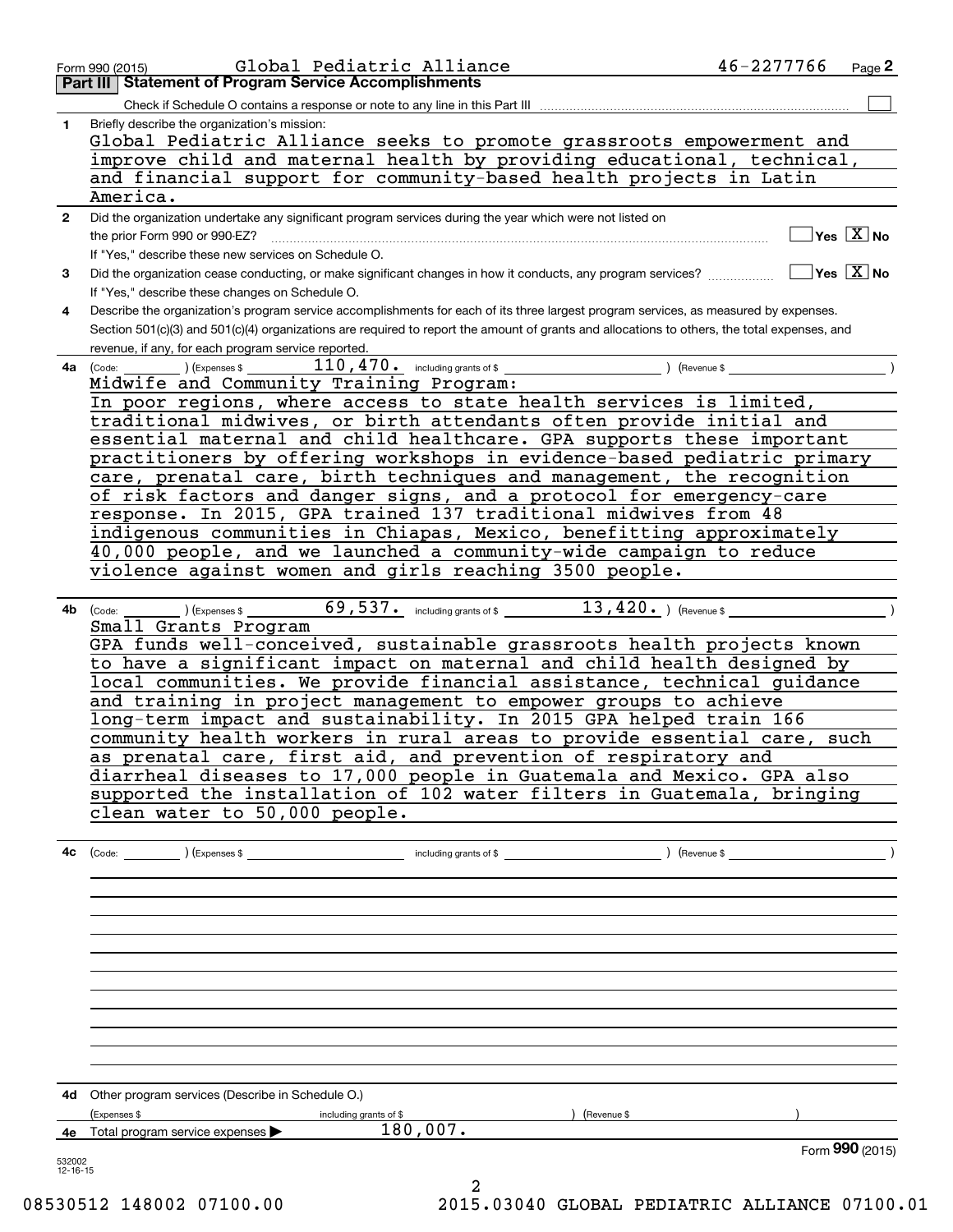| Form 990 (2015) |  |  |
|-----------------|--|--|

|     |                                                                                                                                      |                 | <b>Yes</b>            | No                           |
|-----|--------------------------------------------------------------------------------------------------------------------------------------|-----------------|-----------------------|------------------------------|
| 1   | Is the organization described in section $501(c)(3)$ or $4947(a)(1)$ (other than a private foundation)?                              |                 |                       |                              |
|     |                                                                                                                                      | 1.              | х                     |                              |
| 2   |                                                                                                                                      | $\mathbf 2$     | $\overline{\text{x}}$ |                              |
| 3   | Did the organization engage in direct or indirect political campaign activities on behalf of or in opposition to candidates for      |                 |                       |                              |
|     |                                                                                                                                      | 3               |                       | x                            |
| 4   | Section 501(c)(3) organizations. Did the organization engage in lobbying activities, or have a section 501(h) election in effect     |                 |                       |                              |
|     |                                                                                                                                      | 4               |                       | x                            |
| 5   | Is the organization a section 501(c)(4), 501(c)(5), or 501(c)(6) organization that receives membership dues, assessments, or         |                 |                       |                              |
|     |                                                                                                                                      | 5               |                       | x                            |
| 6   | Did the organization maintain any donor advised funds or any similar funds or accounts for which donors have the right to            |                 |                       |                              |
|     | provide advice on the distribution or investment of amounts in such funds or accounts? If "Yes," complete Schedule D, Part I         | 6               |                       | x                            |
| 7   | Did the organization receive or hold a conservation easement, including easements to preserve open space,                            |                 |                       |                              |
|     |                                                                                                                                      | $\overline{7}$  |                       | x                            |
| 8   | Did the organization maintain collections of works of art, historical treasures, or other similar assets? If "Yes," complete         |                 |                       |                              |
|     |                                                                                                                                      | 8               |                       | x                            |
| 9   | Did the organization report an amount in Part X, line 21, for escrow or custodial account liability, serve as a custodian for        |                 |                       |                              |
|     | amounts not listed in Part X; or provide credit counseling, debt management, credit repair, or debt negotiation services?            |                 |                       |                              |
|     | If "Yes," complete Schedule D, Part IV                                                                                               | 9               |                       | x                            |
| 10  | Did the organization, directly or through a related organization, hold assets in temporarily restricted endowments, permanent        |                 |                       |                              |
|     |                                                                                                                                      | 10              |                       | x                            |
| 11  | If the organization's answer to any of the following questions is "Yes," then complete Schedule D, Parts VI, VII, VIII, IX, or X     |                 |                       |                              |
|     | as applicable.                                                                                                                       |                 |                       |                              |
|     | a Did the organization report an amount for land, buildings, and equipment in Part X, line 10? If "Yes," complete Schedule D,        |                 |                       |                              |
|     |                                                                                                                                      | 11a             |                       | X                            |
|     | <b>b</b> Did the organization report an amount for investments - other securities in Part X, line 12 that is 5% or more of its total |                 |                       |                              |
|     |                                                                                                                                      | 11 <sub>b</sub> |                       | X.                           |
|     | c Did the organization report an amount for investments - program related in Part X, line 13 that is 5% or more of its total         |                 |                       |                              |
|     |                                                                                                                                      | 11c             |                       | x                            |
|     | d Did the organization report an amount for other assets in Part X, line 15 that is 5% or more of its total assets reported in       |                 |                       |                              |
|     |                                                                                                                                      | 11d             |                       | X<br>$\overline{\mathtt{x}}$ |
|     |                                                                                                                                      | 11e             |                       |                              |
| f   | Did the organization's separate or consolidated financial statements for the tax year include a footnote that addresses              |                 |                       |                              |
|     | the organization's liability for uncertain tax positions under FIN 48 (ASC 740)? If "Yes," complete Schedule D, Part X               | 11f             |                       | x                            |
|     | 12a Did the organization obtain separate, independent audited financial statements for the tax year? If "Yes," complete              |                 |                       | X                            |
|     | Schedule D, Parts XI and XII                                                                                                         | 12a             |                       |                              |
|     | <b>b</b> Was the organization included in consolidated, independent audited financial statements for the tax year?                   | 12b             |                       | х                            |
| 13  | If "Yes," and if the organization answered "No" to line 12a, then completing Schedule D, Parts XI and XII is optional                | 13              |                       | $\mathbf X$                  |
| 14a | Did the organization maintain an office, employees, or agents outside of the United States?                                          | 14a             | X                     |                              |
|     | b Did the organization have aggregate revenues or expenses of more than \$10,000 from grantmaking, fundraising, business,            |                 |                       |                              |
|     | investment, and program service activities outside the United States, or aggregate foreign investments valued at \$100,000           |                 |                       |                              |
|     |                                                                                                                                      | 14b             | x                     |                              |
| 15  | Did the organization report on Part IX, column (A), line 3, more than \$5,000 of grants or other assistance to or for any            |                 |                       |                              |
|     |                                                                                                                                      | 15              | х                     |                              |
| 16  | Did the organization report on Part IX, column (A), line 3, more than \$5,000 of aggregate grants or other assistance to             |                 |                       |                              |
|     |                                                                                                                                      | 16              |                       | X                            |
| 17  | Did the organization report a total of more than \$15,000 of expenses for professional fundraising services on Part IX,              |                 |                       |                              |
|     |                                                                                                                                      | 17              |                       | x                            |
| 18  | Did the organization report more than \$15,000 total of fundraising event gross income and contributions on Part VIII, lines         |                 |                       |                              |
|     |                                                                                                                                      | 18              |                       | x                            |
| 19  | Did the organization report more than \$15,000 of gross income from gaming activities on Part VIII, line 9a? If "Yes."               |                 |                       |                              |
|     |                                                                                                                                      | 19              |                       | x                            |

Form (2015) **990**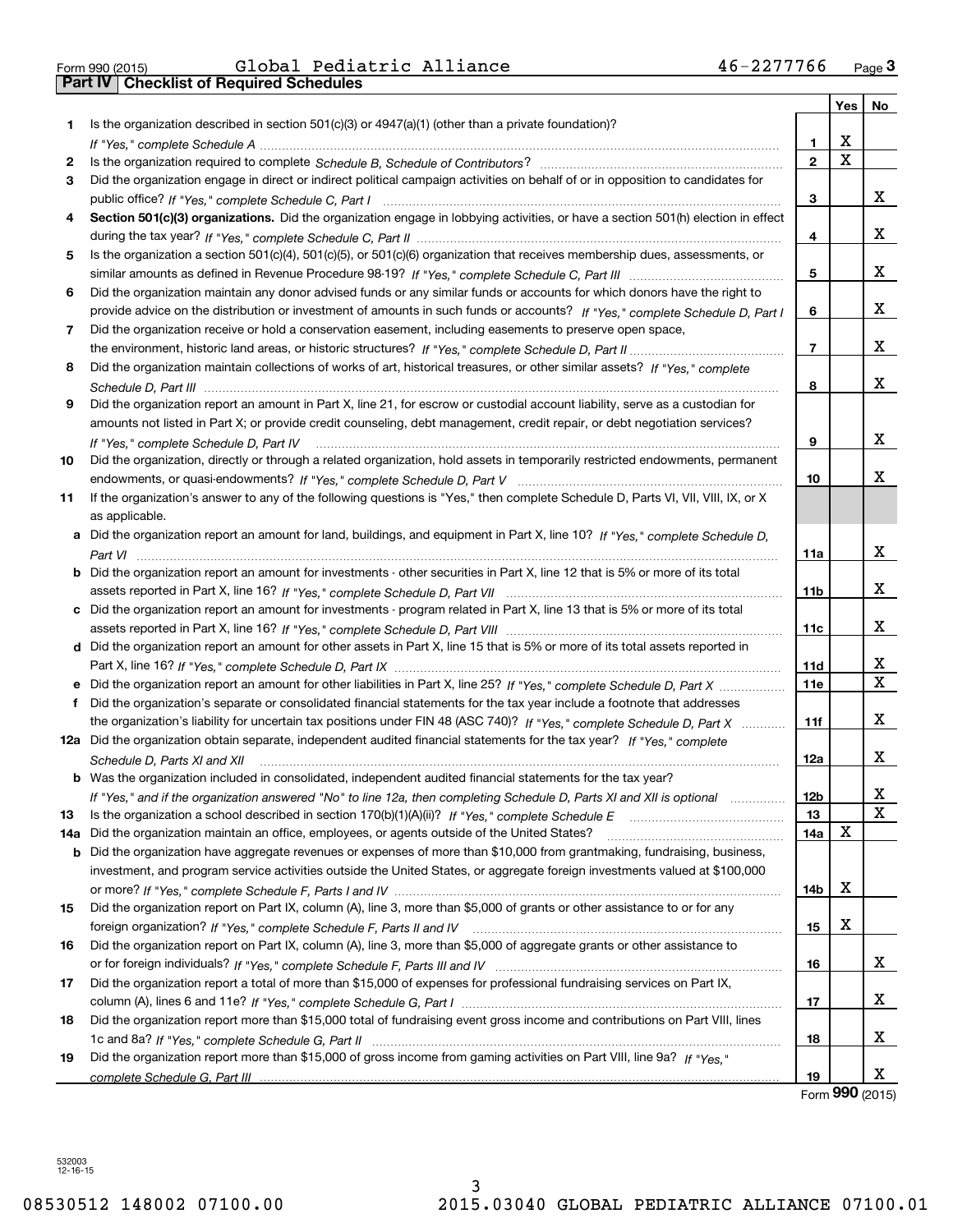| Form 990 (2015) |  |  |
|-----------------|--|--|

*(continued)*

|    |                                                                                                                                   |                 | Yes | No          |
|----|-----------------------------------------------------------------------------------------------------------------------------------|-----------------|-----|-------------|
|    | 20a Did the organization operate one or more hospital facilities? If "Yes," complete Schedule H                                   | <b>20a</b>      |     | x           |
|    | b If "Yes" to line 20a, did the organization attach a copy of its audited financial statements to this return?                    | 20 <sub>b</sub> |     |             |
| 21 | Did the organization report more than \$5,000 of grants or other assistance to any domestic organization or                       |                 |     |             |
|    |                                                                                                                                   | 21              |     | х           |
| 22 | Did the organization report more than \$5,000 of grants or other assistance to or for domestic individuals on                     |                 |     |             |
|    |                                                                                                                                   | 22              |     | x           |
| 23 | Did the organization answer "Yes" to Part VII, Section A, line 3, 4, or 5 about compensation of the organization's current        |                 |     |             |
|    | and former officers, directors, trustees, key employees, and highest compensated employees? If "Yes," complete                    |                 |     |             |
|    |                                                                                                                                   | 23              |     | x           |
|    | 24a Did the organization have a tax-exempt bond issue with an outstanding principal amount of more than \$100,000 as of the       |                 |     |             |
|    | last day of the year, that was issued after December 31, 2002? If "Yes," answer lines 24b through 24d and complete                |                 |     |             |
|    | Schedule K. If "No", go to line 25a                                                                                               | 24a             |     | x           |
|    |                                                                                                                                   | 24 <sub>b</sub> |     |             |
|    | c Did the organization maintain an escrow account other than a refunding escrow at any time during the year to defease            |                 |     |             |
|    |                                                                                                                                   | 24c             |     |             |
|    |                                                                                                                                   | 24d             |     |             |
|    | 25a Section 501(c)(3), 501(c)(4), and 501(c)(29) organizations. Did the organization engage in an excess benefit                  |                 |     |             |
|    |                                                                                                                                   | 25a             |     | x           |
|    | b Is the organization aware that it engaged in an excess benefit transaction with a disqualified person in a prior year, and      |                 |     |             |
|    | that the transaction has not been reported on any of the organization's prior Forms 990 or 990-EZ? If "Yes," complete             |                 |     |             |
|    | Schedule L. Part I                                                                                                                | 25b             |     | x           |
| 26 | Did the organization report any amount on Part X, line 5, 6, or 22 for receivables from or payables to any current or             |                 |     |             |
|    | former officers, directors, trustees, key employees, highest compensated employees, or disqualified persons? If "Yes."            |                 |     |             |
|    | complete Schedule L, Part II                                                                                                      | 26              |     | x           |
| 27 | Did the organization provide a grant or other assistance to an officer, director, trustee, key employee, substantial              |                 |     |             |
|    | contributor or employee thereof, a grant selection committee member, or to a 35% controlled entity or family member               |                 |     |             |
|    |                                                                                                                                   | 27              |     | x           |
| 28 | Was the organization a party to a business transaction with one of the following parties (see Schedule L, Part IV                 |                 |     |             |
|    | instructions for applicable filing thresholds, conditions, and exceptions):                                                       |                 |     |             |
|    | a A current or former officer, director, trustee, or key employee? If "Yes," complete Schedule L, Part IV                         | 28a             |     | х           |
|    | b A family member of a current or former officer, director, trustee, or key employee? If "Yes," complete Schedule L, Part IV      | 28 <sub>b</sub> |     | X           |
|    | c An entity of which a current or former officer, director, trustee, or key employee (or a family member thereof) was an officer, |                 |     |             |
|    |                                                                                                                                   | 28c             |     | х           |
| 29 |                                                                                                                                   | 29              |     | $\mathbf X$ |
| 30 | Did the organization receive contributions of art, historical treasures, or other similar assets, or qualified conservation       |                 |     |             |
|    |                                                                                                                                   | 30              |     | х           |
| 31 | Did the organization liquidate, terminate, or dissolve and cease operations?                                                      |                 |     |             |
|    |                                                                                                                                   | 31              |     | X           |
| 32 | Did the organization sell, exchange, dispose of, or transfer more than 25% of its net assets? If "Yes." complete                  |                 |     |             |
|    |                                                                                                                                   | 32              |     | x           |
| 33 | Did the organization own 100% of an entity disregarded as separate from the organization under Regulations                        |                 |     | x           |
|    |                                                                                                                                   | 33              |     |             |
| 34 | Was the organization related to any tax-exempt or taxable entity? If "Yes," complete Schedule R, Part II, III, or IV, and         |                 |     |             |
|    | 35a Did the organization have a controlled entity within the meaning of section 512(b)(13)?                                       | 34              |     | х<br>X      |
|    |                                                                                                                                   | 35a             |     |             |
|    | b If "Yes" to line 35a, did the organization receive any payment from or engage in any transaction with a controlled entity       |                 |     |             |
|    | Section 501(c)(3) organizations. Did the organization make any transfers to an exempt non-charitable related organization?        | 35b             |     |             |
| 36 |                                                                                                                                   | 36              |     | x           |
|    | Did the organization conduct more than 5% of its activities through an entity that is not a related organization                  |                 |     |             |
| 37 |                                                                                                                                   | 37              |     | x           |
|    |                                                                                                                                   |                 |     |             |
| 38 | Did the organization complete Schedule O and provide explanations in Schedule O for Part VI, lines 11b and 19?                    | 38              | Х   |             |
|    |                                                                                                                                   |                 |     |             |

Form (2015) **990**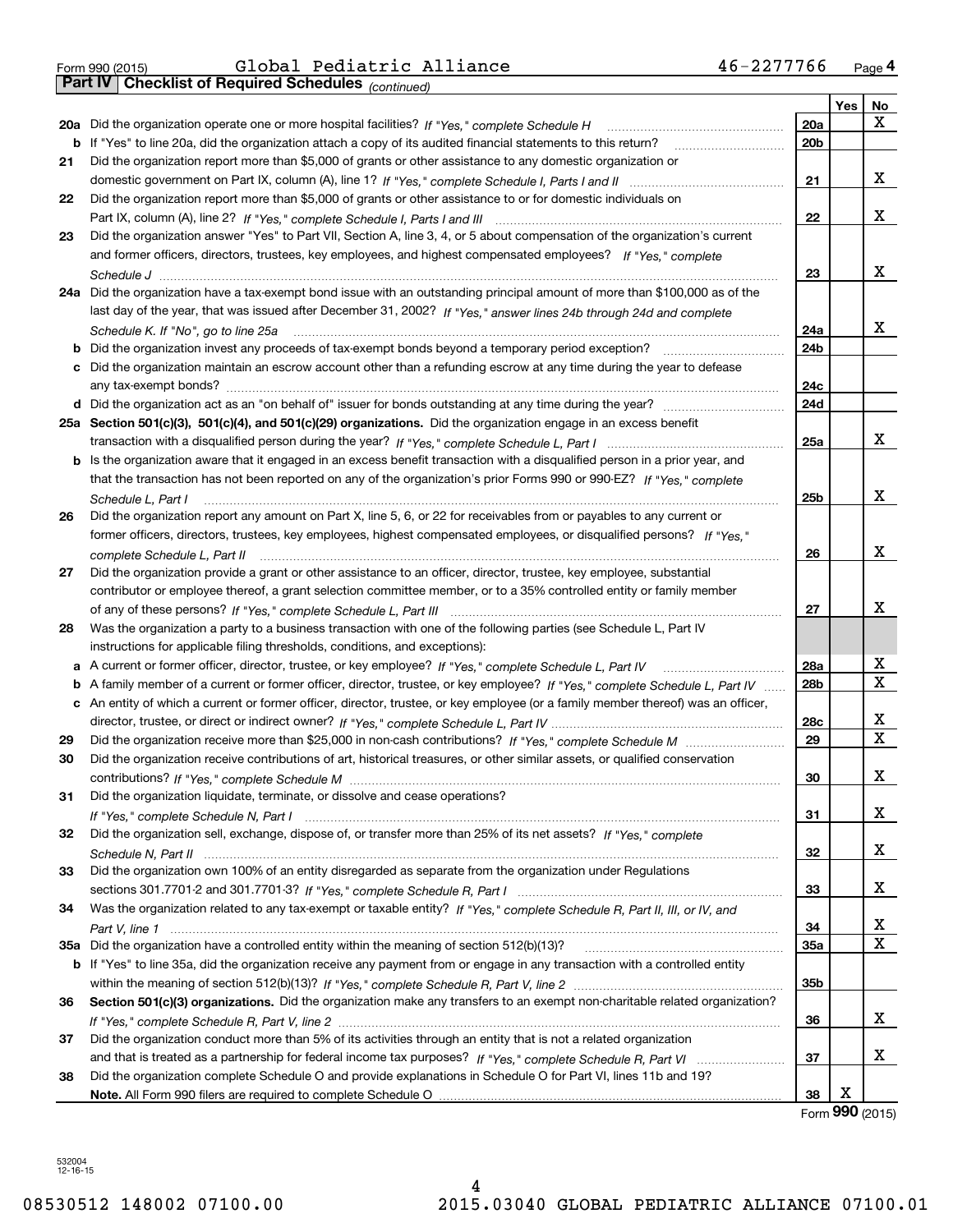|               | 46-2277766<br>Global Pediatric Alliance<br>Form 990 (2015)                                                                                                                                                                                   |                |     | $_{\text{Page}}$ 5 |
|---------------|----------------------------------------------------------------------------------------------------------------------------------------------------------------------------------------------------------------------------------------------|----------------|-----|--------------------|
| <b>Part V</b> | <b>Statements Regarding Other IRS Filings and Tax Compliance</b>                                                                                                                                                                             |                |     |                    |
|               | Check if Schedule O contains a response or note to any line in this Part V                                                                                                                                                                   |                |     |                    |
|               |                                                                                                                                                                                                                                              |                | Yes | No                 |
|               | 2<br>1a                                                                                                                                                                                                                                      |                |     |                    |
| b             | 0<br>Enter the number of Forms W-2G included in line 1a. Enter -0- if not applicable<br>1b                                                                                                                                                   |                |     |                    |
| c             | Did the organization comply with backup withholding rules for reportable payments to vendors and reportable gaming                                                                                                                           |                |     |                    |
|               |                                                                                                                                                                                                                                              | 1c             | х   |                    |
|               | 2a Enter the number of employees reported on Form W-3, Transmittal of Wage and Tax Statements,                                                                                                                                               |                |     |                    |
|               | $\overline{a}$<br>filed for the calendar year ending with or within the year covered by this return<br>2a                                                                                                                                    |                |     |                    |
|               |                                                                                                                                                                                                                                              | 2 <sub>b</sub> | X   |                    |
|               |                                                                                                                                                                                                                                              |                |     |                    |
|               | 3a Did the organization have unrelated business gross income of \$1,000 or more during the year?                                                                                                                                             | 3a             |     | х                  |
|               |                                                                                                                                                                                                                                              | 3 <sub>b</sub> |     |                    |
|               | 4a At any time during the calendar year, did the organization have an interest in, or a signature or other authority over, a                                                                                                                 |                |     |                    |
|               | financial account in a foreign country (such as a bank account, securities account, or other financial account)?                                                                                                                             | 4a             |     | x                  |
|               | <b>b</b> If "Yes," enter the name of the foreign country: $\blacktriangleright$                                                                                                                                                              |                |     |                    |
|               | See instructions for filing requirements for FinCEN Form 114, Report of Foreign Bank and Financial Accounts (FBAR).                                                                                                                          |                |     |                    |
|               |                                                                                                                                                                                                                                              | 5a             |     | х                  |
| b             |                                                                                                                                                                                                                                              | 5 <sub>b</sub> |     | x                  |
| c             |                                                                                                                                                                                                                                              | 5c             |     |                    |
|               | 6a Does the organization have annual gross receipts that are normally greater than \$100,000, and did the organization solicit                                                                                                               |                |     |                    |
|               | any contributions that were not tax deductible as charitable contributions?                                                                                                                                                                  | 6a             |     | x                  |
|               | <b>b</b> If "Yes," did the organization include with every solicitation an express statement that such contributions or gifts                                                                                                                |                |     |                    |
|               | were not tax deductible?                                                                                                                                                                                                                     | 6b             |     |                    |
| 7             | Organizations that may receive deductible contributions under section 170(c).                                                                                                                                                                |                |     | x                  |
| a             | Did the organization receive a payment in excess of \$75 made partly as a contribution and partly for goods and services provided to the payor?                                                                                              | 7a             |     |                    |
| b             | If "Yes," did the organization notify the donor of the value of the goods or services provided?                                                                                                                                              | 7b             |     |                    |
|               | c Did the organization sell, exchange, or otherwise dispose of tangible personal property for which it was required                                                                                                                          |                |     | х                  |
|               | 7d                                                                                                                                                                                                                                           | 7c             |     |                    |
|               |                                                                                                                                                                                                                                              |                |     | х                  |
| е             | Did the organization receive any funds, directly or indirectly, to pay premiums on a personal benefit contract?                                                                                                                              | 7e<br>7f       |     | х                  |
| f             | Did the organization, during the year, pay premiums, directly or indirectly, on a personal benefit contract?                                                                                                                                 |                |     |                    |
| g             | If the organization received a contribution of qualified intellectual property, did the organization file Form 8899 as required?                                                                                                             | 7g<br>7h       |     |                    |
| 8             | h If the organization received a contribution of cars, boats, airplanes, or other vehicles, did the organization file a Form 1098-C?<br>Sponsoring organizations maintaining donor advised funds. Did a donor advised fund maintained by the |                |     |                    |
|               | sponsoring organization have excess business holdings at any time during the year?                                                                                                                                                           | 8              |     |                    |
|               | Sponsoring organizations maintaining donor advised funds.                                                                                                                                                                                    |                |     |                    |
| а             | Did the sponsoring organization make any taxable distributions under section 4966?                                                                                                                                                           | 9a             |     |                    |
| b             | Did the sponsoring organization make a distribution to a donor, donor advisor, or related person?                                                                                                                                            | 9b             |     |                    |
| 10            | Section 501(c)(7) organizations. Enter:                                                                                                                                                                                                      |                |     |                    |
| а             | 10a<br>Initiation fees and capital contributions included on Part VIII, line 12 <i>manuarous controllers</i>                                                                                                                                 |                |     |                    |
| b             | 10 <sub>b</sub><br>Gross receipts, included on Form 990, Part VIII, line 12, for public use of club facilities                                                                                                                               |                |     |                    |
| 11            | Section 501(c)(12) organizations. Enter:                                                                                                                                                                                                     |                |     |                    |
| а             | 11a                                                                                                                                                                                                                                          |                |     |                    |
| b             | Gross income from other sources (Do not net amounts due or paid to other sources against                                                                                                                                                     |                |     |                    |
|               | amounts due or received from them.)<br>11b                                                                                                                                                                                                   |                |     |                    |
|               | 12a Section 4947(a)(1) non-exempt charitable trusts. Is the organization filing Form 990 in lieu of Form 1041?                                                                                                                               | 12a            |     |                    |
|               | 12b<br><b>b</b> If "Yes," enter the amount of tax-exempt interest received or accrued during the year                                                                                                                                        |                |     |                    |
| 13            | Section 501(c)(29) qualified nonprofit health insurance issuers.                                                                                                                                                                             |                |     |                    |
|               | a Is the organization licensed to issue qualified health plans in more than one state?                                                                                                                                                       | 13а            |     |                    |
|               | Note. See the instructions for additional information the organization must report on Schedule O.                                                                                                                                            |                |     |                    |
|               | <b>b</b> Enter the amount of reserves the organization is required to maintain by the states in which the                                                                                                                                    |                |     |                    |
|               | 13b                                                                                                                                                                                                                                          |                |     |                    |
|               | 13с                                                                                                                                                                                                                                          |                |     |                    |
|               | 14a Did the organization receive any payments for indoor tanning services during the tax year?                                                                                                                                               | 14a            |     | x                  |
|               |                                                                                                                                                                                                                                              | 14b            |     |                    |
|               |                                                                                                                                                                                                                                              |                |     | QQQ                |

Form (2015) **990**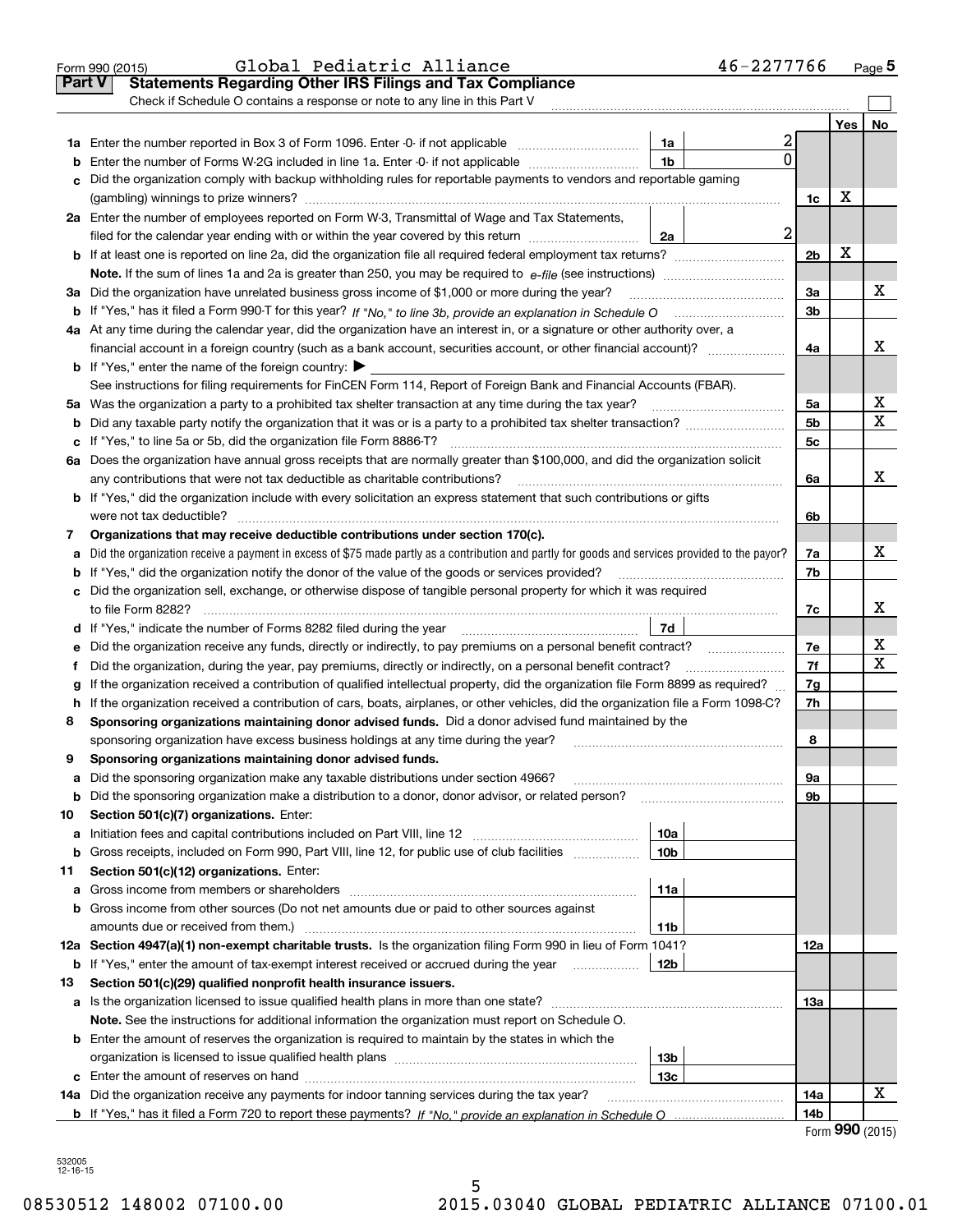|  | Form 990 (2015) |  |
|--|-----------------|--|
|  |                 |  |

| Form 990 (2015) | Global Pediatric Alliance                                                                                                     |  | 46-2277766 | $P$ <sub>age</sub> $6$ |
|-----------------|-------------------------------------------------------------------------------------------------------------------------------|--|------------|------------------------|
|                 | Part VI   Governance, Management, and Disclosure For each "Yes" response to lines 2 through 7b below, and for a "No" response |  |            |                        |
|                 | to line 8a, 8b, or 10b below, describe the circumstances, processes, or changes in Schedule O. See instructions.              |  |            |                        |

|    |                                                                                                                                                                            |                                                                                                                   |   |                 | Yes             | No                      |  |
|----|----------------------------------------------------------------------------------------------------------------------------------------------------------------------------|-------------------------------------------------------------------------------------------------------------------|---|-----------------|-----------------|-------------------------|--|
|    | <b>1a</b> Enter the number of voting members of the governing body at the end of the tax year <i>manumum</i>                                                               | 1a                                                                                                                | 6 |                 |                 |                         |  |
|    | If there are material differences in voting rights among members of the governing body, or if the governing                                                                |                                                                                                                   |   |                 |                 |                         |  |
|    | body delegated broad authority to an executive committee or similar committee, explain in Schedule O.                                                                      |                                                                                                                   |   |                 |                 |                         |  |
|    | <b>b</b> Enter the number of voting members included in line 1a, above, who are independent <i>manumum</i>                                                                 | 1b                                                                                                                | 6 |                 |                 |                         |  |
| 2  | Did any officer, director, trustee, or key employee have a family relationship or a business relationship with any other                                                   |                                                                                                                   |   |                 |                 |                         |  |
|    | officer, director, trustee, or key employee?                                                                                                                               |                                                                                                                   |   | $\mathbf{2}$    |                 | X                       |  |
| 3  | Did the organization delegate control over management duties customarily performed by or under the direct supervision                                                      |                                                                                                                   |   |                 |                 |                         |  |
|    |                                                                                                                                                                            |                                                                                                                   |   | 3               |                 | X                       |  |
| 4  | Did the organization make any significant changes to its governing documents since the prior Form 990 was filed?                                                           |                                                                                                                   |   | 4               |                 | $\overline{\mathbf{x}}$ |  |
| 5  |                                                                                                                                                                            |                                                                                                                   |   | 5               |                 | $\mathbf X$             |  |
| 6  |                                                                                                                                                                            |                                                                                                                   |   |                 |                 | $\mathbf X$             |  |
|    |                                                                                                                                                                            | 7a Did the organization have members, stockholders, or other persons who had the power to elect or appoint one or |   |                 |                 |                         |  |
|    |                                                                                                                                                                            |                                                                                                                   |   |                 |                 |                         |  |
|    | <b>b</b> Are any governance decisions of the organization reserved to (or subject to approval by) members, stockholders, or                                                |                                                                                                                   |   |                 |                 |                         |  |
|    | persons other than the governing body?                                                                                                                                     |                                                                                                                   |   | 7b              |                 | X                       |  |
| 8  | Did the organization contemporaneously document the meetings held or written actions undertaken during the year by the following:                                          |                                                                                                                   |   |                 |                 |                         |  |
| a  |                                                                                                                                                                            |                                                                                                                   |   | 8a              | X               |                         |  |
|    |                                                                                                                                                                            |                                                                                                                   |   | 8b              | X               |                         |  |
| 9  | Is there any officer, director, trustee, or key employee listed in Part VII, Section A, who cannot be reached at the                                                       |                                                                                                                   |   |                 |                 |                         |  |
|    |                                                                                                                                                                            |                                                                                                                   |   | 9               |                 | x                       |  |
|    | Section B. Policies (This Section B requests information about policies not required by the Internal Revenue Code.)                                                        |                                                                                                                   |   |                 |                 |                         |  |
|    |                                                                                                                                                                            |                                                                                                                   |   |                 | Yes∣            | No                      |  |
|    |                                                                                                                                                                            |                                                                                                                   |   | 10a             |                 | X                       |  |
|    | <b>b</b> If "Yes," did the organization have written policies and procedures governing the activities of such chapters, affiliates,                                        |                                                                                                                   |   |                 |                 |                         |  |
|    |                                                                                                                                                                            |                                                                                                                   |   | 10 <sub>b</sub> |                 |                         |  |
|    | 11a Has the organization provided a complete copy of this Form 990 to all members of its governing body before filing the form?                                            |                                                                                                                   |   | 11a             | $\mathbf X$     |                         |  |
|    | <b>b</b> Describe in Schedule O the process, if any, used by the organization to review this Form 990.                                                                     |                                                                                                                   |   |                 |                 |                         |  |
|    |                                                                                                                                                                            |                                                                                                                   |   | 12a             | X               |                         |  |
| b  |                                                                                                                                                                            |                                                                                                                   |   | 12b             | X               |                         |  |
|    | c Did the organization regularly and consistently monitor and enforce compliance with the policy? If "Yes," describe                                                       |                                                                                                                   |   |                 |                 |                         |  |
|    |                                                                                                                                                                            |                                                                                                                   |   | 12c             | X               |                         |  |
| 13 | in Schedule O how this was done measured and contained a state of the state of the state of the state of the s                                                             |                                                                                                                   |   | 13              | X               |                         |  |
| 14 | Did the organization have a written document retention and destruction policy? manufactured and the organization have a written document retention and destruction policy? |                                                                                                                   |   | 14              | $\mathbf X$     |                         |  |
|    |                                                                                                                                                                            |                                                                                                                   |   |                 |                 |                         |  |
| 15 | Did the process for determining compensation of the following persons include a review and approval by independent                                                         |                                                                                                                   |   |                 |                 |                         |  |
|    | persons, comparability data, and contemporaneous substantiation of the deliberation and decision?                                                                          |                                                                                                                   |   |                 | X               |                         |  |
|    |                                                                                                                                                                            |                                                                                                                   |   | 15a             | $\mathbf X$     |                         |  |
|    | <b>b</b> Other officers or key employees of the organization                                                                                                               |                                                                                                                   |   | 15b             |                 |                         |  |
|    | If "Yes" to line 15a or 15b, describe the process in Schedule O (see instructions).                                                                                        |                                                                                                                   |   |                 |                 |                         |  |
|    | 16a Did the organization invest in, contribute assets to, or participate in a joint venture or similar arrangement with a                                                  |                                                                                                                   |   |                 |                 | X                       |  |
|    | taxable entity during the year?                                                                                                                                            |                                                                                                                   |   | 16a             |                 |                         |  |
|    | b If "Yes," did the organization follow a written policy or procedure requiring the organization to evaluate its participation                                             |                                                                                                                   |   |                 |                 |                         |  |
|    | in joint venture arrangements under applicable federal tax law, and take steps to safeguard the organization's                                                             |                                                                                                                   |   |                 |                 |                         |  |
|    |                                                                                                                                                                            |                                                                                                                   |   | 16b             |                 |                         |  |
|    | <b>Section C. Disclosure</b>                                                                                                                                               |                                                                                                                   |   |                 |                 |                         |  |
| 17 | List the states with which a copy of this Form 990 is required to be filed $\blacktriangleright$ CA                                                                        |                                                                                                                   |   |                 |                 |                         |  |
| 18 | Section 6104 requires an organization to make its Forms 1023 (or 1024 if applicable), 990, and 990-T (Section 501(c)(3)s only) available                                   |                                                                                                                   |   |                 |                 |                         |  |
|    | for public inspection. Indicate how you made these available. Check all that apply.                                                                                        |                                                                                                                   |   |                 |                 |                         |  |
|    | $\vert X \vert$ Own website<br>$X$ Upon request<br>Another's website                                                                                                       | Other (explain in Schedule O)                                                                                     |   |                 |                 |                         |  |
| 19 | Describe in Schedule O whether (and if so, how) the organization made its governing documents, conflict of interest policy, and financial                                  |                                                                                                                   |   |                 |                 |                         |  |
|    | statements available to the public during the tax year.                                                                                                                    |                                                                                                                   |   |                 |                 |                         |  |
| 20 | State the name, address, and telephone number of the person who possesses the organization's books and records:                                                            |                                                                                                                   |   |                 |                 |                         |  |
|    | The Organization - $415-567-3698$                                                                                                                                          |                                                                                                                   |   |                 |                 |                         |  |
|    | 94164<br>P. O. Box 640046, San Francisco,<br>CA                                                                                                                            |                                                                                                                   |   |                 |                 |                         |  |
|    | 532006 12-16-15                                                                                                                                                            |                                                                                                                   |   |                 | Form 990 (2015) |                         |  |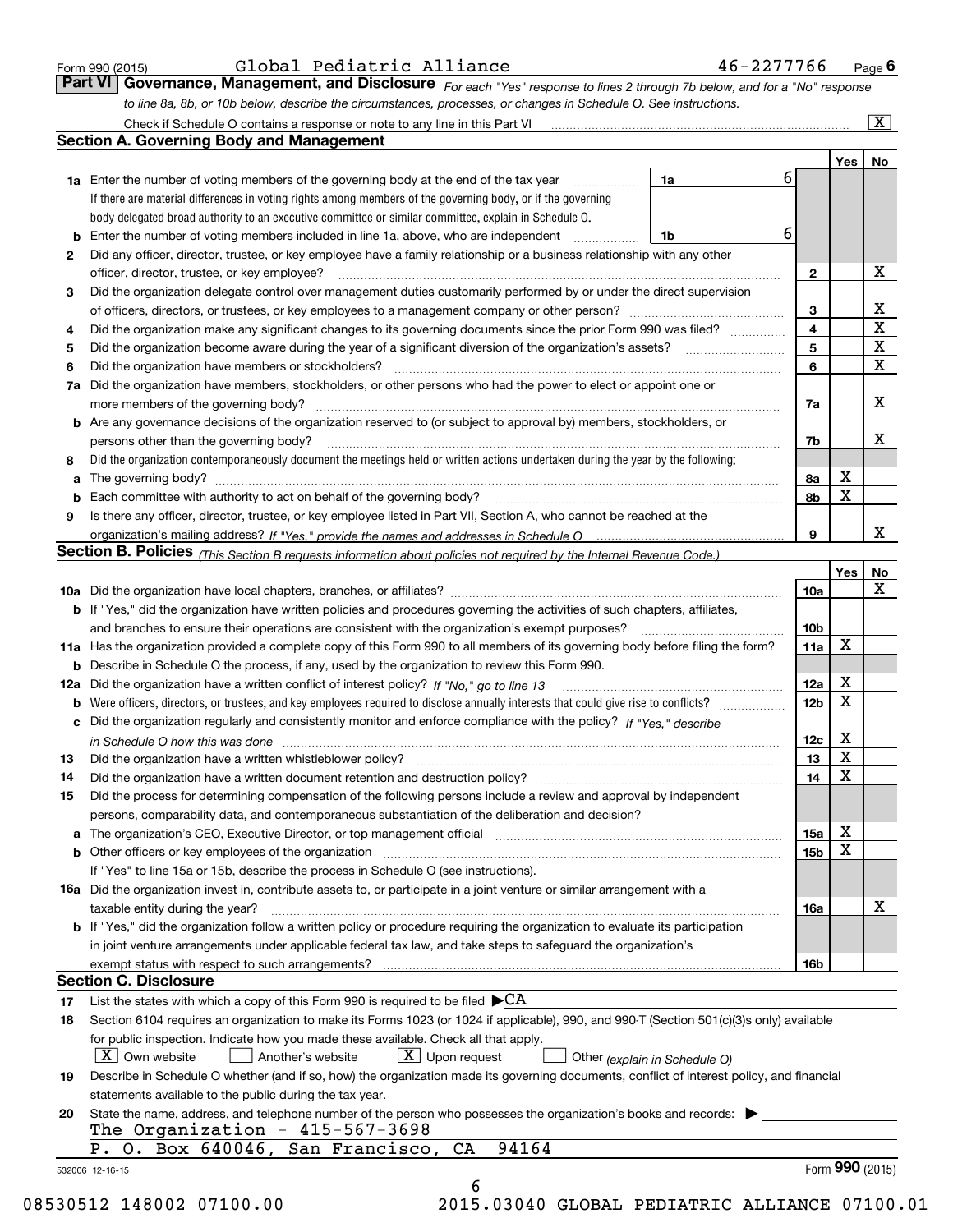$\mathcal{L}^{\text{max}}$ 

## **7Part VII Compensation of Officers, Directors, Trustees, Key Employees, Highest Compensated Employees, and Independent Contractors**

Check if Schedule O contains a response or note to any line in this Part VII

**Section A. Officers, Directors, Trustees, Key Employees, and Highest Compensated Employees**

**1a**  Complete this table for all persons required to be listed. Report compensation for the calendar year ending with or within the organization's tax year.

**•** List all of the organization's current officers, directors, trustees (whether individuals or organizations), regardless of amount of compensation. Enter -0- in columns  $(D)$ ,  $(E)$ , and  $(F)$  if no compensation was paid.

● List all of the organization's **current** key employees, if any. See instructions for definition of "key employee."

**•** List the organization's five current highest compensated employees (other than an officer, director, trustee, or key employee) who received reportable compensation (Box 5 of Form W-2 and/or Box 7 of Form 1099-MISC) of more than \$100,000 from the organization and any related organizations.

 $\bullet$  List all of the organization's **former** officers, key employees, and highest compensated employees who received more than \$100,000 of reportable compensation from the organization and any related organizations.

**•** List all of the organization's former directors or trustees that received, in the capacity as a former director or trustee of the organization, more than \$10,000 of reportable compensation from the organization and any related organizations.

List persons in the following order: individual trustees or directors; institutional trustees; officers; key employees; highest compensated employees; and former such persons.

Check this box if neither the organization nor any related organization compensated any current officer, director, or trustee.  $\mathcal{L}^{\text{max}}$ 

| (A)                                                     | (B)                                                                          | (C)<br>Position                |                                                              |         |              |                                  |                            | (D)                                            | (E)                                              | (F)                                                                               |  |  |
|---------------------------------------------------------|------------------------------------------------------------------------------|--------------------------------|--------------------------------------------------------------|---------|--------------|----------------------------------|----------------------------|------------------------------------------------|--------------------------------------------------|-----------------------------------------------------------------------------------|--|--|
| Name and Title                                          | Average<br>hours per                                                         |                                | (do not check more than one<br>box, unless person is both an |         |              |                                  | Reportable<br>compensation | Reportable<br>compensation                     | Estimated<br>amount of                           |                                                                                   |  |  |
|                                                         | week<br>(list any<br>hours for<br>related<br>organizations<br>below<br>line) | Individual trustee or director | officer and a director/trustee)<br>Institutional trustee     | Officer | Key employee | Highest compensated<br> employee | Former                     | from<br>the<br>organization<br>(W-2/1099-MISC) | from related<br>organizations<br>(W-2/1099-MISC) | other<br>compensation<br>from the<br>organization<br>and related<br>organizations |  |  |
| (1) Kate Kentfield-Kessner, RN, NNP                     | 3.00                                                                         |                                |                                                              |         |              |                                  |                            |                                                |                                                  |                                                                                   |  |  |
| Board Chair                                             |                                                                              | $\mathbf x$                    |                                                              | X       |              |                                  |                            | 0.                                             | 0.                                               | $\mathbf 0$ .                                                                     |  |  |
| (2) Teresa Ramirez-Montagut, MD, PhD<br>Board Secretary | 4.00                                                                         | X                              |                                                              | X       |              |                                  |                            | 0.                                             | 0.                                               | $\mathbf 0$ .                                                                     |  |  |
| (3) Stephen Kahn, MD                                    | 3.00                                                                         |                                |                                                              |         |              |                                  |                            |                                                |                                                  |                                                                                   |  |  |
| Director                                                |                                                                              | $\mathbf x$                    |                                                              |         |              |                                  |                            | 0.                                             | 0.                                               | $\mathbf 0$ .                                                                     |  |  |
| (4) Scott Cohen, MD, DTM                                | 4.00                                                                         |                                |                                                              |         |              |                                  |                            |                                                |                                                  |                                                                                   |  |  |
| Board Treasurer                                         |                                                                              | $\mathbf x$                    |                                                              | X       |              |                                  |                            | 0.                                             | 0.                                               | $\mathbf 0$ .                                                                     |  |  |
| (5) Marcella Spera, MD, (Jan-Mar)                       | 3.00                                                                         |                                |                                                              |         |              |                                  |                            |                                                |                                                  |                                                                                   |  |  |
| Former Board Secretary                                  |                                                                              | $\mathbf x$                    |                                                              |         |              |                                  |                            | 0.                                             | 0.                                               | $\mathbf 0$ .                                                                     |  |  |
| (6) Paola Ferrate-Lane, MBA                             | 3.00                                                                         |                                |                                                              |         |              |                                  |                            |                                                |                                                  |                                                                                   |  |  |
| Director                                                |                                                                              | $\mathbf x$                    |                                                              |         |              |                                  |                            | 0.                                             | 0.                                               | $0_{.}$                                                                           |  |  |
| (7) Stacey Ramirez                                      | 30.00                                                                        |                                |                                                              |         |              |                                  |                            |                                                |                                                  |                                                                                   |  |  |
| Executive Director                                      |                                                                              |                                |                                                              | X       |              |                                  |                            | 57,600.                                        | 0.                                               | $\mathbf 0$ .                                                                     |  |  |
|                                                         |                                                                              |                                |                                                              |         |              |                                  |                            |                                                |                                                  |                                                                                   |  |  |
|                                                         |                                                                              |                                |                                                              |         |              |                                  |                            |                                                |                                                  |                                                                                   |  |  |
|                                                         |                                                                              |                                |                                                              |         |              |                                  |                            |                                                |                                                  |                                                                                   |  |  |
|                                                         |                                                                              |                                |                                                              |         |              |                                  |                            |                                                |                                                  |                                                                                   |  |  |
|                                                         |                                                                              |                                |                                                              |         |              |                                  |                            |                                                |                                                  |                                                                                   |  |  |
|                                                         |                                                                              |                                |                                                              |         |              |                                  |                            |                                                |                                                  |                                                                                   |  |  |
|                                                         |                                                                              |                                |                                                              |         |              |                                  |                            |                                                |                                                  |                                                                                   |  |  |
|                                                         |                                                                              |                                |                                                              |         |              |                                  |                            |                                                |                                                  |                                                                                   |  |  |
|                                                         |                                                                              |                                |                                                              |         |              |                                  |                            |                                                |                                                  |                                                                                   |  |  |
|                                                         |                                                                              |                                |                                                              |         |              |                                  |                            |                                                |                                                  |                                                                                   |  |  |
|                                                         |                                                                              |                                |                                                              |         |              |                                  |                            |                                                |                                                  |                                                                                   |  |  |
|                                                         |                                                                              |                                |                                                              |         |              |                                  |                            |                                                |                                                  |                                                                                   |  |  |
|                                                         |                                                                              |                                |                                                              |         |              |                                  |                            |                                                |                                                  |                                                                                   |  |  |
|                                                         |                                                                              |                                |                                                              |         |              |                                  |                            |                                                |                                                  |                                                                                   |  |  |
|                                                         |                                                                              |                                |                                                              |         |              |                                  |                            |                                                |                                                  |                                                                                   |  |  |
|                                                         |                                                                              |                                |                                                              |         |              |                                  |                            |                                                |                                                  |                                                                                   |  |  |

532007 12-16-15

Form (2015) **990**

08530512 148002 07100.00 2015.03040 GLOBAL PEDIATRIC ALLIANCE 07100.01

7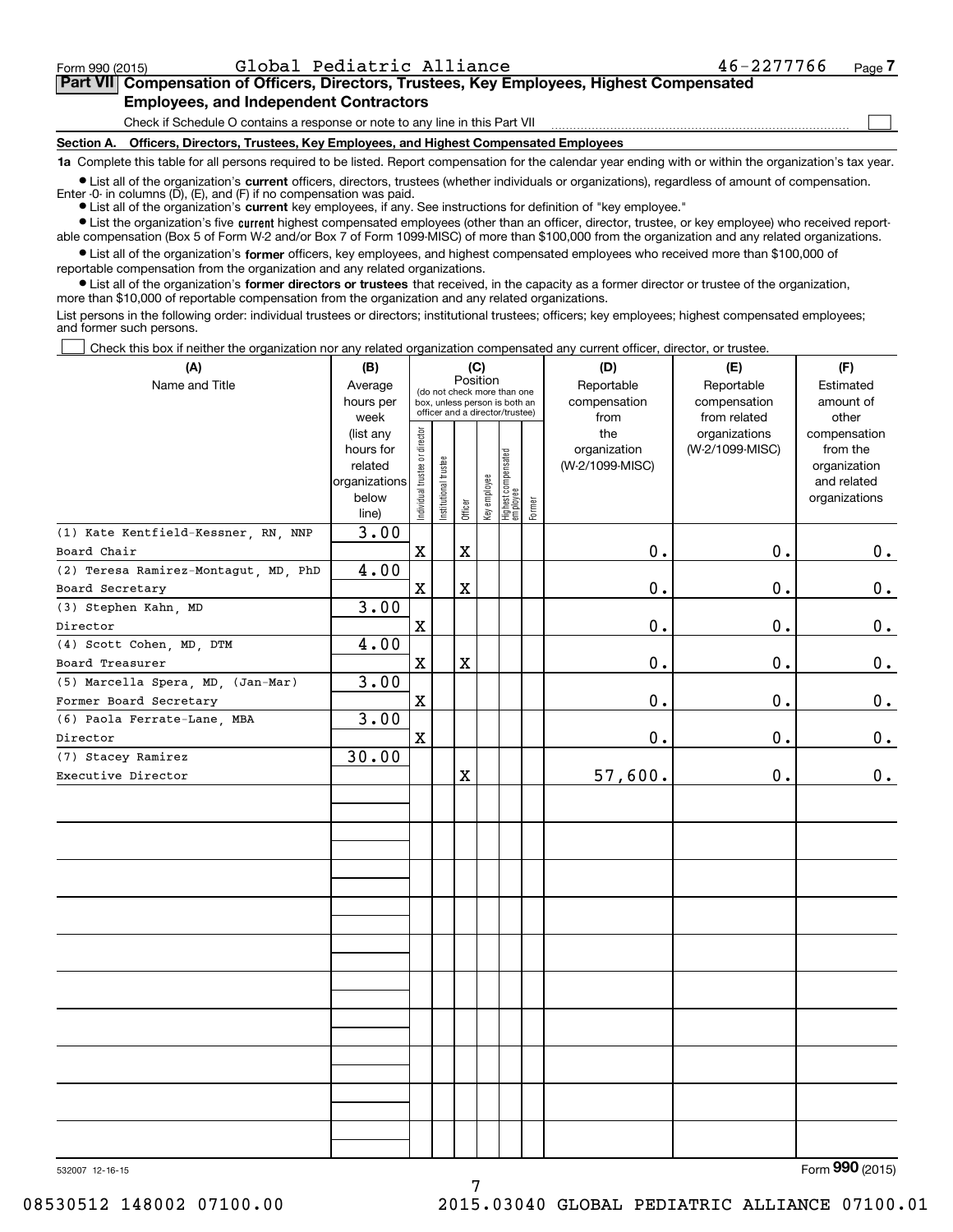|                 | Global Pediatric Alliance<br>Form 990 (2015)                                                                                                                                      |                                                                      |                                                                                                                                                         |             |  |                                                |                                                  |                                   | 46-2277766 |                                                                                   |                               |                 | Page 8                                        |
|-----------------|-----------------------------------------------------------------------------------------------------------------------------------------------------------------------------------|----------------------------------------------------------------------|---------------------------------------------------------------------------------------------------------------------------------------------------------|-------------|--|------------------------------------------------|--------------------------------------------------|-----------------------------------|------------|-----------------------------------------------------------------------------------|-------------------------------|-----------------|-----------------------------------------------|
| <b>Part VII</b> | Section A. Officers, Directors, Trustees, Key Employees, and Highest Compensated Employees (continued)                                                                            |                                                                      |                                                                                                                                                         |             |  |                                                |                                                  |                                   |            |                                                                                   |                               |                 |                                               |
|                 | (A)<br>Name and title                                                                                                                                                             | (B)<br>Average<br>hours per<br>week                                  | (C)<br>(D)<br>Position<br>Reportable<br>(do not check more than one<br>compensation<br>box, unless person is both an<br>officer and a director/trustee) |             |  |                                                |                                                  | (E)<br>Reportable<br>compensation |            |                                                                                   | (F)<br>Estimated<br>amount of |                 |                                               |
|                 |                                                                                                                                                                                   | (list any<br>hours for<br>related<br>organizations<br>below<br>line) | Individual trustee or director<br>Highest compensated<br>employee<br>Institutional trustee<br>Key employee<br>Former<br>Officer                         |             |  | from<br>the<br>organization<br>(W-2/1099-MISC) | from related<br>organizations<br>(W-2/1099-MISC) |                                   |            | other<br>compensation<br>from the<br>organization<br>and related<br>organizations |                               |                 |                                               |
|                 |                                                                                                                                                                                   |                                                                      |                                                                                                                                                         |             |  |                                                |                                                  |                                   |            |                                                                                   |                               |                 |                                               |
|                 |                                                                                                                                                                                   |                                                                      |                                                                                                                                                         |             |  |                                                |                                                  |                                   |            |                                                                                   |                               |                 |                                               |
|                 |                                                                                                                                                                                   |                                                                      |                                                                                                                                                         |             |  |                                                |                                                  |                                   |            |                                                                                   |                               |                 |                                               |
|                 |                                                                                                                                                                                   |                                                                      |                                                                                                                                                         |             |  |                                                |                                                  |                                   |            |                                                                                   |                               |                 |                                               |
|                 |                                                                                                                                                                                   |                                                                      |                                                                                                                                                         |             |  |                                                |                                                  |                                   |            |                                                                                   |                               |                 |                                               |
|                 |                                                                                                                                                                                   |                                                                      |                                                                                                                                                         |             |  |                                                |                                                  |                                   |            |                                                                                   |                               |                 |                                               |
|                 |                                                                                                                                                                                   |                                                                      |                                                                                                                                                         |             |  |                                                |                                                  |                                   |            |                                                                                   |                               |                 |                                               |
|                 | 1b Sub-total                                                                                                                                                                      |                                                                      |                                                                                                                                                         |             |  |                                                |                                                  | 57,600.                           |            | 0.                                                                                |                               |                 | 0.                                            |
| d               | Total (add lines 1b and 1c)                                                                                                                                                       |                                                                      |                                                                                                                                                         |             |  |                                                |                                                  | $\overline{0}$ .<br>57,600.       |            | $\overline{0}$ .<br>$\overline{0}$ .                                              |                               |                 | $\overline{\mathbf{0}}$ .<br>$\overline{0}$ . |
| $\mathbf{2}$    | Total number of individuals (including but not limited to those listed above) who received more than \$100,000 of reportable<br>compensation from the organization                |                                                                      |                                                                                                                                                         |             |  |                                                |                                                  |                                   |            |                                                                                   |                               |                 | 0                                             |
| З               | Did the organization list any former officer, director, or trustee, key employee, or highest compensated employee on                                                              |                                                                      |                                                                                                                                                         |             |  |                                                |                                                  |                                   |            |                                                                                   | З                             | Yes             | No<br>x                                       |
| 4               | For any individual listed on line 1a, is the sum of reportable compensation and other compensation from the organization                                                          |                                                                      |                                                                                                                                                         |             |  |                                                |                                                  |                                   |            |                                                                                   | 4                             |                 | х                                             |
| 5               | Did any person listed on line 1a receive or accrue compensation from any unrelated organization or individual for services                                                        |                                                                      |                                                                                                                                                         |             |  |                                                |                                                  |                                   |            |                                                                                   | 5                             |                 | x                                             |
| 1               | <b>Section B. Independent Contractors</b><br>Complete this table for your five highest compensated independent contractors that received more than \$100,000 of compensation from |                                                                      |                                                                                                                                                         |             |  |                                                |                                                  |                                   |            |                                                                                   |                               |                 |                                               |
|                 | the organization. Report compensation for the calendar year ending with or within the organization's tax year.<br>(A)                                                             |                                                                      |                                                                                                                                                         |             |  |                                                |                                                  | (B)                               |            |                                                                                   |                               |                 |                                               |
|                 | Name and business address                                                                                                                                                         |                                                                      |                                                                                                                                                         | <b>NONE</b> |  |                                                |                                                  | Description of services           |            |                                                                                   | (C)<br>Compensation           |                 |                                               |
|                 |                                                                                                                                                                                   |                                                                      |                                                                                                                                                         |             |  |                                                |                                                  |                                   |            |                                                                                   |                               |                 |                                               |
|                 |                                                                                                                                                                                   |                                                                      |                                                                                                                                                         |             |  |                                                |                                                  |                                   |            |                                                                                   |                               |                 |                                               |
|                 |                                                                                                                                                                                   |                                                                      |                                                                                                                                                         |             |  |                                                |                                                  |                                   |            |                                                                                   |                               |                 |                                               |
|                 |                                                                                                                                                                                   |                                                                      |                                                                                                                                                         |             |  |                                                |                                                  |                                   |            |                                                                                   |                               |                 |                                               |
| 2               | Total number of independent contractors (including but not limited to those listed above) who received more than<br>\$100,000 of compensation from the organization               |                                                                      |                                                                                                                                                         |             |  | 0                                              |                                                  |                                   |            |                                                                                   |                               | Form 990 (2015) |                                               |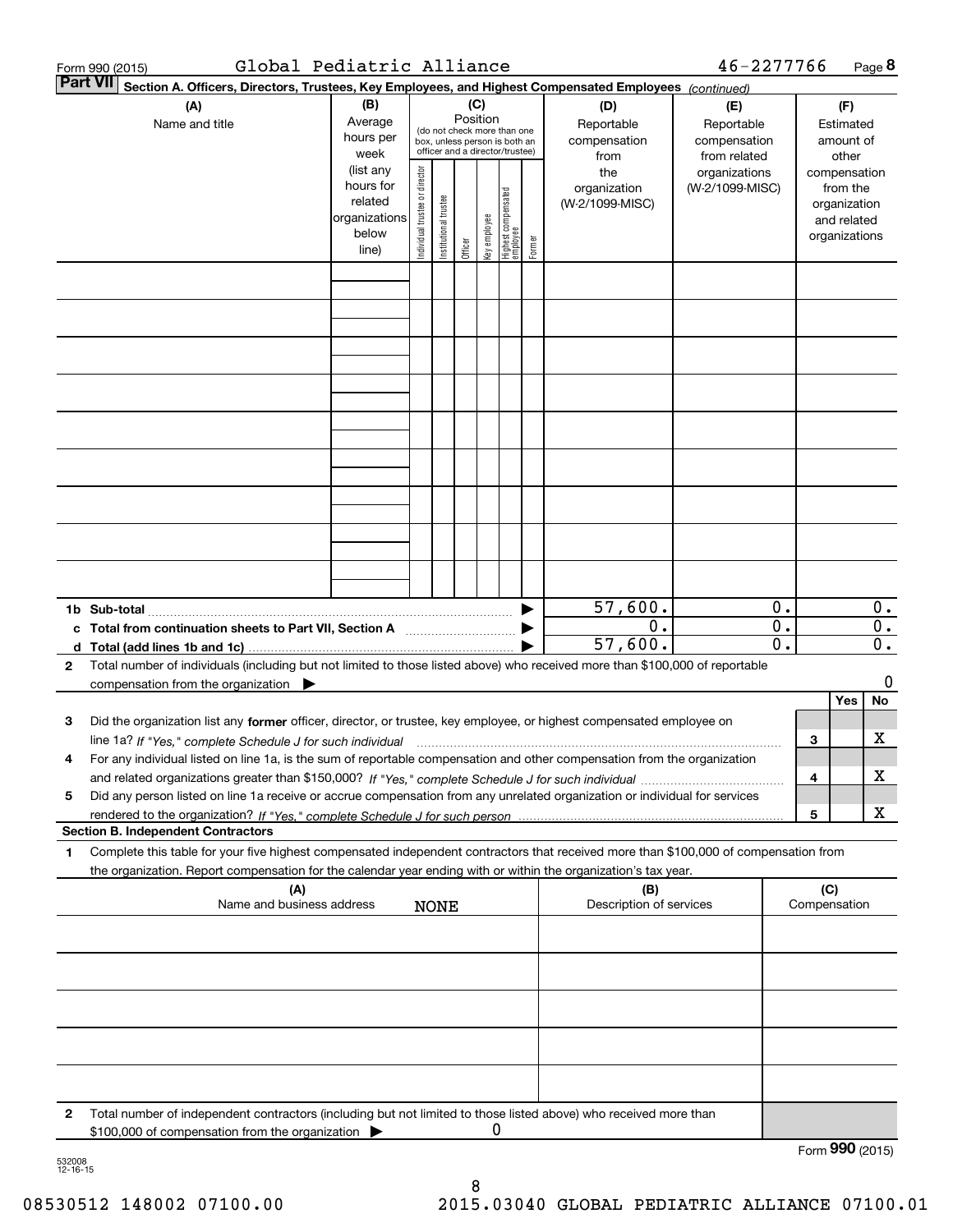| Form 990 (2015)                                           |                                                                                                                        |                                                                                                                      | Global Pediatric Alliance |                      |                                                                     | 46-2277766                       | Page 9                                                             |
|-----------------------------------------------------------|------------------------------------------------------------------------------------------------------------------------|----------------------------------------------------------------------------------------------------------------------|---------------------------|----------------------|---------------------------------------------------------------------|----------------------------------|--------------------------------------------------------------------|
| <b>Part VIII</b>                                          | <b>Statement of Revenue</b>                                                                                            |                                                                                                                      |                           |                      |                                                                     |                                  |                                                                    |
|                                                           | Check if Schedule O contains a response or note to any line in this Part VIII                                          |                                                                                                                      |                           | (A)<br>Total revenue | $\overline{AB}$ (B) (C)<br>Related or<br>exempt function<br>revenue | Unrelated<br>business<br>revenue | (D)<br>Revenue excluded<br>from tax under<br>sections<br>512 - 514 |
|                                                           | 1 a Federated campaigns                                                                                                | 1a                                                                                                                   |                           |                      |                                                                     |                                  |                                                                    |
| Contributions, Gifts, Grants<br>and Other Similar Amounts | <b>b</b> Membership dues                                                                                               | 1 <sub>b</sub>                                                                                                       |                           |                      |                                                                     |                                  |                                                                    |
|                                                           | c Fundraising events                                                                                                   | 1c                                                                                                                   |                           |                      |                                                                     |                                  |                                                                    |
|                                                           | d Related organizations                                                                                                | 1d                                                                                                                   |                           |                      |                                                                     |                                  |                                                                    |
|                                                           | e Government grants (contributions)                                                                                    | 1e                                                                                                                   |                           |                      |                                                                     |                                  |                                                                    |
|                                                           | f All other contributions, gifts, grants, and                                                                          |                                                                                                                      |                           |                      |                                                                     |                                  |                                                                    |
|                                                           | similar amounts not included above                                                                                     | 1f                                                                                                                   | 217,140.                  |                      |                                                                     |                                  |                                                                    |
|                                                           | <b>g</b> Noncash contributions included in lines 1a-1f: \$                                                             |                                                                                                                      |                           |                      |                                                                     |                                  |                                                                    |
|                                                           |                                                                                                                        |                                                                                                                      |                           | 217, 140.            |                                                                     |                                  |                                                                    |
|                                                           |                                                                                                                        |                                                                                                                      | Business Codel            |                      |                                                                     |                                  |                                                                    |
| 2a                                                        | <u> 1989 - Johann Harry Harry Harry Harry Harry Harry Harry Harry Harry Harry Harry Harry Harry Harry Harry Harry</u>  |                                                                                                                      |                           |                      |                                                                     |                                  |                                                                    |
| b                                                         | <u> 1989 - Johann Stein, marwolaethau a bhann an t-Albann an t-Albann an t-Albann an t-Albann an t-Albann an t-Alb</u> |                                                                                                                      |                           |                      |                                                                     |                                  |                                                                    |
| с                                                         | <u> 2008 - John Stein, Amerikaans en Stein (</u>                                                                       |                                                                                                                      |                           |                      |                                                                     |                                  |                                                                    |
| Program Service<br>Revenue<br>d                           | <u> 1989 - Johann Stein, Amerikaansk politiker († 1908)</u>                                                            |                                                                                                                      |                           |                      |                                                                     |                                  |                                                                    |
| е                                                         |                                                                                                                        | <u> 1989 - Jan Barbara Barbara, prima prima prima prima prima prima prima prima prima prima prima prima prima pr</u> |                           |                      |                                                                     |                                  |                                                                    |
|                                                           |                                                                                                                        |                                                                                                                      |                           |                      |                                                                     |                                  |                                                                    |
|                                                           |                                                                                                                        |                                                                                                                      |                           |                      |                                                                     |                                  |                                                                    |
| 3                                                         | Investment income (including dividends, interest, and                                                                  |                                                                                                                      |                           |                      |                                                                     |                                  |                                                                    |
|                                                           |                                                                                                                        |                                                                                                                      | ▶                         |                      |                                                                     |                                  |                                                                    |
| 4                                                         | Income from investment of tax-exempt bond proceeds                                                                     |                                                                                                                      |                           |                      |                                                                     |                                  |                                                                    |
| 5                                                         |                                                                                                                        |                                                                                                                      |                           |                      |                                                                     |                                  |                                                                    |
|                                                           |                                                                                                                        | (i) Real                                                                                                             | (ii) Personal             |                      |                                                                     |                                  |                                                                    |
|                                                           | 6 a Gross rents                                                                                                        | the control of the control of the control of                                                                         |                           |                      |                                                                     |                                  |                                                                    |
|                                                           | b Less: rental expenses                                                                                                | the control of the control of the control of                                                                         |                           |                      |                                                                     |                                  |                                                                    |
|                                                           | c Rental income or (loss)                                                                                              | and the control of the control of                                                                                    |                           |                      |                                                                     |                                  |                                                                    |
|                                                           |                                                                                                                        |                                                                                                                      |                           |                      |                                                                     |                                  |                                                                    |
|                                                           | 7 a Gross amount from sales of                                                                                         | (i) Securities                                                                                                       | (ii) Other                |                      |                                                                     |                                  |                                                                    |
|                                                           | assets other than inventory                                                                                            |                                                                                                                      |                           |                      |                                                                     |                                  |                                                                    |
|                                                           | <b>b</b> Less: cost or other basis                                                                                     |                                                                                                                      |                           |                      |                                                                     |                                  |                                                                    |
|                                                           | and sales expenses                                                                                                     |                                                                                                                      |                           |                      |                                                                     |                                  |                                                                    |
|                                                           |                                                                                                                        |                                                                                                                      |                           |                      |                                                                     |                                  |                                                                    |
|                                                           | 8 a Gross income from fundraising events (not                                                                          |                                                                                                                      |                           |                      |                                                                     |                                  |                                                                    |
|                                                           | including \$                                                                                                           |                                                                                                                      |                           |                      |                                                                     |                                  |                                                                    |
|                                                           | contributions reported on line 1c). See                                                                                |                                                                                                                      |                           |                      |                                                                     |                                  |                                                                    |
|                                                           |                                                                                                                        |                                                                                                                      |                           |                      |                                                                     |                                  |                                                                    |
| <b>Other Revenue</b>                                      |                                                                                                                        | $\mathbf b$                                                                                                          |                           |                      |                                                                     |                                  |                                                                    |
|                                                           | c Net income or (loss) from fundraising events                                                                         |                                                                                                                      | .                         |                      |                                                                     |                                  |                                                                    |
|                                                           | <b>9 a</b> Gross income from gaming activities. See                                                                    |                                                                                                                      |                           |                      |                                                                     |                                  |                                                                    |
|                                                           |                                                                                                                        |                                                                                                                      |                           |                      |                                                                     |                                  |                                                                    |
|                                                           | <b>b</b> Less: direct expenses <b>contained b</b>                                                                      |                                                                                                                      |                           |                      |                                                                     |                                  |                                                                    |
|                                                           |                                                                                                                        |                                                                                                                      |                           |                      |                                                                     |                                  |                                                                    |
|                                                           | 10 a Gross sales of inventory, less returns                                                                            |                                                                                                                      |                           |                      |                                                                     |                                  |                                                                    |
|                                                           |                                                                                                                        |                                                                                                                      |                           |                      |                                                                     |                                  |                                                                    |
|                                                           | <b>b</b> Less: cost of goods sold $\begin{bmatrix} b & b \end{bmatrix}$                                                |                                                                                                                      |                           |                      |                                                                     |                                  |                                                                    |
|                                                           | <b>c</b> Net income or (loss) from sales of inventory                                                                  |                                                                                                                      |                           |                      |                                                                     |                                  |                                                                    |
|                                                           | Miscellaneous Revenue                                                                                                  |                                                                                                                      | <b>Business Code</b>      |                      |                                                                     |                                  |                                                                    |
| 11a                                                       | <u> 2002 - Johann Barn, mars et al. (b. 1982)</u>                                                                      |                                                                                                                      |                           |                      |                                                                     |                                  |                                                                    |
| b                                                         | <u> 1989 - Johann Barbara, martxa eta idazlea (h. 1989).</u>                                                           |                                                                                                                      |                           |                      |                                                                     |                                  |                                                                    |
| c                                                         | <u> 1989 - Johann Stein, fransk politik (d. 1989)</u>                                                                  |                                                                                                                      |                           |                      |                                                                     |                                  |                                                                    |
|                                                           |                                                                                                                        |                                                                                                                      |                           |                      |                                                                     |                                  |                                                                    |
|                                                           |                                                                                                                        |                                                                                                                      |                           | 217, 140.            | 0.                                                                  | $0$ .                            | $0$ .                                                              |
| 12                                                        |                                                                                                                        |                                                                                                                      |                           |                      |                                                                     |                                  | Form 990 (2015)                                                    |

9

532009 12-16-15

08530512 148002 07100.00 2015.03040 GLOBAL PEDIATRIC ALLIANCE 07100.01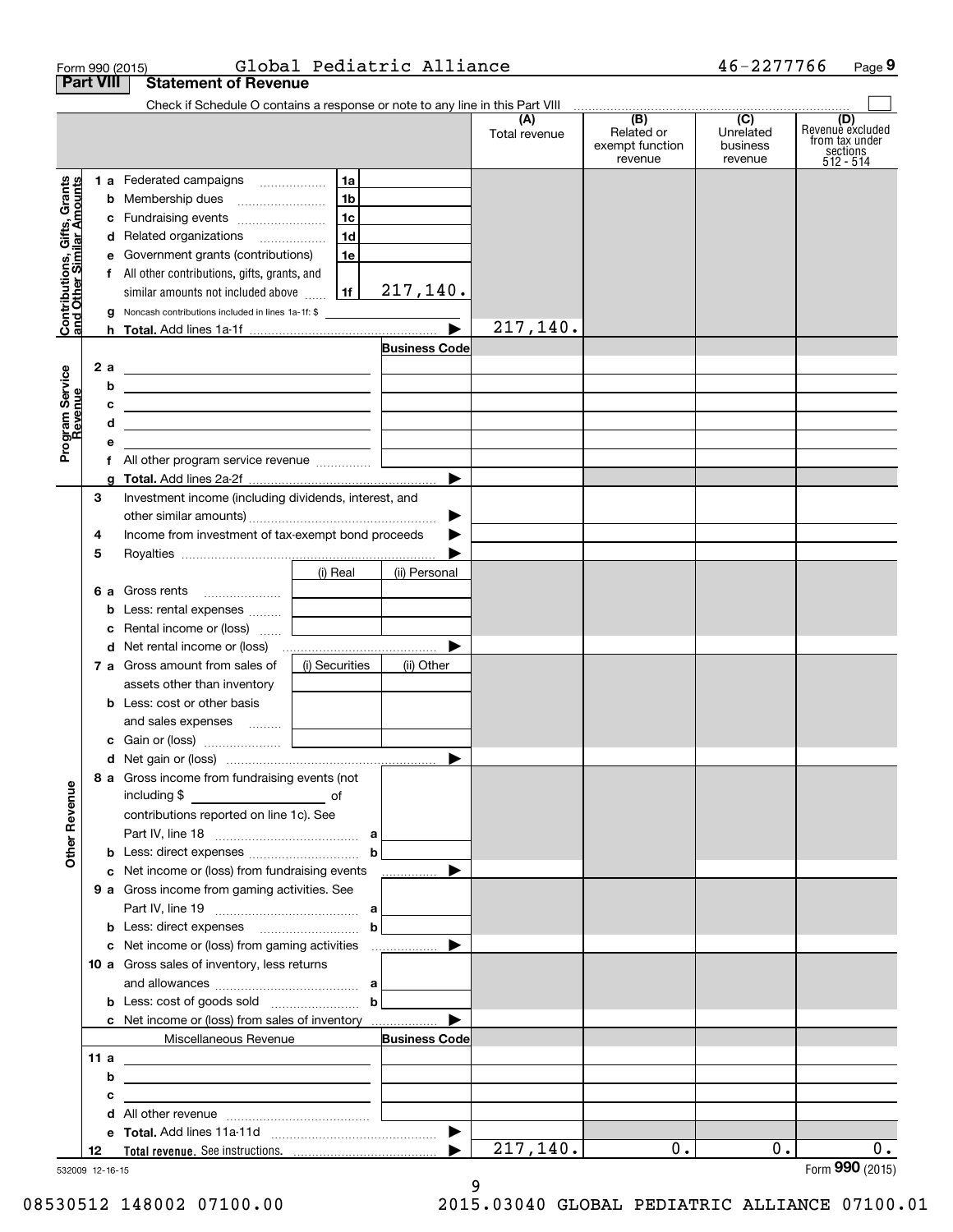Form 990 (2015) GlODal Pediatric Alliance 4 b-22777/6 Page **Part IX Statement of Functional Expenses** Global Pediatric Alliance 46-2277766

|                  | Section 501(c)(3) and 501(c)(4) organizations must complete all columns. All other organizations must complete column (A).                                    |                      |                             |                                    | $\overline{\mathbf{x}}$ |
|------------------|---------------------------------------------------------------------------------------------------------------------------------------------------------------|----------------------|-----------------------------|------------------------------------|-------------------------|
|                  | Check if Schedule O contains a response or note to any line in this Part IX                                                                                   | (A)                  | (B)                         | .<br>$\overline{(C)}$              | (D)                     |
|                  | Do not include amounts reported on lines 6b,<br>7b, 8b, 9b, and 10b of Part VIII.                                                                             | Total expenses       | Program service<br>expenses | Management and<br>general expenses | Fundraising<br>expenses |
| 1.               | Grants and other assistance to domestic organizations                                                                                                         |                      |                             |                                    |                         |
|                  | and domestic governments. See Part IV, line 21                                                                                                                |                      |                             |                                    |                         |
| $\mathbf{2}$     | Grants and other assistance to domestic                                                                                                                       |                      |                             |                                    |                         |
|                  | individuals. See Part IV, line 22                                                                                                                             |                      |                             |                                    |                         |
| 3                | Grants and other assistance to foreign                                                                                                                        |                      |                             |                                    |                         |
|                  | organizations, foreign governments, and foreign                                                                                                               |                      |                             |                                    |                         |
|                  | individuals. See Part IV, lines 15 and 16                                                                                                                     | 13,420.              | 13,420.                     |                                    |                         |
| 4                | Benefits paid to or for members                                                                                                                               |                      |                             |                                    |                         |
| 5                | Compensation of current officers, directors,                                                                                                                  |                      |                             |                                    |                         |
|                  | trustees, and key employees                                                                                                                                   | 57,600.              | 40,320.                     | 13,824.                            | 3,456.                  |
| 6                | Compensation not included above, to disqualified                                                                                                              |                      |                             |                                    |                         |
|                  | persons (as defined under section 4958(f)(1)) and                                                                                                             |                      |                             |                                    |                         |
|                  | persons described in section 4958(c)(3)(B)                                                                                                                    |                      |                             |                                    |                         |
| 7                |                                                                                                                                                               | 19,404.              | 19,404.                     |                                    |                         |
| 8                | Pension plan accruals and contributions (include                                                                                                              |                      |                             |                                    |                         |
|                  | section 401(k) and 403(b) employer contributions)                                                                                                             |                      |                             |                                    |                         |
| 9                |                                                                                                                                                               | 6,194.               | 5,467.                      | 625.                               | 102.                    |
| 10               |                                                                                                                                                               | 6,117.               | 4,557.                      | 1,404.                             | 156.                    |
| 11               | Fees for services (non-employees):                                                                                                                            |                      |                             |                                    |                         |
| a                |                                                                                                                                                               |                      |                             |                                    |                         |
| b                |                                                                                                                                                               |                      |                             |                                    |                         |
| c                |                                                                                                                                                               | 6,129.               | 1,671.                      | 4,458.                             |                         |
| d                |                                                                                                                                                               |                      |                             |                                    |                         |
| е                | Professional fundraising services. See Part IV, line 17                                                                                                       |                      |                             |                                    |                         |
| f                | Investment management fees                                                                                                                                    |                      |                             |                                    |                         |
| g                | Other. (If line 11g amount exceeds 10% of line 25,                                                                                                            |                      |                             |                                    |                         |
|                  | column (A) amount, list line 11g expenses on Sch O.)                                                                                                          | 53,996.              | 53,550.                     | 331.                               | 115.                    |
| 12 <sup>12</sup> |                                                                                                                                                               | 515.                 | 17.                         | 249.                               | 249.                    |
| 13               |                                                                                                                                                               | 1,030.               | 274.                        | 429.                               | 327.                    |
| 14               |                                                                                                                                                               | 616.                 | 229.                        | 194.                               | 193.                    |
| 15               |                                                                                                                                                               | 1,357.               |                             |                                    |                         |
| 16               |                                                                                                                                                               |                      | 1,357.<br>13,013.           |                                    |                         |
| 17               |                                                                                                                                                               | 13,013.              |                             |                                    |                         |
| 18               | Payments of travel or entertainment expenses                                                                                                                  |                      |                             |                                    |                         |
|                  | for any federal, state, or local public officials                                                                                                             |                      |                             |                                    |                         |
| 19               | Conferences, conventions, and meetings                                                                                                                        |                      |                             |                                    |                         |
| 20               | Interest                                                                                                                                                      |                      |                             |                                    |                         |
| 21               |                                                                                                                                                               |                      |                             |                                    |                         |
| 22               | Depreciation, depletion, and amortization                                                                                                                     | $\overline{5,072}$ . | 3,458.                      | 1,595.                             | 19.                     |
| 23               | Insurance<br>Other expenses. Itemize expenses not covered                                                                                                     |                      |                             |                                    |                         |
| 24               | above. (List miscellaneous expenses in line 24e. If line<br>24e amount exceeds 10% of line 25, column (A)<br>amount, list line 24e expenses on Schedule O.) [ |                      |                             |                                    |                         |
|                  | a Program training                                                                                                                                            | 14,546.              | 14,546.                     |                                    |                         |
| b                | Project supplies                                                                                                                                              | 6,336.               | 6,336.                      |                                    |                         |
| c                | Bank & credit card fees                                                                                                                                       | 1,472.               | 1,213.                      | 259.                               |                         |
| d                | Telephone & communicati                                                                                                                                       | 881.                 | 774.                        | 70.                                | 37.                     |
|                  | e All other expenses                                                                                                                                          | 1,178.               | 401.                        | 655.                               | 122.                    |
| 25               | Total functional expenses. Add lines 1 through 24e                                                                                                            | 208,876.             | 180,007.                    | 24,093.                            | 4,776.                  |
| 26               | Joint costs. Complete this line only if the organization                                                                                                      |                      |                             |                                    |                         |
|                  | reported in column (B) joint costs from a combined                                                                                                            |                      |                             |                                    |                         |
|                  | educational campaign and fundraising solicitation.                                                                                                            |                      |                             |                                    |                         |
|                  | Check here $\blacktriangleright$<br>if following SOP 98-2 (ASC 958-720)                                                                                       |                      |                             |                                    |                         |

532010 12-16-15

10 08530512 148002 07100.00 2015.03040 GLOBAL PEDIATRIC ALLIANCE 07100.01

Form (2015) **990**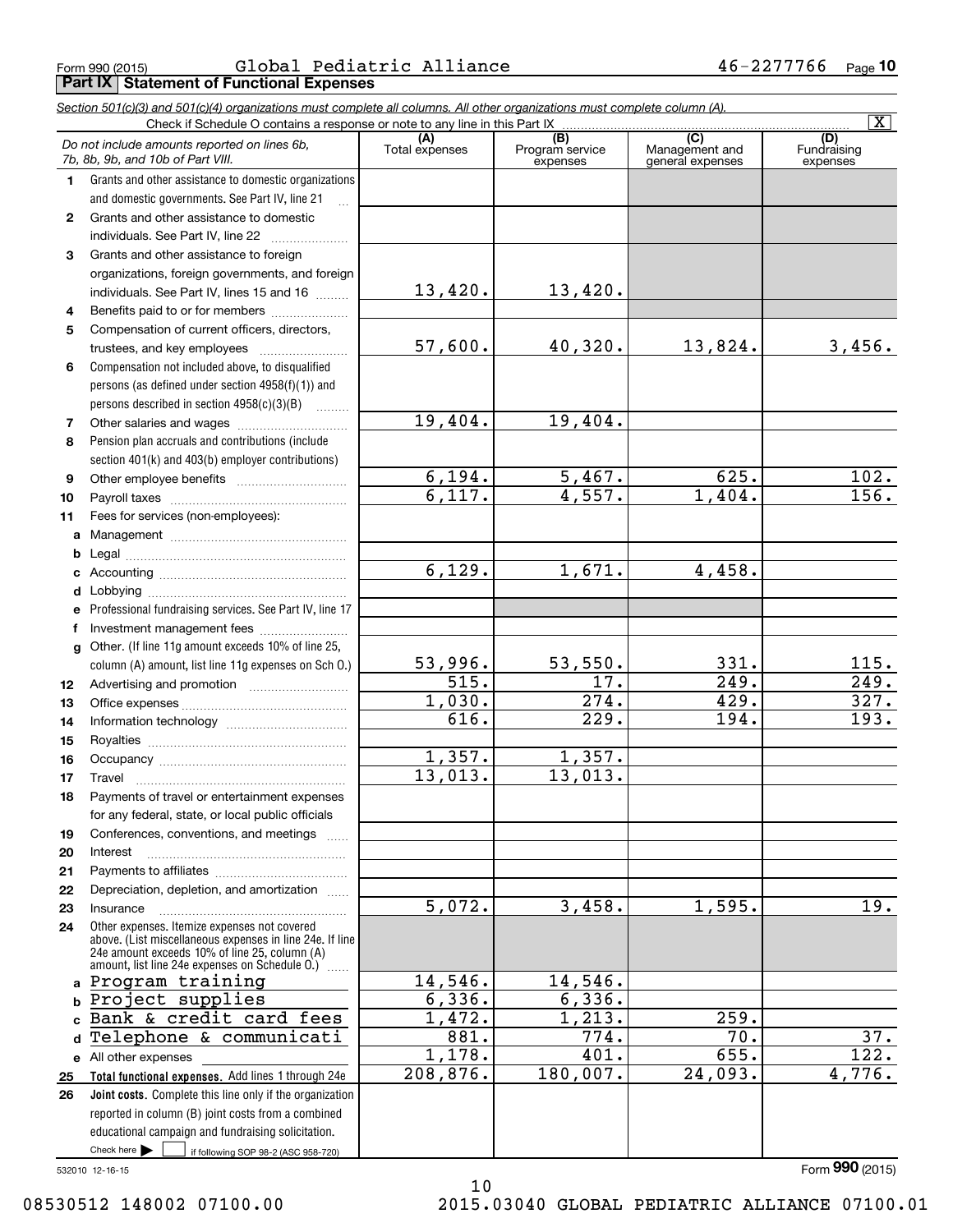$\overline{\phantom{0}}$ 

**Part X Balance Sheet**

Form 990 (2015) Global Pediatric Alliance 46-2277766 <sub>Page</sub>

|                             |    | Check if Schedule O contains a response or note to any line in this Part X                                                          |   |                          |                |                          |
|-----------------------------|----|-------------------------------------------------------------------------------------------------------------------------------------|---|--------------------------|----------------|--------------------------|
|                             |    |                                                                                                                                     |   | (A)<br>Beginning of year |                | (B)<br>End of year       |
|                             | 1  | Cash - non-interest-bearing                                                                                                         |   | 91,422.                  | $\mathbf{1}$   | 99,679.                  |
|                             | 2  |                                                                                                                                     |   |                          | $\mathbf{2}$   |                          |
|                             | з  |                                                                                                                                     |   |                          | 3              |                          |
|                             | 4  |                                                                                                                                     |   |                          | 4              |                          |
|                             | 5  | Loans and other receivables from current and former officers, directors,                                                            |   |                          |                |                          |
|                             |    | trustees, key employees, and highest compensated employees. Complete                                                                |   |                          |                |                          |
|                             |    | Part II of Schedule L                                                                                                               |   |                          | 5              |                          |
|                             | 6  | Loans and other receivables from other disqualified persons (as defined under                                                       |   |                          |                |                          |
|                             |    | section $4958(f)(1)$ , persons described in section $4958(c)(3)(B)$ , and contributing                                              |   |                          |                |                          |
|                             |    | employers and sponsoring organizations of section 501(c)(9) voluntary                                                               |   |                          |                |                          |
|                             |    | employees' beneficiary organizations (see instr). Complete Part II of Sch L                                                         |   |                          | 6              |                          |
| Assets                      | 7  |                                                                                                                                     |   |                          | $\overline{7}$ |                          |
|                             | 8  |                                                                                                                                     |   |                          | 8              |                          |
|                             | 9  | Prepaid expenses and deferred charges                                                                                               |   |                          | 9              |                          |
|                             |    | <b>10a</b> Land, buildings, and equipment: cost or other                                                                            |   |                          |                |                          |
|                             |    | basis. Complete Part VI of Schedule D  10a                                                                                          |   |                          |                |                          |
|                             |    | 10b<br><b>b</b> Less: accumulated depreciation                                                                                      |   |                          | 10c            |                          |
|                             | 11 |                                                                                                                                     |   |                          | 11             |                          |
|                             | 12 |                                                                                                                                     |   | 12                       |                |                          |
|                             | 13 |                                                                                                                                     |   |                          | 13             |                          |
|                             | 14 |                                                                                                                                     |   |                          | 14             |                          |
|                             | 15 |                                                                                                                                     |   |                          | 15             |                          |
|                             | 16 |                                                                                                                                     |   | 91,422.                  | 16             | $\frac{99,679.}{1,561.}$ |
|                             | 17 |                                                                                                                                     |   | 1,568.                   | 17             |                          |
|                             | 18 |                                                                                                                                     |   |                          | 18             |                          |
|                             | 19 |                                                                                                                                     |   | 19                       |                |                          |
|                             | 20 |                                                                                                                                     |   |                          | 20             |                          |
|                             | 21 | Escrow or custodial account liability. Complete Part IV of Schedule D                                                               | . |                          | 21             |                          |
|                             | 22 | Loans and other payables to current and former officers, directors, trustees,                                                       |   |                          |                |                          |
| bilities                    |    | key employees, highest compensated employees, and disqualified persons.                                                             |   |                          |                |                          |
| ھ∃<br>⊑                     |    |                                                                                                                                     |   |                          | 22             |                          |
|                             | 23 | Secured mortgages and notes payable to unrelated third parties                                                                      |   |                          | 23             |                          |
|                             | 24 | Unsecured notes and loans payable to unrelated third parties                                                                        |   |                          | 24             |                          |
|                             | 25 | Other liabilities (including federal income tax, payables to related third                                                          |   |                          |                |                          |
|                             |    | parties, and other liabilities not included on lines 17-24). Complete Part X of                                                     |   |                          |                |                          |
|                             | 26 | Schedule D<br>Total liabilities. Add lines 17 through 25                                                                            |   | 1,568.                   | 25<br>26       | 1,561.                   |
|                             |    | Organizations that follow SFAS 117 (ASC 958), check here $\blacktriangleright \begin{array}{ c } \hline X & \text{and} \end{array}$ |   |                          |                |                          |
|                             |    | complete lines 27 through 29, and lines 33 and 34.                                                                                  |   |                          |                |                          |
|                             | 27 | Unrestricted net assets                                                                                                             |   | 89,854.                  | 27             | 78,118.                  |
|                             | 28 | Temporarily restricted net assets                                                                                                   |   |                          | 28             | 20,000.                  |
|                             | 29 | Permanently restricted net assets                                                                                                   |   |                          | 29             |                          |
|                             |    | Organizations that do not follow SFAS 117 (ASC 958), check here ▶ □                                                                 |   |                          |                |                          |
|                             |    | and complete lines 30 through 34.                                                                                                   |   |                          |                |                          |
|                             | 30 |                                                                                                                                     |   |                          | 30             |                          |
|                             | 31 | Paid-in or capital surplus, or land, building, or equipment fund                                                                    |   |                          | 31             |                          |
| Net Assets or Fund Balances | 32 | Retained earnings, endowment, accumulated income, or other funds                                                                    |   |                          | 32             |                          |
|                             | 33 | Total net assets or fund balances                                                                                                   |   | 89,854.                  | 33             | 98,118.                  |
|                             | 34 | Total liabilities and net assets/fund balances                                                                                      |   | 91,422.                  | 34             | 99,679.                  |
|                             |    |                                                                                                                                     |   |                          |                | Form 990 (2015)          |

**11**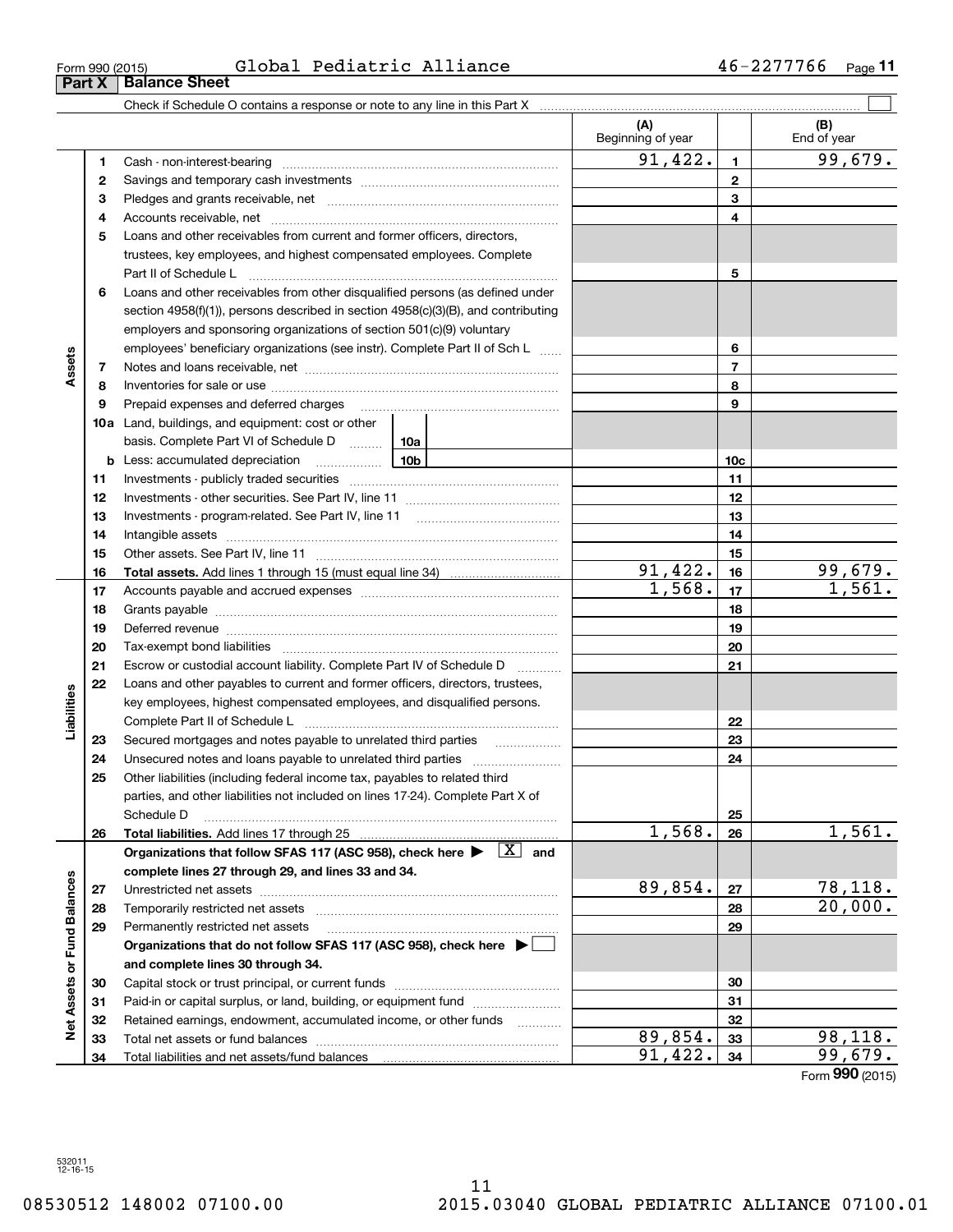|    | Global Pediatric Alliance<br>Form 990 (2015)                                                                                         | 46-2277766     |          |            | Page 12 |  |  |  |
|----|--------------------------------------------------------------------------------------------------------------------------------------|----------------|----------|------------|---------|--|--|--|
|    | <b>Reconciliation of Net Assets</b><br>Part XI                                                                                       |                |          |            |         |  |  |  |
|    | Check if Schedule O contains a response or note to any line in this Part XI                                                          |                |          |            |         |  |  |  |
|    |                                                                                                                                      |                |          |            |         |  |  |  |
| 1  | Total revenue (must equal Part VIII, column (A), line 12)                                                                            | 1              | 217,140. |            |         |  |  |  |
| 2  |                                                                                                                                      | $\mathbf{2}$   | 208,876. |            | 8, 264. |  |  |  |
| 3  | 3<br>Revenue less expenses. Subtract line 2 from line 1                                                                              |                |          |            |         |  |  |  |
| 4  | $\overline{4}$                                                                                                                       |                |          |            |         |  |  |  |
| 5  | Net unrealized gains (losses) on investments                                                                                         | 5              |          |            |         |  |  |  |
| 6  | Donated services and use of facilities                                                                                               | 6              |          |            |         |  |  |  |
| 7  | Investment expenses                                                                                                                  | $\overline{7}$ |          |            |         |  |  |  |
| 8  | 8<br>Prior period adjustments                                                                                                        |                |          |            |         |  |  |  |
| 9  |                                                                                                                                      | 9              |          |            | 0.      |  |  |  |
| 10 | Net assets or fund balances at end of year. Combine lines 3 through 9 (must equal Part X, line 33,                                   |                |          |            |         |  |  |  |
|    | column (B))                                                                                                                          | 10             |          |            | 98,118. |  |  |  |
|    | Part XII Financial Statements and Reporting                                                                                          |                |          |            |         |  |  |  |
|    |                                                                                                                                      |                |          |            |         |  |  |  |
|    |                                                                                                                                      |                |          | <b>Yes</b> | No      |  |  |  |
| 1. | $\boxed{\text{X}}$ Accrual<br>Accounting method used to prepare the Form 990: <u>[</u> Cash<br>Other                                 |                |          |            |         |  |  |  |
|    | If the organization changed its method of accounting from a prior year or checked "Other," explain in Schedule O.                    |                |          |            |         |  |  |  |
|    | 2a Were the organization's financial statements compiled or reviewed by an independent accountant?                                   |                | 2a       |            | Χ       |  |  |  |
|    | If "Yes," check a box below to indicate whether the financial statements for the year were compiled or reviewed on a                 |                |          |            |         |  |  |  |
|    | separate basis, consolidated basis, or both:                                                                                         |                |          |            |         |  |  |  |
|    | Separate basis<br>Both consolidated and separate basis<br>Consolidated basis                                                         |                |          |            |         |  |  |  |
|    | <b>b</b> Were the organization's financial statements audited by an independent accountant?                                          |                | 2b       |            | х       |  |  |  |
|    | If "Yes," check a box below to indicate whether the financial statements for the year were audited on a separate basis,              |                |          |            |         |  |  |  |
|    | consolidated basis, or both:                                                                                                         |                |          |            |         |  |  |  |
|    | Separate basis<br>Consolidated basis<br>Both consolidated and separate basis                                                         |                |          |            |         |  |  |  |
|    | c If "Yes" to line 2a or 2b, does the organization have a committee that assumes responsibility for oversight of the audit,          |                |          |            |         |  |  |  |
|    |                                                                                                                                      |                | 2c       |            |         |  |  |  |
|    | If the organization changed either its oversight process or selection process during the tax year, explain in Schedule O.            |                |          |            |         |  |  |  |
|    | 3a As a result of a federal award, was the organization required to undergo an audit or audits as set forth in the Single Audit      |                |          |            |         |  |  |  |
|    | Act and OMB Circular A-133?                                                                                                          |                | 3a       |            | x       |  |  |  |
|    | <b>b</b> If "Yes," did the organization undergo the required audit or audits? If the organization did not undergo the required audit |                |          |            |         |  |  |  |
|    | or audits, explain why in Schedule O and describe any steps taken to undergo such audits <i>manumeranomanomanomanom</i>              |                | 3b       | $000 -$    |         |  |  |  |

Form (2015) **990**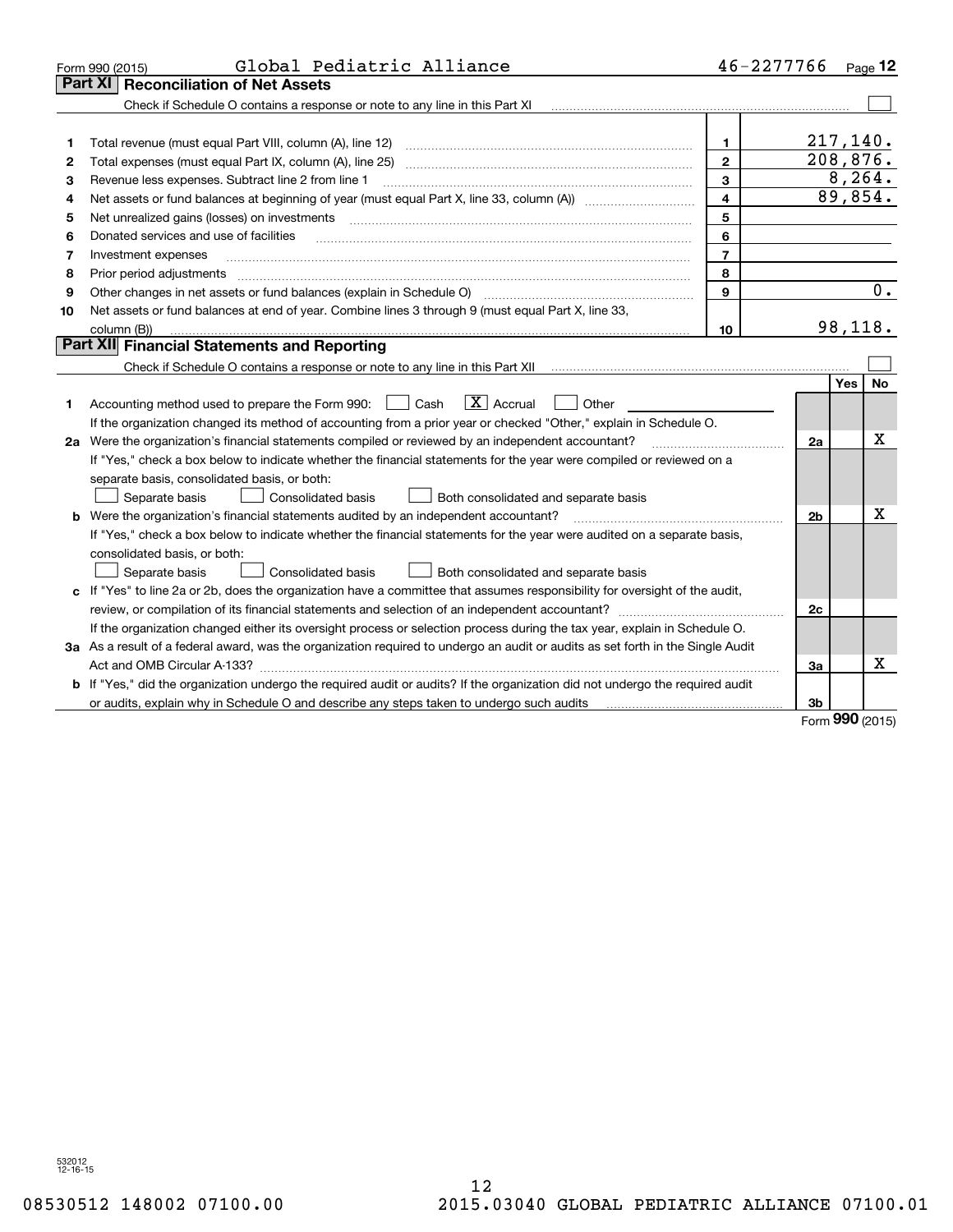| <b>SCHEDULE A</b> |  |
|-------------------|--|
|-------------------|--|

| (Form 990 or 990-EZ) |  |  |  |  |
|----------------------|--|--|--|--|
|----------------------|--|--|--|--|

# **Public Charity Status and Public Support**

**Complete if the organization is a section 501(c)(3) organization or a section 4947(a)(1) nonexempt charitable trust.**

| <b>Open to Public</b> |
|-----------------------|
| Inspection            |

OMB No. 1545-0047

**2015**

Department of the Treasury Internal Revenue Service

|  | Attach to Form 990 or Form 990-EZ.                                   |  |
|--|----------------------------------------------------------------------|--|
|  | n about Cabadula A (Earm 000 ar 000 E7) and its instructions is at u |  |

**Information about Schedule A (Form 990 or 990-EZ) and its instructions is at**  *www.irs.gov/form990.* Information about Schedul

|        |            | Name of the organization                                                                                                                      |          |                                                       |     |                                            |                                        | <b>Employer identification number</b> |
|--------|------------|-----------------------------------------------------------------------------------------------------------------------------------------------|----------|-------------------------------------------------------|-----|--------------------------------------------|----------------------------------------|---------------------------------------|
| Part I |            | Reason for Public Charity Status (All organizations must complete this part.) See instructions.                                               |          | Global Pediatric Alliance                             |     |                                            |                                        | 46-2277766                            |
|        |            |                                                                                                                                               |          |                                                       |     |                                            |                                        |                                       |
|        |            | The organization is not a private foundation because it is: (For lines 1 through 11, check only one box.)                                     |          |                                                       |     |                                            |                                        |                                       |
| 1      |            | A church, convention of churches, or association of churches described in section 170(b)(1)(A)(i).                                            |          |                                                       |     |                                            |                                        |                                       |
| 2      |            | A school described in section 170(b)(1)(A)(ii). (Attach Schedule E (Form 990 or 990-EZ).)                                                     |          |                                                       |     |                                            |                                        |                                       |
| з      |            | A hospital or a cooperative hospital service organization described in section $170(b)(1)(A)(iii)$ .                                          |          |                                                       |     |                                            |                                        |                                       |
| 4      |            | A medical research organization operated in conjunction with a hospital described in section 170(b)(1)(A)(iii). Enter the hospital's name,    |          |                                                       |     |                                            |                                        |                                       |
|        |            | city, and state:                                                                                                                              |          |                                                       |     |                                            |                                        |                                       |
| 5      |            | An organization operated for the benefit of a college or university owned or operated by a governmental unit described in                     |          |                                                       |     |                                            |                                        |                                       |
|        |            | section 170(b)(1)(A)(iv). (Complete Part II.)                                                                                                 |          |                                                       |     |                                            |                                        |                                       |
| 6      |            | A federal, state, or local government or governmental unit described in section 170(b)(1)(A)(v).                                              |          |                                                       |     |                                            |                                        |                                       |
|        | $7 \times$ | An organization that normally receives a substantial part of its support from a governmental unit or from the general public described in     |          |                                                       |     |                                            |                                        |                                       |
|        |            | section 170(b)(1)(A)(vi). (Complete Part II.)                                                                                                 |          |                                                       |     |                                            |                                        |                                       |
| 8      |            | A community trust described in section 170(b)(1)(A)(vi). (Complete Part II.)                                                                  |          |                                                       |     |                                            |                                        |                                       |
| 9      |            | An organization that normally receives: (1) more than 33 1/3% of its support from contributions, membership fees, and gross receipts from     |          |                                                       |     |                                            |                                        |                                       |
|        |            | activities related to its exempt functions - subject to certain exceptions, and (2) no more than 33 1/3% of its support from gross investment |          |                                                       |     |                                            |                                        |                                       |
|        |            | income and unrelated business taxable income (less section 511 tax) from businesses acquired by the organization after June 30, 1975.         |          |                                                       |     |                                            |                                        |                                       |
|        |            | See section 509(a)(2). (Complete Part III.)                                                                                                   |          |                                                       |     |                                            |                                        |                                       |
| 10     |            | An organization organized and operated exclusively to test for public safety. See section 509(a)(4).                                          |          |                                                       |     |                                            |                                        |                                       |
| 11     |            | An organization organized and operated exclusively for the benefit of, to perform the functions of, or to carry out the purposes of one or    |          |                                                       |     |                                            |                                        |                                       |
|        |            | more publicly supported organizations described in section 509(a)(1) or section 509(a)(2). See section 509(a)(3). Check the box in            |          |                                                       |     |                                            |                                        |                                       |
|        |            | lines 11a through 11d that describes the type of supporting organization and complete lines 11e, 11f, and 11g.                                |          |                                                       |     |                                            |                                        |                                       |
| а      |            | Type I. A supporting organization operated, supervised, or controlled by its supported organization(s), typically by giving                   |          |                                                       |     |                                            |                                        |                                       |
|        |            | the supported organization(s) the power to regularly appoint or elect a majority of the directors or trustees of the supporting               |          |                                                       |     |                                            |                                        |                                       |
|        |            | organization. You must complete Part IV, Sections A and B.                                                                                    |          |                                                       |     |                                            |                                        |                                       |
| b      |            | Type II. A supporting organization supervised or controlled in connection with its supported organization(s), by having                       |          |                                                       |     |                                            |                                        |                                       |
|        |            | control or management of the supporting organization vested in the same persons that control or manage the supported                          |          |                                                       |     |                                            |                                        |                                       |
|        |            | organization(s). You must complete Part IV, Sections A and C.                                                                                 |          |                                                       |     |                                            |                                        |                                       |
| с      |            | Type III functionally integrated. A supporting organization operated in connection with, and functionally integrated with,                    |          |                                                       |     |                                            |                                        |                                       |
|        |            | its supported organization(s) (see instructions). You must complete Part IV, Sections A, D, and E.                                            |          |                                                       |     |                                            |                                        |                                       |
| d      |            | Type III non-functionally integrated. A supporting organization operated in connection with its supported organization(s)                     |          |                                                       |     |                                            |                                        |                                       |
|        |            | that is not functionally integrated. The organization generally must satisfy a distribution requirement and an attentiveness                  |          |                                                       |     |                                            |                                        |                                       |
|        |            | requirement (see instructions). You must complete Part IV, Sections A and D, and Part V.                                                      |          |                                                       |     |                                            |                                        |                                       |
| е      |            | Check this box if the organization received a written determination from the IRS that it is a Type I, Type II, Type III                       |          |                                                       |     |                                            |                                        |                                       |
|        |            | functionally integrated, or Type III non-functionally integrated supporting organization.                                                     |          |                                                       |     |                                            |                                        |                                       |
|        |            | Enter the number of supported organizations                                                                                                   |          |                                                       |     |                                            |                                        |                                       |
|        |            | Provide the following information about the supported organization(s).<br>(i) Name of supported                                               |          |                                                       |     |                                            |                                        |                                       |
|        |            | organization                                                                                                                                  | (ii) EIN | (iii) Type of organization<br>(described on lines 1-9 |     | (iv) Is the organization<br>listed in your | (v) Amount of monetary<br>support (see | (vi) Amount of<br>other support (see  |
|        |            |                                                                                                                                               |          | above (see instructions))                             |     | governing document?                        | instructions)                          | instructions)                         |
|        |            |                                                                                                                                               |          |                                                       | Yes | No                                         |                                        |                                       |
|        |            |                                                                                                                                               |          |                                                       |     |                                            |                                        |                                       |
|        |            |                                                                                                                                               |          |                                                       |     |                                            |                                        |                                       |
|        |            |                                                                                                                                               |          |                                                       |     |                                            |                                        |                                       |
|        |            |                                                                                                                                               |          |                                                       |     |                                            |                                        |                                       |
|        |            |                                                                                                                                               |          |                                                       |     |                                            |                                        |                                       |
|        |            |                                                                                                                                               |          |                                                       |     |                                            |                                        |                                       |
|        |            |                                                                                                                                               |          |                                                       |     |                                            |                                        |                                       |

13

LHA For Paperwork Reduction Act Notice, see the Instructions for

**Schedule A (Form 990 or 990-EZ) 2015**

**Form 990 or 990-EZ.** 532021 09-23-15

**Total**

08530512 148002 07100.00 2015.03040 GLOBAL PEDIATRIC ALLIANCE 07100.01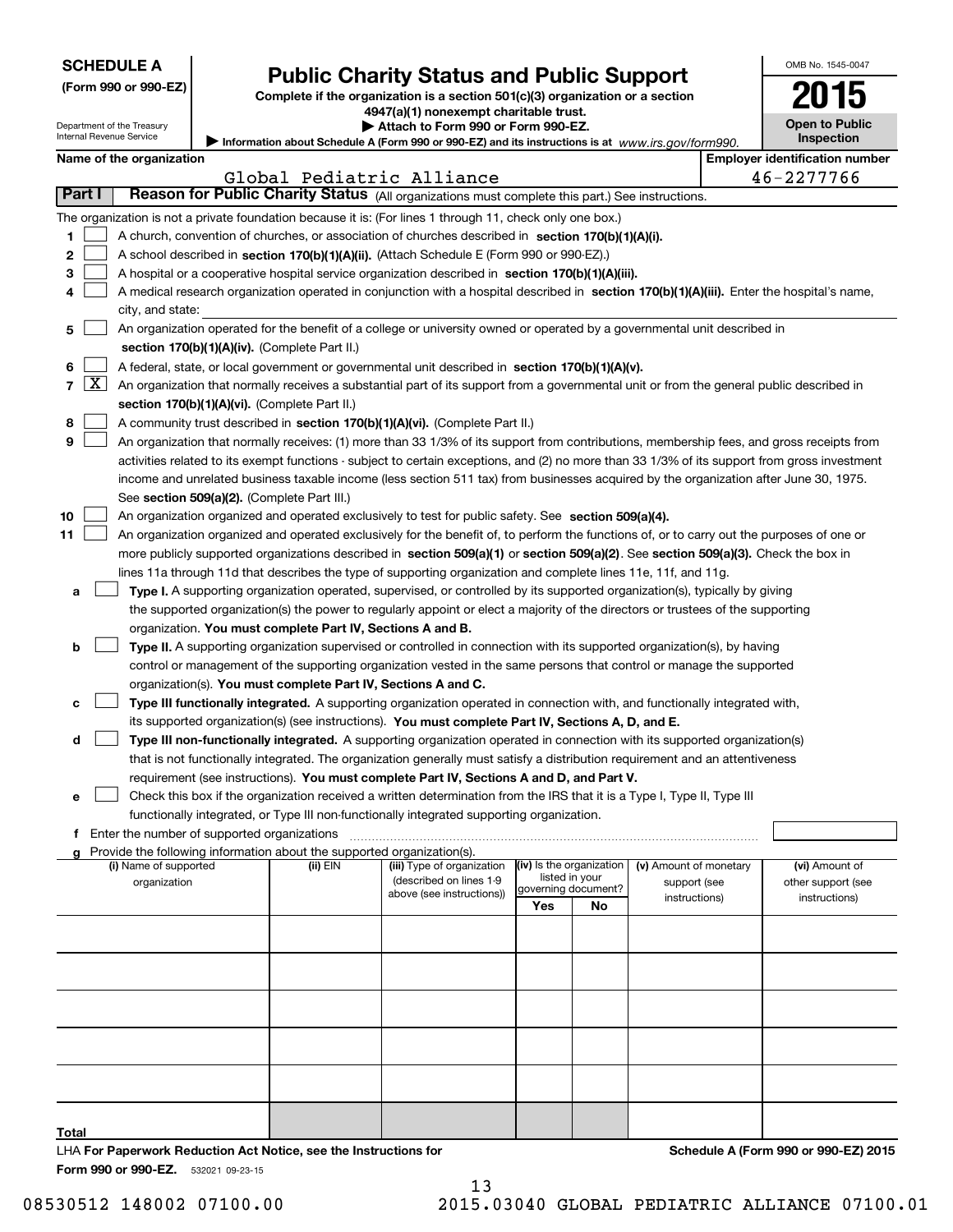#### Schedule A (Form 990 or 990-EZ) 2015  ${\sf Global \; Pediatric \; Alliance} \hspace{1.5cm} 46-2277766 \;$  Page

46-2277766 Page 2

(Complete only if you checked the box on line 5, 7, or 8 of Part I or if the organization failed to qualify under Part III. If the organization fails to qualify under the tests listed below, please complete Part III.) **Part II Support Schedule for Organizations Described in Sections 170(b)(1)(A)(iv) and 170(b)(1)(A)(vi)**

| <b>Section A. Public Support</b>                                                                                                               |          |          |            |                        |                                      |                                          |
|------------------------------------------------------------------------------------------------------------------------------------------------|----------|----------|------------|------------------------|--------------------------------------|------------------------------------------|
| Calendar year (or fiscal year beginning in) $\blacktriangleright$                                                                              | (a) 2011 | (b) 2012 | $(c)$ 2013 | $(d)$ 2014             | (e) 2015                             | (f) Total                                |
| <b>1</b> Gifts, grants, contributions, and                                                                                                     |          |          |            |                        |                                      |                                          |
| membership fees received. (Do not                                                                                                              |          |          |            |                        |                                      |                                          |
| include any "unusual grants.")                                                                                                                 |          |          | 36,075.    |                        | $238,630.$ 217, 140.                 | 491,845.                                 |
| 2 Tax revenues levied for the organ-                                                                                                           |          |          |            |                        |                                      |                                          |
| ization's benefit and either paid to                                                                                                           |          |          |            |                        |                                      |                                          |
| or expended on its behalf                                                                                                                      |          |          |            |                        |                                      |                                          |
| 3 The value of services or facilities                                                                                                          |          |          |            |                        |                                      |                                          |
| furnished by a governmental unit to                                                                                                            |          |          |            |                        |                                      |                                          |
| the organization without charge                                                                                                                |          |          |            |                        |                                      |                                          |
| 4 Total. Add lines 1 through 3                                                                                                                 |          |          | 36,075.    | 238,630.               | 217,140.                             | 491,845.                                 |
| 5 The portion of total contributions                                                                                                           |          |          |            |                        |                                      |                                          |
| by each person (other than a                                                                                                                   |          |          |            |                        |                                      |                                          |
| governmental unit or publicly                                                                                                                  |          |          |            |                        |                                      |                                          |
| supported organization) included                                                                                                               |          |          |            |                        |                                      |                                          |
| on line 1 that exceeds 2% of the                                                                                                               |          |          |            |                        |                                      |                                          |
| amount shown on line 11,                                                                                                                       |          |          |            |                        |                                      |                                          |
| column (f)                                                                                                                                     |          |          |            |                        |                                      | 271,287.                                 |
| 6 Public support. Subtract line 5 from line 4.                                                                                                 |          |          |            |                        |                                      | 220,558.                                 |
| <b>Section B. Total Support</b>                                                                                                                |          |          |            |                        |                                      |                                          |
| Calendar year (or fiscal year beginning in) $\blacktriangleright$                                                                              | (a) 2011 | (b) 2012 | $(c)$ 2013 | $(d)$ 2014             | (e) 2015                             | (f) Total                                |
| 7 Amounts from line 4                                                                                                                          |          |          | 36,075.    | $\overline{238,630}$ . | 217,140.                             | 491,845.                                 |
| 8 Gross income from interest,                                                                                                                  |          |          |            |                        |                                      |                                          |
| dividends, payments received on                                                                                                                |          |          |            |                        |                                      |                                          |
| securities loans, rents, royalties                                                                                                             |          |          |            |                        |                                      |                                          |
| and income from similar sources                                                                                                                |          |          |            |                        |                                      |                                          |
| <b>9</b> Net income from unrelated business                                                                                                    |          |          |            |                        |                                      |                                          |
| activities, whether or not the                                                                                                                 |          |          |            |                        |                                      |                                          |
| business is regularly carried on                                                                                                               |          |          |            |                        |                                      |                                          |
| <b>10</b> Other income. Do not include gain                                                                                                    |          |          |            |                        |                                      |                                          |
| or loss from the sale of capital                                                                                                               |          |          |            |                        |                                      |                                          |
| assets (Explain in Part VI.)                                                                                                                   |          |          |            |                        |                                      |                                          |
| <b>11 Total support.</b> Add lines 7 through 10                                                                                                |          |          |            |                        |                                      | 491,845.                                 |
| <b>12</b> Gross receipts from related activities, etc. (see instructions)                                                                      |          |          |            |                        | 12                                   |                                          |
| 13 First five years. If the Form 990 is for the organization's first, second, third, fourth, or fifth tax year as a section 501(c)(3)          |          |          |            |                        |                                      |                                          |
| organization, check this box and stop here                                                                                                     |          |          |            |                        |                                      | $\blacktriangleright$ $\boxed{\text{X}}$ |
| <b>Section C. Computation of Public Support Percentage</b>                                                                                     |          |          |            |                        |                                      |                                          |
| 14 Public support percentage for 2015 (line 6, column (f) divided by line 11, column (f) <i>mummumumum</i>                                     |          |          |            |                        | 14                                   | $\frac{9}{6}$                            |
|                                                                                                                                                |          |          |            |                        | 15                                   | %                                        |
| 16a 33 1/3% support test - 2015. If the organization did not check the box on line 13, and line 14 is 33 1/3% or more, check this box and      |          |          |            |                        |                                      |                                          |
| stop here. The organization qualifies as a publicly supported organization                                                                     |          |          |            |                        |                                      |                                          |
| b 33 1/3% support test - 2014. If the organization did not check a box on line 13 or 16a, and line 15 is 33 1/3% or more, check this box       |          |          |            |                        |                                      |                                          |
| and stop here. The organization qualifies as a publicly supported organization                                                                 |          |          |            |                        |                                      |                                          |
| 17a 10% -facts-and-circumstances test - 2015. If the organization did not check a box on line 13, 16a, or 16b, and line 14 is 10% or more,     |          |          |            |                        |                                      |                                          |
| and if the organization meets the "facts-and-circumstances" test, check this box and stop here. Explain in Part VI how the organization        |          |          |            |                        |                                      |                                          |
| meets the "facts-and-circumstances" test. The organization qualifies as a publicly supported organization                                      |          |          |            |                        |                                      |                                          |
| <b>b 10% -facts-and-circumstances test - 2014.</b> If the organization did not check a box on line 13, 16a, 16b, or 17a, and line 15 is 10% or |          |          |            |                        |                                      |                                          |
| more, and if the organization meets the "facts-and-circumstances" test, check this box and stop here. Explain in Part VI how the               |          |          |            |                        |                                      |                                          |
| organization meets the "facts-and-circumstances" test. The organization qualifies as a publicly supported organization                         |          |          |            |                        |                                      |                                          |
| 18 Private foundation. If the organization did not check a box on line 13, 16a, 16b, 17a, or 17b, check this box and see instructions          |          |          |            |                        |                                      |                                          |
|                                                                                                                                                |          |          |            |                        | Schodule A (Form 000 or 000 F7) 2015 |                                          |

**Schedule A (Form 990 or 990-EZ) 2015**

532022 09-23-15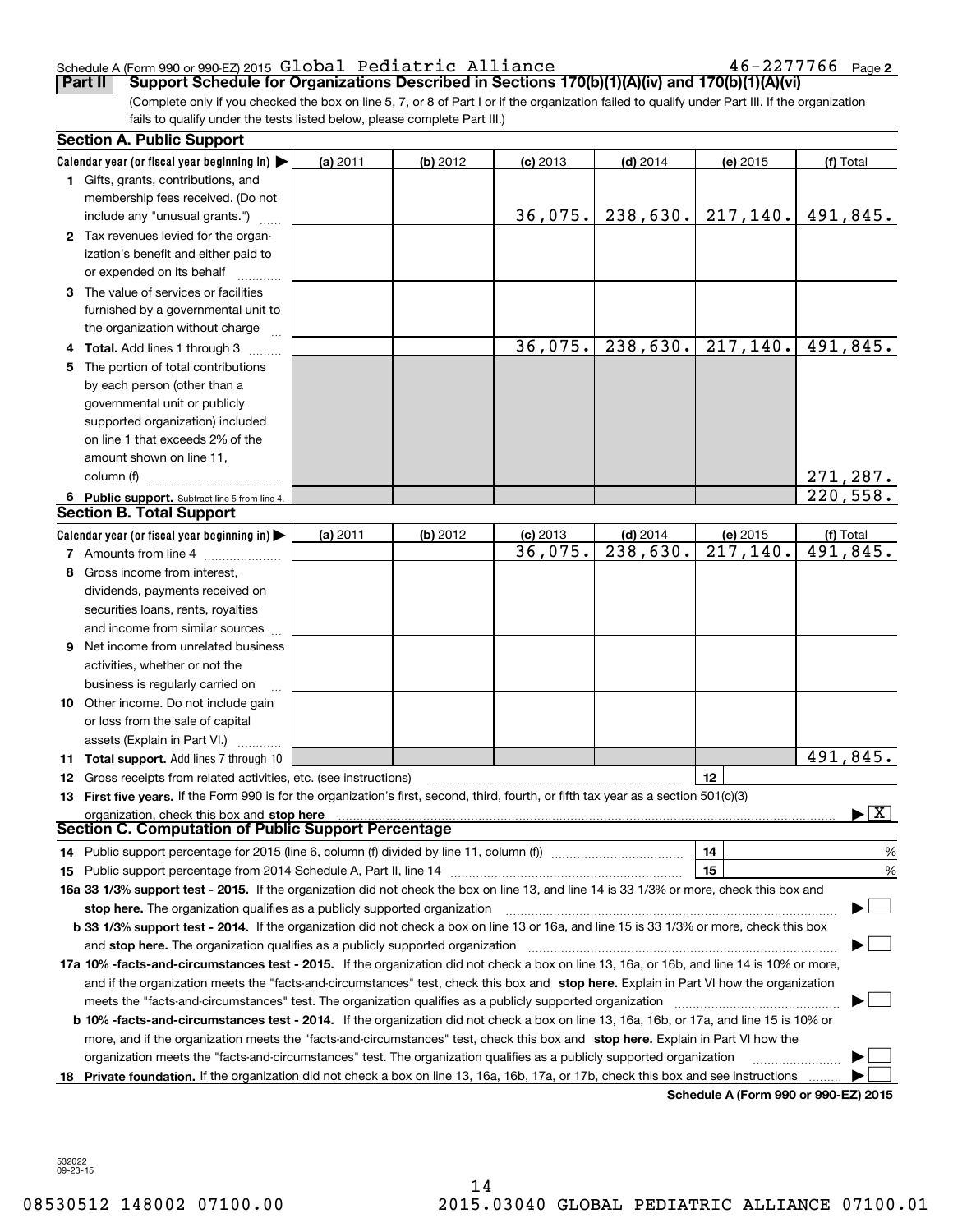## **Part III Support Schedule for Organizations Described in Section 509(a)(2)**

(Complete only if you checked the box on line 9 of Part I or if the organization failed to qualify under Part II. If the organization fails to qualify under the tests listed below, please complete Part II.)

| <b>Section A. Public Support</b>                                                                                                                                                                |            |          |            |            |          |                                      |
|-------------------------------------------------------------------------------------------------------------------------------------------------------------------------------------------------|------------|----------|------------|------------|----------|--------------------------------------|
| Calendar year (or fiscal year beginning in)                                                                                                                                                     | $(a)$ 2011 | (b) 2012 | $(c)$ 2013 | $(d)$ 2014 | (e) 2015 | (f) Total                            |
| 1 Gifts, grants, contributions, and                                                                                                                                                             |            |          |            |            |          |                                      |
| membership fees received. (Do not                                                                                                                                                               |            |          |            |            |          |                                      |
| include any "unusual grants.")                                                                                                                                                                  |            |          |            |            |          |                                      |
| <b>2</b> Gross receipts from admissions,<br>merchandise sold or services per-<br>formed, or facilities furnished in<br>any activity that is related to the<br>organization's tax-exempt purpose |            |          |            |            |          |                                      |
| 3 Gross receipts from activities that<br>are not an unrelated trade or bus-                                                                                                                     |            |          |            |            |          |                                      |
| iness under section 513                                                                                                                                                                         |            |          |            |            |          |                                      |
| 4 Tax revenues levied for the organ-<br>ization's benefit and either paid to                                                                                                                    |            |          |            |            |          |                                      |
| or expended on its behalf                                                                                                                                                                       |            |          |            |            |          |                                      |
| 5 The value of services or facilities<br>furnished by a governmental unit to                                                                                                                    |            |          |            |            |          |                                      |
| the organization without charge                                                                                                                                                                 |            |          |            |            |          |                                      |
| <b>6 Total.</b> Add lines 1 through 5                                                                                                                                                           |            |          |            |            |          |                                      |
| 7a Amounts included on lines 1, 2, and<br>3 received from disqualified persons                                                                                                                  |            |          |            |            |          |                                      |
| <b>b</b> Amounts included on lines 2 and 3 received<br>from other than disqualified persons that<br>exceed the greater of \$5,000 or 1% of the<br>amount on line 13 for the year                |            |          |            |            |          |                                      |
| c Add lines 7a and 7b                                                                                                                                                                           |            |          |            |            |          |                                      |
| 8 Public support. (Subtract line 7c from line 6.)<br><b>Section B. Total Support</b>                                                                                                            |            |          |            |            |          |                                      |
| Calendar year (or fiscal year beginning in)                                                                                                                                                     | (a) 2011   | (b) 2012 | $(c)$ 2013 | $(d)$ 2014 | (e) 2015 | (f) Total                            |
| 9 Amounts from line 6                                                                                                                                                                           |            |          |            |            |          |                                      |
| 10a Gross income from interest,<br>dividends, payments received on<br>securities loans, rents, royalties<br>and income from similar sources                                                     |            |          |            |            |          |                                      |
| <b>b</b> Unrelated business taxable income<br>(less section 511 taxes) from businesses<br>acquired after June 30, 1975                                                                          |            |          |            |            |          |                                      |
| c Add lines 10a and 10b                                                                                                                                                                         |            |          |            |            |          |                                      |
| 11 Net income from unrelated business<br>activities not included in line 10b,<br>whether or not the business is<br>regularly carried on                                                         |            |          |            |            |          |                                      |
| <b>12</b> Other income. Do not include gain<br>or loss from the sale of capital<br>assets (Explain in Part VI.)                                                                                 |            |          |            |            |          |                                      |
| <b>13 Total support.</b> (Add lines 9, 10c, 11, and 12.)                                                                                                                                        |            |          |            |            |          |                                      |
| 14 First five years. If the Form 990 is for the organization's first, second, third, fourth, or fifth tax year as a section 501(c)(3) organization,                                             |            |          |            |            |          |                                      |
| check this box and stop here measurements are constructed as the state of the state of the state of the state o                                                                                 |            |          |            |            |          |                                      |
| Section C. Computation of Public Support Percentage                                                                                                                                             |            |          |            |            |          |                                      |
|                                                                                                                                                                                                 |            |          |            |            | 15       | %                                    |
| 16 Public support percentage from 2014 Schedule A, Part III, line 15                                                                                                                            |            |          |            |            | 16       | %                                    |
| <b>Section D. Computation of Investment Income Percentage</b>                                                                                                                                   |            |          |            |            |          |                                      |
| 17 Investment income percentage for 2015 (line 10c, column (f) divided by line 13, column (f))<br><b>18</b> Investment income percentage from <b>2014</b> Schedule A, Part III, line 17         |            |          |            |            | 17<br>18 | %<br>%                               |
| 19a 33 1/3% support tests - 2015. If the organization did not check the box on line 14, and line 15 is more than 33 1/3%, and line 17 is not                                                    |            |          |            |            |          |                                      |
| more than 33 1/3%, check this box and stop here. The organization qualifies as a publicly supported organization                                                                                |            |          |            |            |          | ▶                                    |
| <b>b 33 1/3% support tests - 2014.</b> If the organization did not check a box on line 14 or line 19a, and line 16 is more than 33 1/3%, and                                                    |            |          |            |            |          |                                      |
| line 18 is not more than 33 1/3%, check this box and stop here. The organization qualifies as a publicly supported organization                                                                 |            |          |            |            |          |                                      |
| 20 Private foundation. If the organization did not check a box on line 14, 19a, or 19b, check this box and see instructions                                                                     |            |          |            |            |          |                                      |
| 532023 09-23-15                                                                                                                                                                                 |            | 15       |            |            |          | Schedule A (Form 990 or 990-EZ) 2015 |

08530512 148002 07100.00 2015.03040 GLOBAL PEDIATRIC ALLIANCE 07100.01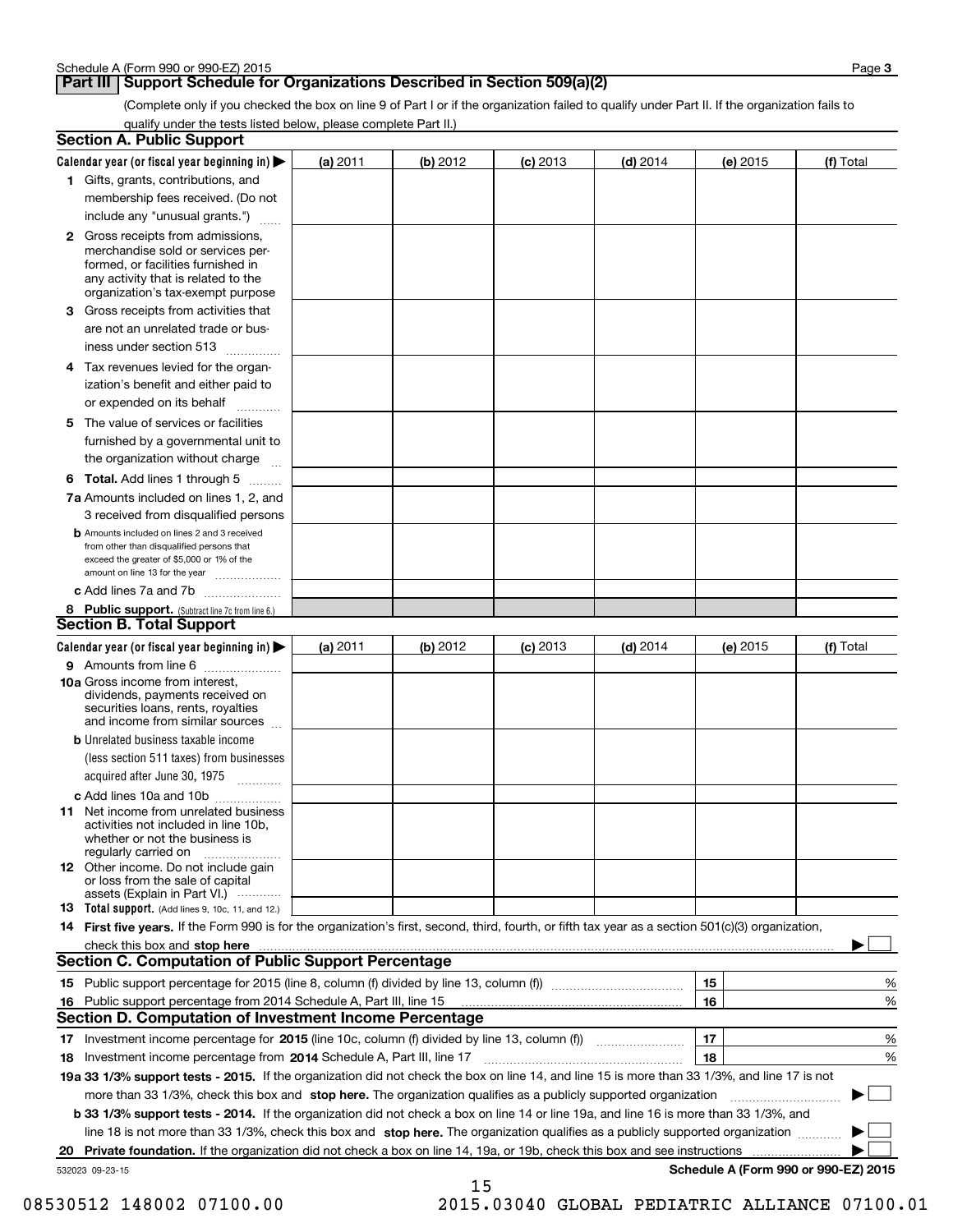#### Schedule A (Form 990 or 990-EZ) 2015  ${\sf Global \; Pediatric \; Alliance} \hspace{1.5cm} 46-2277766 \;$  Page

### **Part IV Supporting Organizations**

(Complete only if you checked a box in line 11 on Part I. If you checked 11a of Part I, complete Sections A and B. If you checked 11b of Part I, complete Sections A and C. If you checked 11c of Part I, complete Sections A, D, and E. If you checked 11d of Part I, complete Sections A and D, and complete Part V.)

#### **Section A. All Supporting Organizations**

- **1** Are all of the organization's supported organizations listed by name in the organization's governing *If "No" describe in how the supported organizations are designated. If designated by* documents? *Part VI class or purpose, describe the designation. If historic and continuing relationship, explain.*
- **2** Did the organization have any supported organization that does not have an IRS determination of status under section 509(a)(1) or (2)? If "Yes," explain in Part VI how the organization determined that the supported *organization was described in section 509(a)(1) or (2).*
- **3a** Did the organization have a supported organization described in section 501(c)(4), (5), or (6)? If "Yes," answer *(b) and (c) below.*
- **b** Did the organization confirm that each supported organization qualified under section 501(c)(4), (5), or (6) and satisfied the public support tests under section 509(a)(2)? If "Yes," describe in Part VI when and how the *organization made the determination.*
- **c**Did the organization ensure that all support to such organizations was used exclusively for section 170(c)(2)(B) purposes? If "Yes," explain in Part VI what controls the organization put in place to ensure such use.
- **4a***If* Was any supported organization not organized in the United States ("foreign supported organization")? *"Yes," and if you checked 11a or 11b in Part I, answer (b) and (c) below.*
- **b** Did the organization have ultimate control and discretion in deciding whether to make grants to the foreign supported organization? If "Yes," describe in Part VI how the organization had such control and discretion *despite being controlled or supervised by or in connection with its supported organizations.*
- **c** Did the organization support any foreign supported organization that does not have an IRS determination under sections 501(c)(3) and 509(a)(1) or (2)? If "Yes," explain in Part VI what controls the organization used *to ensure that all support to the foreign supported organization was used exclusively for section 170(c)(2)(B) purposes.*
- **5a** Did the organization add, substitute, or remove any supported organizations during the tax year? If "Yes," answer (b) and (c) below (if applicable). Also, provide detail in Part VI, including (i) the names and EIN *numbers of the supported organizations added, substituted, or removed; (ii) the reasons for each such action; (iii) the authority under the organization's organizing document authorizing such action; and (iv) how the action was accomplished (such as by amendment to the organizing document).*
- **b** Type I or Type II only. Was any added or substituted supported organization part of a class already designated in the organization's organizing document?
- **cSubstitutions only.**  Was the substitution the result of an event beyond the organization's control?
- **6** Did the organization provide support (whether in the form of grants or the provision of services or facilities) to *If "Yes," provide detail in* support or benefit one or more of the filing organization's supported organizations? anyone other than (i) its supported organizations, (ii) individuals that are part of the charitable class benefited by one or more of its supported organizations, or (iii) other supporting organizations that also *Part VI.*
- **7**Did the organization provide a grant, loan, compensation, or other similar payment to a substantial contributor *If "Yes," complete Part I of Schedule L (Form 990 or 990-EZ).* regard to a substantial contributor? (defined in section 4958(c)(3)(C)), a family member of a substantial contributor, or a 35% controlled entity with
- **8** Did the organization make a loan to a disqualified person (as defined in section 4958) not described in line 7? *If "Yes," complete Part I of Schedule L (Form 990 or 990-EZ).*
- **9a** Was the organization controlled directly or indirectly at any time during the tax year by one or more in section 509(a)(1) or (2))? If "Yes," *provide detail in Part VI.* disqualified persons as defined in section 4946 (other than foundation managers and organizations described
- **b** Did one or more disqualified persons (as defined in line 9a) hold a controlling interest in any entity in which the supporting organization had an interest? If "Yes," provide detail in Part VI.
- **c**Did a disqualified person (as defined in line 9a) have an ownership interest in, or derive any personal benefit from, assets in which the supporting organization also had an interest? If "Yes," provide detail in Part VI.
- **10a** Was the organization subject to the excess business holdings rules of section 4943 because of section supporting organizations)? If "Yes," answer 10b below. 4943(f) (regarding certain Type II supporting organizations, and all Type III non-functionally integrated
- **b** Did the organization have any excess business holdings in the tax year? (Use Schedule C, Form 4720, to *determine whether the organization had excess business holdings.)*

532024 09-23-15

**Schedule A (Form 990 or 990-EZ) 2015**

16

**1**

**2**

**3a**

**3b**

**3c**

**4a**

**4b**

**4c**

**5a**

**5b5c**

**6**

**7**

**8**

**9a**

**9b**

**9c**

**10a**

**YesNo**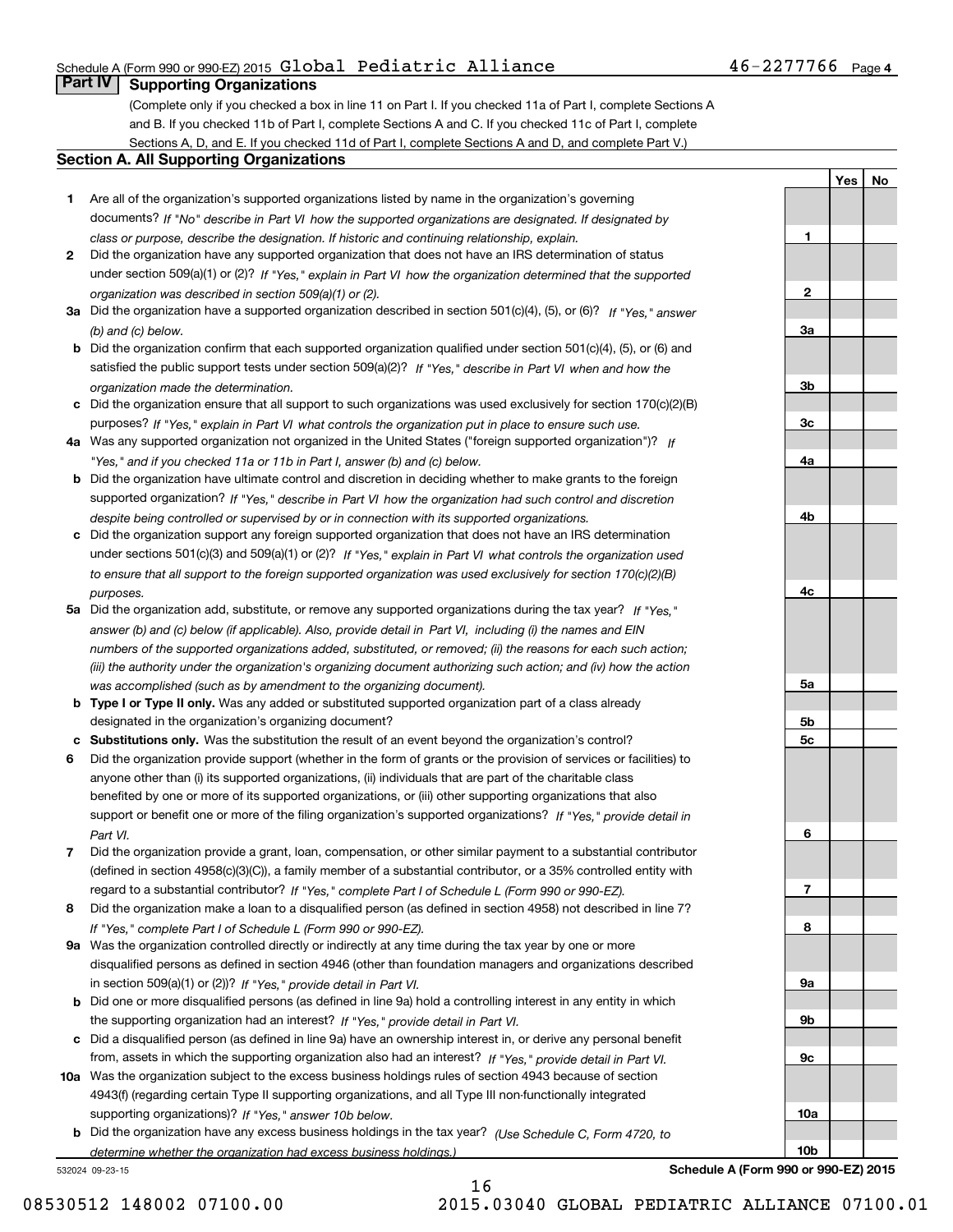### Schedule A (Form 990 or 990-EZ) 2015  ${\sf Global \; Pediatric \; Alliance} \hspace{1.5cm} 46-2277766 \;$  Page **Part IV** Supporting Organizations *(continued)*

|    |                                                                                                                                                                                                             |     | Yes | No |
|----|-------------------------------------------------------------------------------------------------------------------------------------------------------------------------------------------------------------|-----|-----|----|
| 11 | Has the organization accepted a gift or contribution from any of the following persons?                                                                                                                     |     |     |    |
| а  | A person who directly or indirectly controls, either alone or together with persons described in (b) and (c)                                                                                                |     |     |    |
|    | below, the governing body of a supported organization?                                                                                                                                                      | 11a |     |    |
|    | <b>b</b> A family member of a person described in (a) above?                                                                                                                                                | 11b |     |    |
|    | A 35% controlled entity of a person described in (a) or (b) above? If "Yes" to a, b, or c, provide detail in Part VI.                                                                                       | 11c |     |    |
|    | <b>Section B. Type I Supporting Organizations</b>                                                                                                                                                           |     |     |    |
|    |                                                                                                                                                                                                             |     | Yes | No |
| 1  | Did the directors, trustees, or membership of one or more supported organizations have the power to                                                                                                         |     |     |    |
|    | regularly appoint or elect at least a majority of the organization's directors or trustees at all times during the                                                                                          |     |     |    |
|    | tax year? If "No," describe in Part VI how the supported organization(s) effectively operated, supervised, or                                                                                               |     |     |    |
|    | controlled the organization's activities. If the organization had more than one supported organization,                                                                                                     |     |     |    |
|    | describe how the powers to appoint and/or remove directors or trustees were allocated among the supported                                                                                                   |     |     |    |
|    | organizations and what conditions or restrictions, if any, applied to such powers during the tax year.                                                                                                      | 1   |     |    |
| 2  | Did the organization operate for the benefit of any supported organization other than the supported                                                                                                         |     |     |    |
|    |                                                                                                                                                                                                             |     |     |    |
|    | organization(s) that operated, supervised, or controlled the supporting organization? If "Yes," explain in                                                                                                  |     |     |    |
|    | Part VI how providing such benefit carried out the purposes of the supported organization(s) that operated,                                                                                                 |     |     |    |
|    | supervised, or controlled the supporting organization.<br><b>Section C. Type II Supporting Organizations</b>                                                                                                | 2   |     |    |
|    |                                                                                                                                                                                                             |     |     |    |
|    |                                                                                                                                                                                                             |     | Yes | No |
| 1  | Were a majority of the organization's directors or trustees during the tax year also a majority of the directors                                                                                            |     |     |    |
|    | or trustees of each of the organization's supported organization(s)? If "No," describe in Part VI how control                                                                                               |     |     |    |
|    | or management of the supporting organization was vested in the same persons that controlled or managed                                                                                                      |     |     |    |
|    | the supported organization(s).                                                                                                                                                                              | 1   |     |    |
|    | <b>Section D. All Type III Supporting Organizations</b>                                                                                                                                                     |     |     |    |
|    |                                                                                                                                                                                                             |     | Yes | No |
| 1  | Did the organization provide to each of its supported organizations, by the last day of the fifth month of the                                                                                              |     |     |    |
|    | organization's tax year, (i) a written notice describing the type and amount of support provided during the prior tax                                                                                       |     |     |    |
|    | year, (ii) a copy of the Form 990 that was most recently filed as of the date of notification, and (iii) copies of the                                                                                      |     |     |    |
|    | organization's governing documents in effect on the date of notification, to the extent not previously provided?                                                                                            | 1   |     |    |
| 2  | Were any of the organization's officers, directors, or trustees either (i) appointed or elected by the supported                                                                                            |     |     |    |
|    | organization(s) or (ii) serving on the governing body of a supported organization? If "No," explain in Part VI how                                                                                          |     |     |    |
|    | the organization maintained a close and continuous working relationship with the supported organization(s).                                                                                                 | 2   |     |    |
| з  | By reason of the relationship described in (2), did the organization's supported organizations have a                                                                                                       |     |     |    |
|    | significant voice in the organization's investment policies and in directing the use of the organization's                                                                                                  |     |     |    |
|    | income or assets at all times during the tax year? If "Yes," describe in Part VI the role the organization's                                                                                                |     |     |    |
|    | supported organizations played in this regard.                                                                                                                                                              | 3   |     |    |
|    | Section E. Type III Functionally-Integrated Supporting Organizations                                                                                                                                        |     |     |    |
| 1  |                                                                                                                                                                                                             |     |     |    |
| a  | Check the box next to the method that the organization used to satisfy the Integral Part Test during the year (see instructions):<br>The organization satisfied the Activities Test. Complete line 2 below. |     |     |    |
| b  | The organization is the parent of each of its supported organizations. Complete line 3 below.                                                                                                               |     |     |    |
|    |                                                                                                                                                                                                             |     |     |    |
| с  | The organization supported a governmental entity. Describe in Part VI how you supported a government entity (see instructions).                                                                             |     | Yes |    |
| 2  | Activities Test. Answer (a) and (b) below.                                                                                                                                                                  |     |     | No |
| а  | Did substantially all of the organization's activities during the tax year directly further the exempt purposes of                                                                                          |     |     |    |
|    | the supported organization(s) to which the organization was responsive? If "Yes," then in Part VI identify                                                                                                  |     |     |    |
|    | those supported organizations and explain<br>how these activities directly furthered their exempt purposes,                                                                                                 |     |     |    |
|    | how the organization was responsive to those supported organizations, and how the organization determined                                                                                                   |     |     |    |
|    | that these activities constituted substantially all of its activities.                                                                                                                                      | 2a  |     |    |
| b  | Did the activities described in (a) constitute activities that, but for the organization's involvement, one or more                                                                                         |     |     |    |
|    | of the organization's supported organization(s) would have been engaged in? If "Yes," explain in Part VI the                                                                                                |     |     |    |
|    | reasons for the organization's position that its supported organization(s) would have engaged in these                                                                                                      |     |     |    |
|    | activities but for the organization's involvement.                                                                                                                                                          | 2b  |     |    |
| з  | Parent of Supported Organizations. Answer (a) and (b) below.                                                                                                                                                |     |     |    |
| а  | Did the organization have the power to regularly appoint or elect a majority of the officers, directors, or                                                                                                 |     |     |    |
|    | trustees of each of the supported organizations? Provide details in Part VI.                                                                                                                                | За  |     |    |
| b  | Did the organization exercise a substantial degree of direction over the policies, programs, and activities of each                                                                                         |     |     |    |
|    | of its supported organizations? If "Yes," describe in Part VI the role played by the organization in this regard.                                                                                           | 3b  |     |    |
|    |                                                                                                                                                                                                             |     |     |    |

17

532025 09-23-15

**Schedule A (Form 990 or 990-EZ) 2015**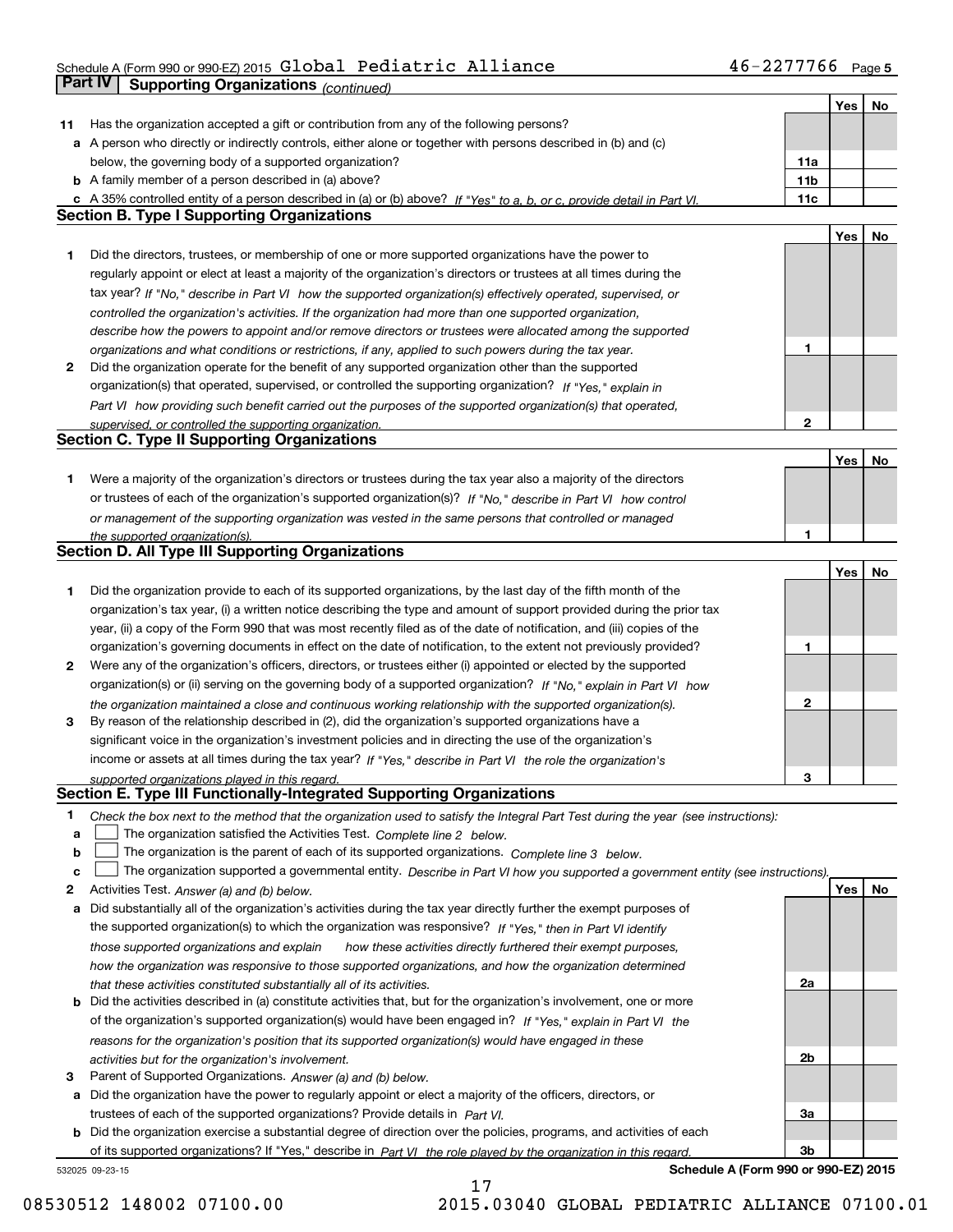#### Schedule A (Form 990 or 990-EZ) 2015  ${\sf Global \; Pediatric \; Alliance} \hspace{1.5cm} 46-2277766 \;$  Page **Part V** Type III Non-Functionally Integrated 509(a)(3) Supporting Organizations

1 Check here if the organization satisfied the Integral Part Test as a qualifying trust on Nov. 20, 1970. See instructions. All other Type III non-functionally integrated supporting organizations must complete Sections A through E.

|              | Section A - Adjusted Net Income                                              | (A) Prior Year | (B) Current Year<br>(optional) |                                |
|--------------|------------------------------------------------------------------------------|----------------|--------------------------------|--------------------------------|
| 1            | Net short-term capital gain                                                  | 1              |                                |                                |
| 2            | Recoveries of prior-year distributions                                       | $\overline{2}$ |                                |                                |
| 3            | Other gross income (see instructions)                                        | 3              |                                |                                |
| 4            | Add lines 1 through 3                                                        | 4              |                                |                                |
| 5            | Depreciation and depletion                                                   | 5              |                                |                                |
| 6            | Portion of operating expenses paid or incurred for production or             |                |                                |                                |
|              | collection of gross income or for management, conservation, or               |                |                                |                                |
|              | maintenance of property held for production of income (see instructions)     | 6              |                                |                                |
| 7            | Other expenses (see instructions)                                            | $\overline{7}$ |                                |                                |
| 8            | <b>Adjusted Net Income</b> (subtract lines 5, 6 and 7 from line 4)           | 8              |                                |                                |
|              | <b>Section B - Minimum Asset Amount</b>                                      |                | (A) Prior Year                 | (B) Current Year<br>(optional) |
| 1            | Aggregate fair market value of all non-exempt-use assets (see                |                |                                |                                |
|              | instructions for short tax year or assets held for part of year):            |                |                                |                                |
|              | <b>a</b> Average monthly value of securities                                 | 1a             |                                |                                |
|              | <b>b</b> Average monthly cash balances                                       | 1b             |                                |                                |
|              | c Fair market value of other non-exempt-use assets                           | 1c             |                                |                                |
|              | <b>d</b> Total (add lines 1a, 1b, and 1c)                                    | 1d             |                                |                                |
|              | e Discount claimed for blockage or other                                     |                |                                |                                |
|              | factors (explain in detail in Part VI):                                      |                |                                |                                |
| 2            | Acquisition indebtedness applicable to non-exempt-use assets                 | $\mathbf{2}$   |                                |                                |
| 3            | Subtract line 2 from line 1d                                                 | 3              |                                |                                |
| 4            | Cash deemed held for exempt use. Enter 1-1/2% of line 3 (for greater amount, |                |                                |                                |
|              | see instructions).                                                           | 4              |                                |                                |
| 5            | Net value of non-exempt-use assets (subtract line 4 from line 3)             | 5              |                                |                                |
| 6            | Multiply line 5 by .035                                                      | 6              |                                |                                |
| 7            | Recoveries of prior-year distributions                                       | $\overline{7}$ |                                |                                |
| 8            | Minimum Asset Amount (add line 7 to line 6)                                  | 8              |                                |                                |
|              | <b>Section C - Distributable Amount</b>                                      |                |                                | <b>Current Year</b>            |
| 1            | Adjusted net income for prior year (from Section A, line 8, Column A)        | 1              |                                |                                |
| $\mathbf{2}$ | Enter 85% of line 1                                                          | $\mathbf{2}$   |                                |                                |
| 3            | Minimum asset amount for prior year (from Section B, line 8, Column A)       | 3              |                                |                                |
| 4            | Enter greater of line 2 or line 3                                            | 4              |                                |                                |
| 5            | Income tax imposed in prior year                                             | 5              |                                |                                |
| 6            | <b>Distributable Amount.</b> Subtract line 5 from line 4, unless subject to  |                |                                |                                |
|              | emergency temporary reduction (see instructions)                             | 6              |                                |                                |
|              |                                                                              |                |                                |                                |

**7**Check here if the current year is the organization's first as a non-functionally-integrated Type III supporting organization (see instructions).

**Schedule A (Form 990 or 990-EZ) 2015**

532026 09-23-15

**1**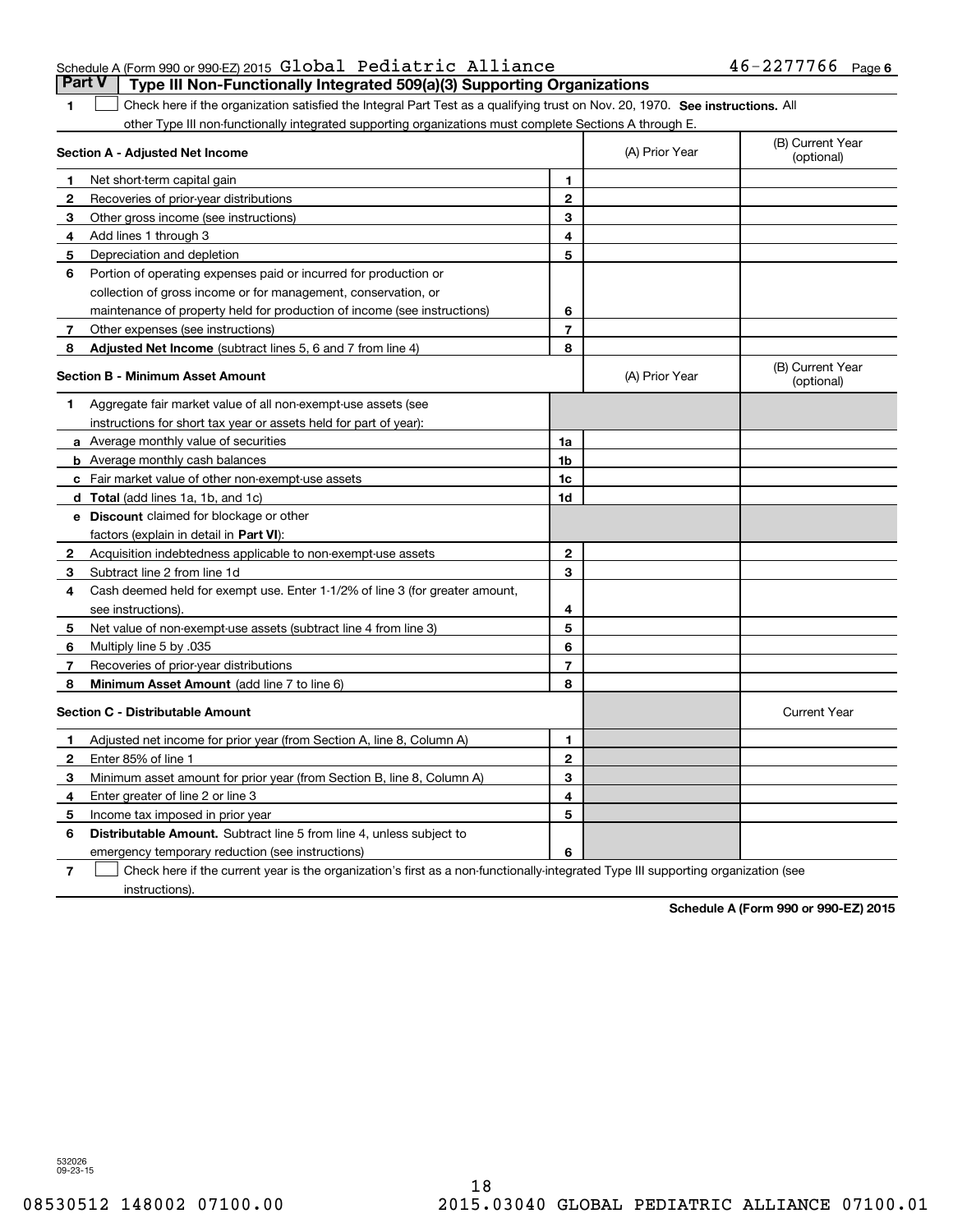#### Schedule A (Form 990 or 990-EZ) 2015 GIODAI Pediatric Alliance 46-2277766 Page Global Pediatric Alliance 46-2277766

| <b>Part V</b> | Type III Non-Functionally Integrated 509(a)(3) Supporting Organizations                    |                             | (continued)               |                      |  |  |  |
|---------------|--------------------------------------------------------------------------------------------|-----------------------------|---------------------------|----------------------|--|--|--|
|               | <b>Section D - Distributions</b>                                                           |                             |                           | <b>Current Year</b>  |  |  |  |
| 1             | Amounts paid to supported organizations to accomplish exempt purposes                      |                             |                           |                      |  |  |  |
| 2             | Amounts paid to perform activity that directly furthers exempt purposes of supported       |                             |                           |                      |  |  |  |
|               | organizations, in excess of income from activity                                           |                             |                           |                      |  |  |  |
| з             | Administrative expenses paid to accomplish exempt purposes of supported organizations      |                             |                           |                      |  |  |  |
| 4             | Amounts paid to acquire exempt-use assets                                                  |                             |                           |                      |  |  |  |
| 5             | Qualified set-aside amounts (prior IRS approval required)                                  |                             |                           |                      |  |  |  |
| 6             | Other distributions (describe in Part VI). See instructions.                               |                             |                           |                      |  |  |  |
| 7             | Total annual distributions. Add lines 1 through 6.                                         |                             |                           |                      |  |  |  |
| 8             | Distributions to attentive supported organizations to which the organization is responsive |                             |                           |                      |  |  |  |
|               | (provide details in Part VI). See instructions.                                            |                             |                           |                      |  |  |  |
| 9             | Distributable amount for 2015 from Section C, line 6                                       |                             |                           |                      |  |  |  |
| 10            | Line 8 amount divided by Line 9 amount                                                     |                             |                           |                      |  |  |  |
|               |                                                                                            | (i)                         | (iii)                     | (iii)                |  |  |  |
|               |                                                                                            | <b>Excess Distributions</b> | <b>Underdistributions</b> | <b>Distributable</b> |  |  |  |
|               | Section E - Distribution Allocations (see instructions)                                    |                             | Pre-2015                  | Amount for 2015      |  |  |  |
| 1             | Distributable amount for 2015 from Section C, line 6                                       |                             |                           |                      |  |  |  |
| 2             | Underdistributions, if any, for years prior to 2015                                        |                             |                           |                      |  |  |  |
|               | (reasonable cause required-see instructions)                                               |                             |                           |                      |  |  |  |
| 3             | Excess distributions carryover, if any, to 2015:                                           |                             |                           |                      |  |  |  |
| а             |                                                                                            |                             |                           |                      |  |  |  |
| b             |                                                                                            |                             |                           |                      |  |  |  |
| c             |                                                                                            |                             |                           |                      |  |  |  |
|               | d From 2013                                                                                |                             |                           |                      |  |  |  |
|               | e From 2014                                                                                |                             |                           |                      |  |  |  |
|               | Total of lines 3a through e                                                                |                             |                           |                      |  |  |  |
|               | <b>g</b> Applied to underdistributions of prior years                                      |                             |                           |                      |  |  |  |
|               | <b>h</b> Applied to 2015 distributable amount                                              |                             |                           |                      |  |  |  |
|               | Carryover from 2010 not applied (see instructions)                                         |                             |                           |                      |  |  |  |
|               | Remainder. Subtract lines 3g, 3h, and 3i from 3f.                                          |                             |                           |                      |  |  |  |
| 4             | Distributions for 2015 from Section D,                                                     |                             |                           |                      |  |  |  |
|               | line $7:$                                                                                  |                             |                           |                      |  |  |  |
|               | a Applied to underdistributions of prior years                                             |                             |                           |                      |  |  |  |
|               | <b>b</b> Applied to 2015 distributable amount                                              |                             |                           |                      |  |  |  |
| с             | Remainder. Subtract lines 4a and 4b from 4.                                                |                             |                           |                      |  |  |  |
| 5             | Remaining underdistributions for years prior to 2015, if                                   |                             |                           |                      |  |  |  |
|               | any. Subtract lines 3g and 4a from line 2 (if amount                                       |                             |                           |                      |  |  |  |
|               | greater than zero, see instructions).                                                      |                             |                           |                      |  |  |  |
| 6             | Remaining underdistributions for 2015. Subtract lines 3h                                   |                             |                           |                      |  |  |  |
|               | and 4b from line 1 (if amount greater than zero, see                                       |                             |                           |                      |  |  |  |
|               | instructions).                                                                             |                             |                           |                      |  |  |  |
| 7             | Excess distributions carryover to 2016. Add lines 3j                                       |                             |                           |                      |  |  |  |
|               | and 4c.                                                                                    |                             |                           |                      |  |  |  |
| 8             | Breakdown of line 7:                                                                       |                             |                           |                      |  |  |  |
| a             |                                                                                            |                             |                           |                      |  |  |  |
| b             |                                                                                            |                             |                           |                      |  |  |  |
|               | c Excess from 2013                                                                         |                             |                           |                      |  |  |  |
|               | d Excess from 2014                                                                         |                             |                           |                      |  |  |  |
|               | e Excess from 2015                                                                         |                             |                           |                      |  |  |  |
|               |                                                                                            |                             |                           |                      |  |  |  |

**Schedule A (Form 990 or 990-EZ) 2015**

532027 09-23-15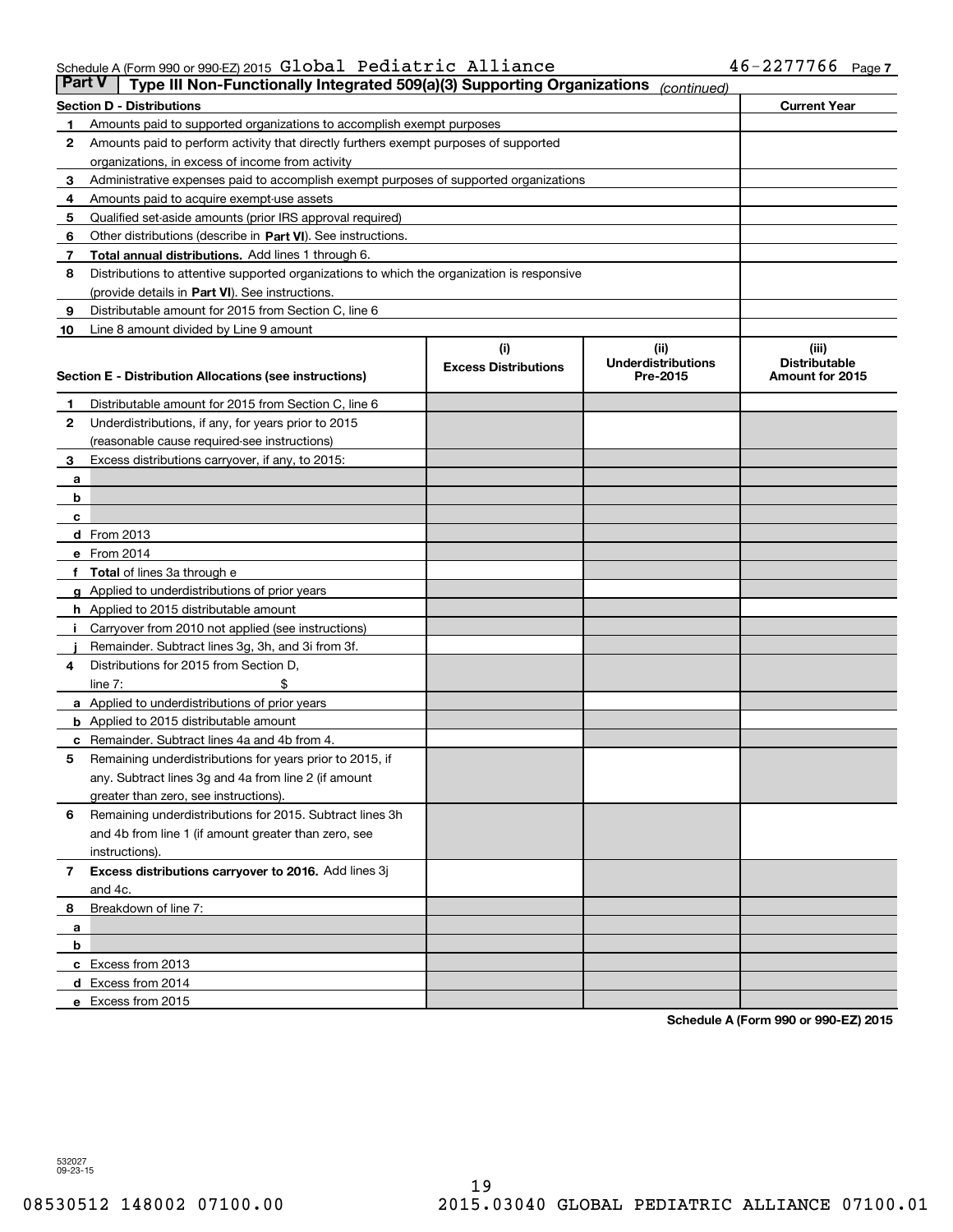|                 | Schedule A (Form 990 or 990-EZ) 2015 Global Pediatric Alliance                                                                                                                                                                                                                                                                                                                                                                                                                                                                                                                             | $46 - 227$ 7766 Page 8               |
|-----------------|--------------------------------------------------------------------------------------------------------------------------------------------------------------------------------------------------------------------------------------------------------------------------------------------------------------------------------------------------------------------------------------------------------------------------------------------------------------------------------------------------------------------------------------------------------------------------------------------|--------------------------------------|
| <b>Part VI</b>  | Supplemental Information. Provide the explanations required by Part II, line 10; Part II, line 17a or 17b; Part III, line 12;<br>Part IV, Section A, lines 1, 2, 3b, 3c, 4b, 4c, 5a, 6, 9a, 9b, 9c, 11a, 11b, and 11c; Part IV, Section B, lines 1 and 2; Part IV, Section C,<br>line 1; Part IV, Section D, lines 2 and 3; Part IV, Section E, lines 1c, 2a, 2b, 3a and 3b; Part V, line 1; Part V, Section B, line 1e; Part V,<br>Section D, lines 5, 6, and 8; and Part V, Section E, lines 2, 5, and 6. Also complete this part for any additional information.<br>(See instructions.) |                                      |
|                 |                                                                                                                                                                                                                                                                                                                                                                                                                                                                                                                                                                                            |                                      |
|                 |                                                                                                                                                                                                                                                                                                                                                                                                                                                                                                                                                                                            |                                      |
|                 |                                                                                                                                                                                                                                                                                                                                                                                                                                                                                                                                                                                            |                                      |
|                 |                                                                                                                                                                                                                                                                                                                                                                                                                                                                                                                                                                                            |                                      |
|                 |                                                                                                                                                                                                                                                                                                                                                                                                                                                                                                                                                                                            |                                      |
|                 |                                                                                                                                                                                                                                                                                                                                                                                                                                                                                                                                                                                            |                                      |
|                 |                                                                                                                                                                                                                                                                                                                                                                                                                                                                                                                                                                                            |                                      |
|                 |                                                                                                                                                                                                                                                                                                                                                                                                                                                                                                                                                                                            |                                      |
|                 |                                                                                                                                                                                                                                                                                                                                                                                                                                                                                                                                                                                            |                                      |
|                 |                                                                                                                                                                                                                                                                                                                                                                                                                                                                                                                                                                                            |                                      |
|                 |                                                                                                                                                                                                                                                                                                                                                                                                                                                                                                                                                                                            |                                      |
|                 |                                                                                                                                                                                                                                                                                                                                                                                                                                                                                                                                                                                            |                                      |
|                 |                                                                                                                                                                                                                                                                                                                                                                                                                                                                                                                                                                                            |                                      |
|                 |                                                                                                                                                                                                                                                                                                                                                                                                                                                                                                                                                                                            |                                      |
|                 |                                                                                                                                                                                                                                                                                                                                                                                                                                                                                                                                                                                            |                                      |
|                 |                                                                                                                                                                                                                                                                                                                                                                                                                                                                                                                                                                                            |                                      |
|                 |                                                                                                                                                                                                                                                                                                                                                                                                                                                                                                                                                                                            |                                      |
|                 |                                                                                                                                                                                                                                                                                                                                                                                                                                                                                                                                                                                            |                                      |
|                 |                                                                                                                                                                                                                                                                                                                                                                                                                                                                                                                                                                                            |                                      |
|                 |                                                                                                                                                                                                                                                                                                                                                                                                                                                                                                                                                                                            |                                      |
|                 |                                                                                                                                                                                                                                                                                                                                                                                                                                                                                                                                                                                            |                                      |
|                 |                                                                                                                                                                                                                                                                                                                                                                                                                                                                                                                                                                                            |                                      |
|                 |                                                                                                                                                                                                                                                                                                                                                                                                                                                                                                                                                                                            |                                      |
|                 |                                                                                                                                                                                                                                                                                                                                                                                                                                                                                                                                                                                            |                                      |
|                 |                                                                                                                                                                                                                                                                                                                                                                                                                                                                                                                                                                                            |                                      |
|                 |                                                                                                                                                                                                                                                                                                                                                                                                                                                                                                                                                                                            |                                      |
|                 |                                                                                                                                                                                                                                                                                                                                                                                                                                                                                                                                                                                            |                                      |
|                 |                                                                                                                                                                                                                                                                                                                                                                                                                                                                                                                                                                                            |                                      |
| 532028 09-23-15 |                                                                                                                                                                                                                                                                                                                                                                                                                                                                                                                                                                                            | Schedule A (Form 990 or 990-EZ) 2015 |

20 08530512 148002 07100.00 2015.03040 GLOBAL PEDIATRIC ALLIANCE 07100.01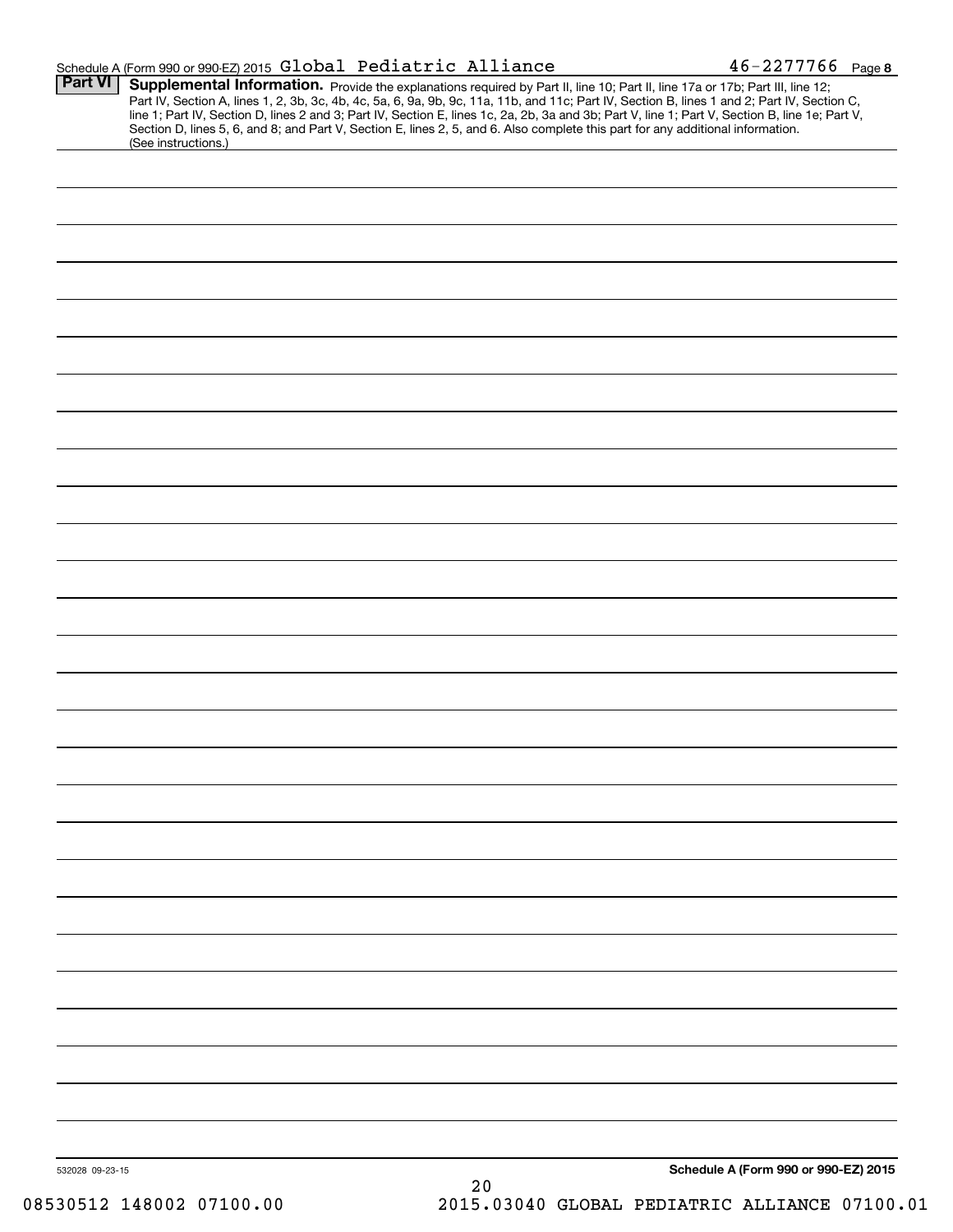|    | Global Pediatric Alliance                         |               |                                                         |                                                                                                                                         |                       | 46-2277766                                        |                           |
|----|---------------------------------------------------|---------------|---------------------------------------------------------|-----------------------------------------------------------------------------------------------------------------------------------------|-----------------------|---------------------------------------------------|---------------------------|
|    | Part I                                            |               |                                                         | General Information on Activities Outside the United States. Complete if the organization answered "Yes" on                             |                       |                                                   |                           |
|    | Form 990, Part IV, line 14b.                      |               |                                                         |                                                                                                                                         |                       |                                                   |                           |
| 1. |                                                   |               |                                                         | For grantmakers. Does the organization maintain records to substantiate the amount of its grants and other assistance,                  |                       |                                                   |                           |
|    |                                                   |               |                                                         | the grantees' eligibility for the grants or assistance, and the selection criteria used to award the grants or assistance?              |                       | $\boxed{\text{X}}$ Yes                            | No                        |
|    |                                                   |               |                                                         |                                                                                                                                         |                       |                                                   |                           |
| 2  |                                                   |               |                                                         | For grantmakers. Describe in Part V the organization's procedures for monitoring the use of its grants and other assistance outside the |                       |                                                   |                           |
|    | United States.                                    |               |                                                         |                                                                                                                                         |                       |                                                   |                           |
| З. |                                                   |               |                                                         | Activities per Region. (The following Part I, line 3 table can be duplicated if additional space is needed.)                            |                       |                                                   |                           |
|    | (a) Region                                        | (b) Number of | (c) Number of                                           | (d) Activities conducted in region                                                                                                      |                       | (e) If activity listed in (d)                     | (f) Total<br>expenditures |
|    |                                                   | offices       | employees,<br>agents, and<br>independent<br>contractors | (by type) (e.g., fundraising, program                                                                                                   |                       | is a program service,                             | for and                   |
|    |                                                   | in the region |                                                         | services, investments, grants to<br>recipients located in the region)                                                                   |                       | describe specific type<br>of service(s) in region | investments               |
|    |                                                   |               | in region                                               |                                                                                                                                         |                       |                                                   | in region                 |
|    | Central America and                               |               |                                                         |                                                                                                                                         |                       |                                                   |                           |
|    | the Caribbean -                                   |               |                                                         |                                                                                                                                         | Midwife and Community |                                                   |                           |
|    | Antigua & Barbuda,                                |               |                                                         | Program services - See                                                                                                                  |                       | Health Promoter Training                          |                           |
|    | Aruba, Bahamas,                                   | 1             | 0                                                       | supplemental section                                                                                                                    | Program               |                                                   | 53,231.                   |
|    |                                                   |               |                                                         |                                                                                                                                         |                       |                                                   |                           |
|    |                                                   |               |                                                         |                                                                                                                                         |                       |                                                   |                           |
|    |                                                   |               |                                                         |                                                                                                                                         |                       |                                                   |                           |
|    |                                                   |               |                                                         |                                                                                                                                         |                       |                                                   |                           |
|    |                                                   |               |                                                         |                                                                                                                                         |                       |                                                   |                           |
|    |                                                   |               |                                                         |                                                                                                                                         |                       |                                                   |                           |
|    |                                                   |               |                                                         |                                                                                                                                         |                       |                                                   |                           |
|    |                                                   |               |                                                         |                                                                                                                                         |                       |                                                   |                           |
|    |                                                   |               |                                                         |                                                                                                                                         |                       |                                                   |                           |
|    |                                                   |               |                                                         |                                                                                                                                         |                       |                                                   |                           |
|    |                                                   |               |                                                         |                                                                                                                                         |                       |                                                   |                           |
|    |                                                   |               |                                                         |                                                                                                                                         |                       |                                                   |                           |
|    |                                                   |               |                                                         |                                                                                                                                         |                       |                                                   |                           |
|    |                                                   |               |                                                         |                                                                                                                                         |                       |                                                   |                           |
|    |                                                   |               |                                                         |                                                                                                                                         |                       |                                                   |                           |
|    |                                                   |               |                                                         |                                                                                                                                         |                       |                                                   |                           |
|    |                                                   |               |                                                         |                                                                                                                                         |                       |                                                   |                           |
|    |                                                   |               |                                                         |                                                                                                                                         |                       |                                                   |                           |
|    |                                                   |               |                                                         |                                                                                                                                         |                       |                                                   |                           |
|    |                                                   |               |                                                         |                                                                                                                                         |                       |                                                   |                           |
|    |                                                   |               |                                                         |                                                                                                                                         |                       |                                                   |                           |
|    |                                                   |               |                                                         |                                                                                                                                         |                       |                                                   |                           |
|    |                                                   |               |                                                         |                                                                                                                                         |                       |                                                   |                           |
|    |                                                   |               |                                                         |                                                                                                                                         |                       |                                                   |                           |
|    |                                                   |               |                                                         |                                                                                                                                         |                       |                                                   |                           |
|    |                                                   |               |                                                         |                                                                                                                                         |                       |                                                   |                           |
|    |                                                   |               |                                                         |                                                                                                                                         |                       |                                                   |                           |
|    |                                                   | $\mathbf{1}$  | $\mathbf 0$                                             |                                                                                                                                         |                       |                                                   | 53,231.                   |
|    | 3 a Sub-total<br><b>b</b> Total from continuation |               |                                                         |                                                                                                                                         |                       |                                                   |                           |
|    | sheets to Part I                                  | 0             | 0                                                       |                                                                                                                                         |                       |                                                   | 0,                        |
|    | c Totals (add lines 3a                            |               |                                                         |                                                                                                                                         |                       |                                                   |                           |
|    | and 3b)<br>.                                      | $\mathbf 1$   | 0                                                       |                                                                                                                                         |                       |                                                   | 53,231.                   |
|    |                                                   |               |                                                         |                                                                                                                                         |                       |                                                   |                           |

**For Paperwork Reduction Act Notice, see the Instructions for Form 990. Schedule F (Form 990) 2015** LHA

**Statement of Activities Outside the United States** 

**| Complete if the organization answered "Yes" on Form 990, Part IV, line 14b, 15, or 16. | Attach to Form 990.**

**| Information about Schedule F (Form 990) and its instructions is at**  *www.irs.gov/form990.*

**InspectionEmployer identification number**

OMB No. 1545-0047

**Open to Public** 

**2015**

532071 10-01-15

Department of the Treasury Internal Revenue Service **(Form 990)**

|  | Name of the organization |
|--|--------------------------|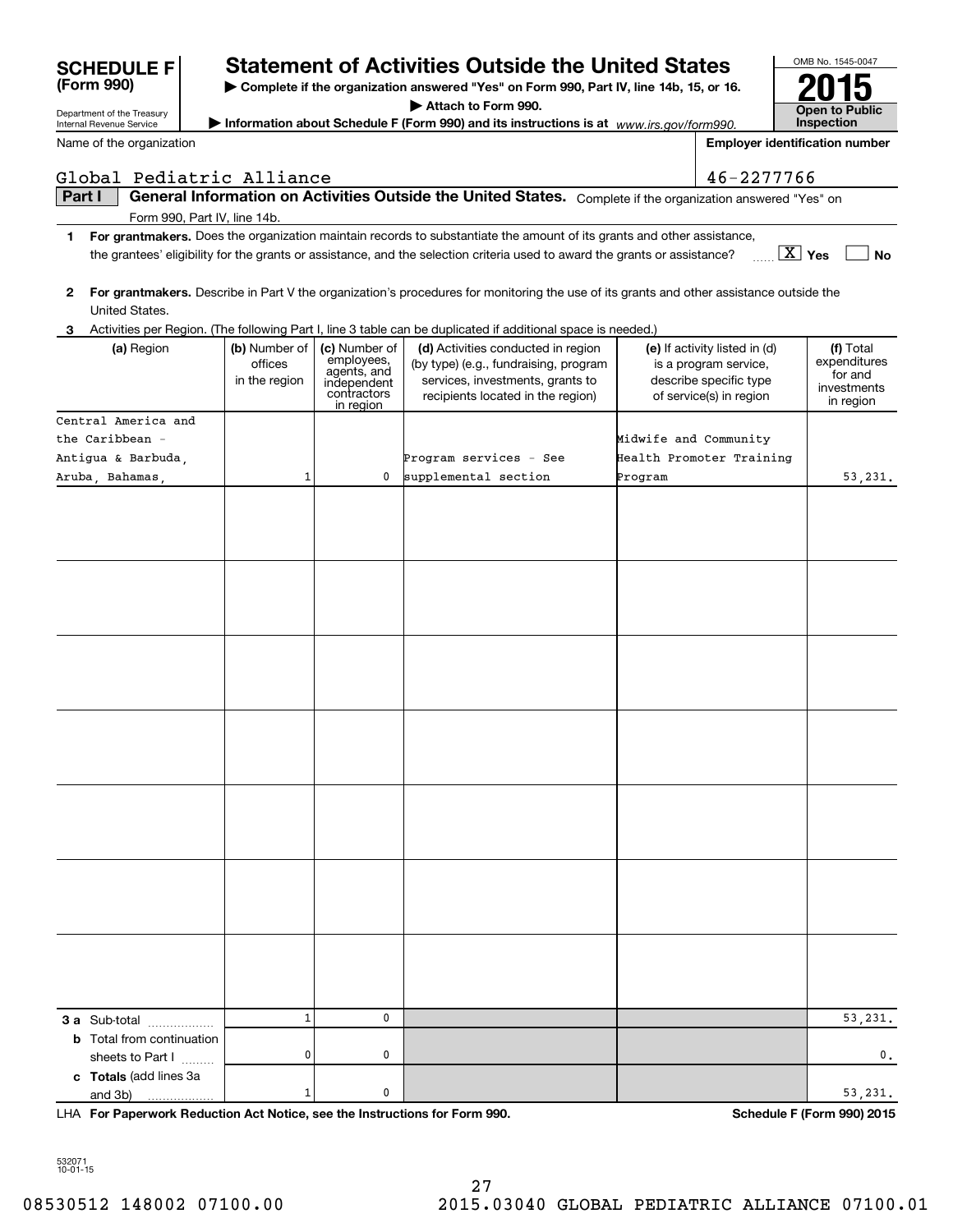Schedule F (Form 990) 2015 Page Global Pediatric Alliance 46-2277766

Part II | Grants and Other Assistance to Organizations or Entities Outside the United States. Complete if the organization answered "Yes" on Form 990, Part IV, line 15, for any recipient who received more than \$5,000. Part II can be duplicated if additional space is needed.

| 1<br>(a) Name of organization | (b) IRS code section<br>and EIN (if applicable)                                                                                                           | (c) Region        | (d) Purpose of<br>grant                                                                                                                         | (e) Amount<br>of cash grant | (f) Manner of<br>cash disbursement | (g) Amount of<br>non-cash<br>assistance | (h) Description<br>of non-cash<br>assistance | (i) Method of<br>valuation (book, FMV,<br>appraisal, other) |
|-------------------------------|-----------------------------------------------------------------------------------------------------------------------------------------------------------|-------------------|-------------------------------------------------------------------------------------------------------------------------------------------------|-----------------------------|------------------------------------|-----------------------------------------|----------------------------------------------|-------------------------------------------------------------|
|                               |                                                                                                                                                           |                   |                                                                                                                                                 |                             |                                    |                                         |                                              |                                                             |
|                               |                                                                                                                                                           | Central America   | Construction of water                                                                                                                           |                             |                                    |                                         |                                              |                                                             |
|                               |                                                                                                                                                           | and the Caribbean | system                                                                                                                                          | 6,405.                      |                                    | $\mathfrak o$ .                         |                                              |                                                             |
|                               |                                                                                                                                                           |                   |                                                                                                                                                 |                             |                                    |                                         |                                              |                                                             |
|                               |                                                                                                                                                           |                   |                                                                                                                                                 |                             |                                    |                                         |                                              |                                                             |
|                               |                                                                                                                                                           |                   |                                                                                                                                                 |                             |                                    |                                         |                                              |                                                             |
|                               |                                                                                                                                                           |                   |                                                                                                                                                 |                             |                                    |                                         |                                              |                                                             |
|                               |                                                                                                                                                           |                   |                                                                                                                                                 |                             |                                    |                                         |                                              |                                                             |
|                               |                                                                                                                                                           |                   |                                                                                                                                                 |                             |                                    |                                         |                                              |                                                             |
|                               |                                                                                                                                                           |                   |                                                                                                                                                 |                             |                                    |                                         |                                              |                                                             |
|                               |                                                                                                                                                           |                   |                                                                                                                                                 |                             |                                    |                                         |                                              |                                                             |
|                               |                                                                                                                                                           |                   |                                                                                                                                                 |                             |                                    |                                         |                                              |                                                             |
|                               |                                                                                                                                                           |                   |                                                                                                                                                 |                             |                                    |                                         |                                              |                                                             |
|                               |                                                                                                                                                           |                   |                                                                                                                                                 |                             |                                    |                                         |                                              |                                                             |
|                               |                                                                                                                                                           |                   |                                                                                                                                                 |                             |                                    |                                         |                                              |                                                             |
|                               |                                                                                                                                                           |                   |                                                                                                                                                 |                             |                                    |                                         |                                              |                                                             |
|                               |                                                                                                                                                           |                   |                                                                                                                                                 |                             |                                    |                                         |                                              |                                                             |
|                               |                                                                                                                                                           |                   |                                                                                                                                                 |                             |                                    |                                         |                                              |                                                             |
|                               |                                                                                                                                                           |                   |                                                                                                                                                 |                             |                                    |                                         |                                              |                                                             |
|                               |                                                                                                                                                           |                   |                                                                                                                                                 |                             |                                    |                                         |                                              |                                                             |
|                               |                                                                                                                                                           |                   |                                                                                                                                                 |                             |                                    |                                         |                                              |                                                             |
|                               |                                                                                                                                                           |                   |                                                                                                                                                 |                             |                                    |                                         |                                              |                                                             |
| 2                             |                                                                                                                                                           |                   | Enter total number of recipient organizations listed above that are recognized as charities by the foreign country, recognized as tax-exempt by |                             |                                    |                                         |                                              |                                                             |
| 3                             | the IRS, or for which the grantee or counsel has provided a section 501(c)(3) equivalency letter<br>Enter total number of other organizations or entities |                   |                                                                                                                                                 |                             |                                    |                                         |                                              |                                                             |

532072 10-01-15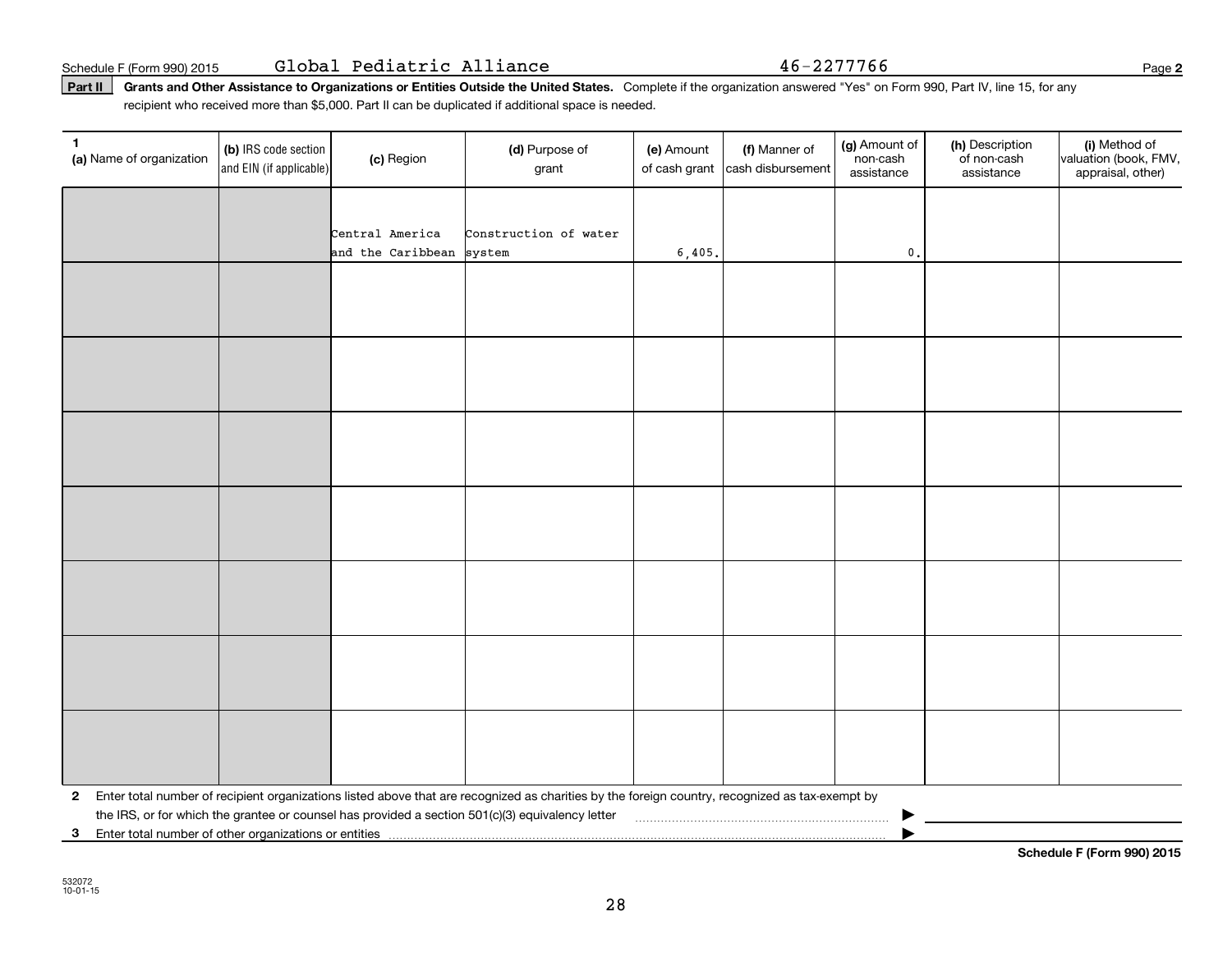|  | Global Pediatric Alliance |  |
|--|---------------------------|--|
|--|---------------------------|--|

Global Pediatric Alliance 46-2277766

Part III Grants and Other Assistance to Individuals Outside the United States. Complete if the organization answered "Yes" on Form 990, Part IV, line 16. Part III can be duplicated if additional space is needed.

| (a) Type of grant or assistance | (b) Region | (c) Number of<br>recipients | (d) Amount of<br>cash grant | (e) Manner of<br>cash disbursement | (f) Amount of<br>non-cash<br>assistance | (g) Description of<br>non-cash assistance | (h) Method of<br>valuation<br>(book, FMV,<br>appraisal, other) |
|---------------------------------|------------|-----------------------------|-----------------------------|------------------------------------|-----------------------------------------|-------------------------------------------|----------------------------------------------------------------|
|                                 |            |                             |                             |                                    |                                         |                                           |                                                                |
|                                 |            |                             |                             |                                    |                                         |                                           |                                                                |
|                                 |            |                             |                             |                                    |                                         |                                           |                                                                |
|                                 |            |                             |                             |                                    |                                         |                                           |                                                                |
|                                 |            |                             |                             |                                    |                                         |                                           |                                                                |
|                                 |            |                             |                             |                                    |                                         |                                           |                                                                |
|                                 |            |                             |                             |                                    |                                         |                                           |                                                                |
|                                 |            |                             |                             |                                    |                                         |                                           |                                                                |
|                                 |            |                             |                             |                                    |                                         |                                           |                                                                |
|                                 |            |                             |                             |                                    |                                         |                                           |                                                                |
|                                 |            |                             |                             |                                    |                                         |                                           |                                                                |
|                                 |            |                             |                             |                                    |                                         |                                           |                                                                |

**Schedule F (Form 990) 2015**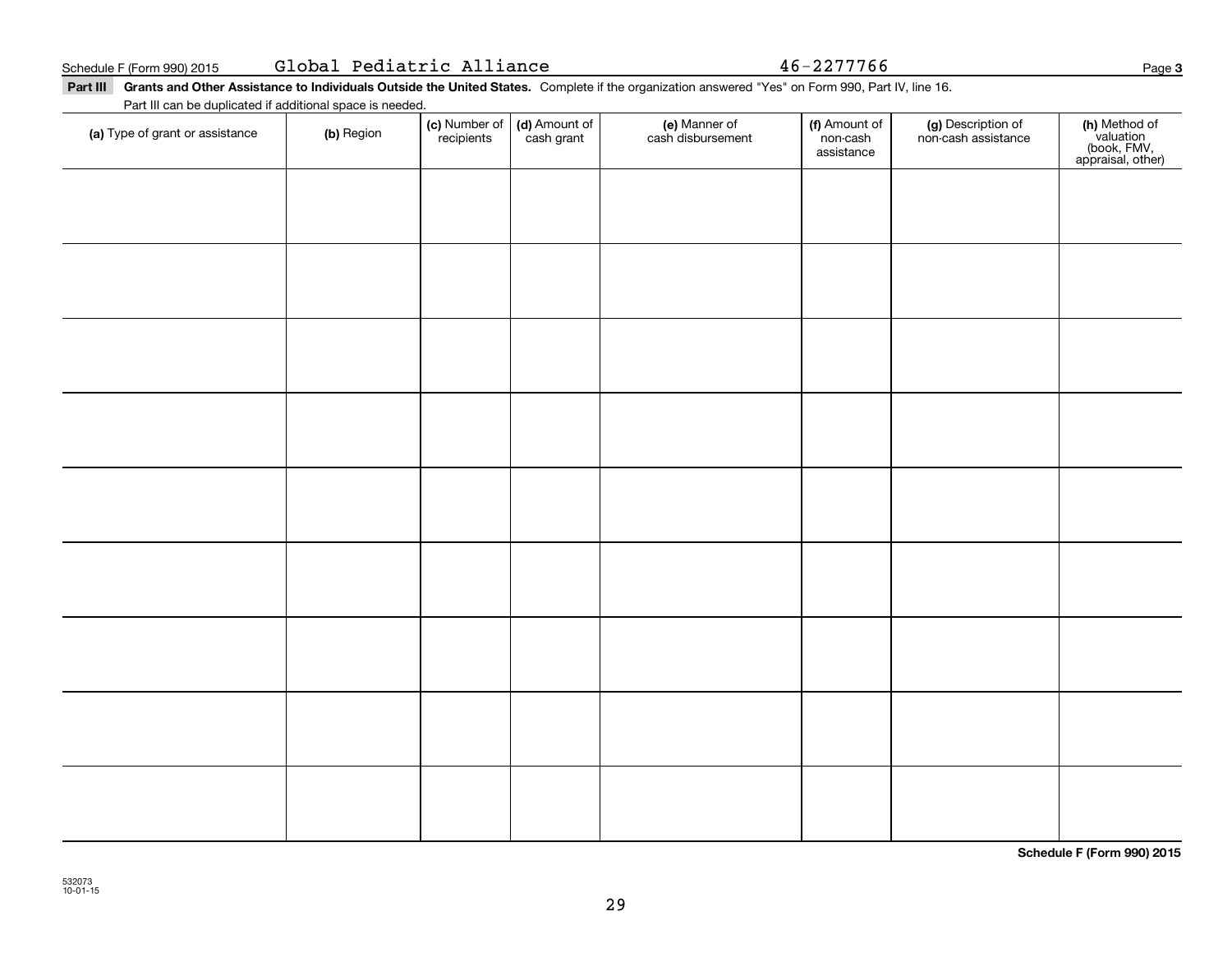| 1            | Was the organization a U.S. transferor of property to a foreign corporation during the tax year? If "Yes." the<br>organization may be required to file Form 926, Return by a U.S. Transferor of Property to a Foreign<br>Corporation (see Instructions for Form 926)                                                                                                                                                                     | Yes | $X \mid N_{0}$      |
|--------------|------------------------------------------------------------------------------------------------------------------------------------------------------------------------------------------------------------------------------------------------------------------------------------------------------------------------------------------------------------------------------------------------------------------------------------------|-----|---------------------|
| $\mathbf{2}$ | Did the organization have an interest in a foreign trust during the tax year? If "Yes," the organization<br>may be required to separately file Form 3520, Annual Return To Report Transactions With Foreign<br>Trusts and Receipt of Certain Foreign Gifts, and/or Form 3520-A, Annual Information Return of Foreign<br>Trust With a U.S. Owner (see Instructions for Forms 3520 and 3520-A; do not file with Form 990) manu-communition | Yes | $ X _{\text{No}}$   |
| 3            | Did the organization have an ownership interest in a foreign corporation during the tax year? If "Yes."<br>the organization may be required to file Form 5471, Information Return of U.S. Persons With Respect to                                                                                                                                                                                                                        | Yes | X I No              |
| 4            | Was the organization a direct or indirect shareholder of a passive foreign investment company or a<br>qualified electing fund during the tax year? If "Yes," the organization may be required to file Form 8621,<br>Information Return by a Shareholder of a Passive Foreign Investment Company or Qualified Electing Fund<br>(see Instructions for Form 8621)                                                                           | Yes | $X _{N0}$           |
| 5            | Did the organization have an ownership interest in a foreign partnership during the tax year? If "Yes."<br>the organization may be required to file Form 8865, Return of U.S. Persons With Respect to Certain<br>Foreign Partnerships (see Instructions for Form 8865)                                                                                                                                                                   | Yes | $X \mid N_{\Omega}$ |
| 6            | Did the organization have any operations in or related to any boycotting countries during the tax year? If<br>"Yes," the organization may be required to separately file Form 5713, International Boycott Report (see<br>Instructions for Form 5713; do not file with Form 990) manufactured contained and resource in the intervention                                                                                                  | Yes | No                  |

**Schedule F (Form 990) 2015**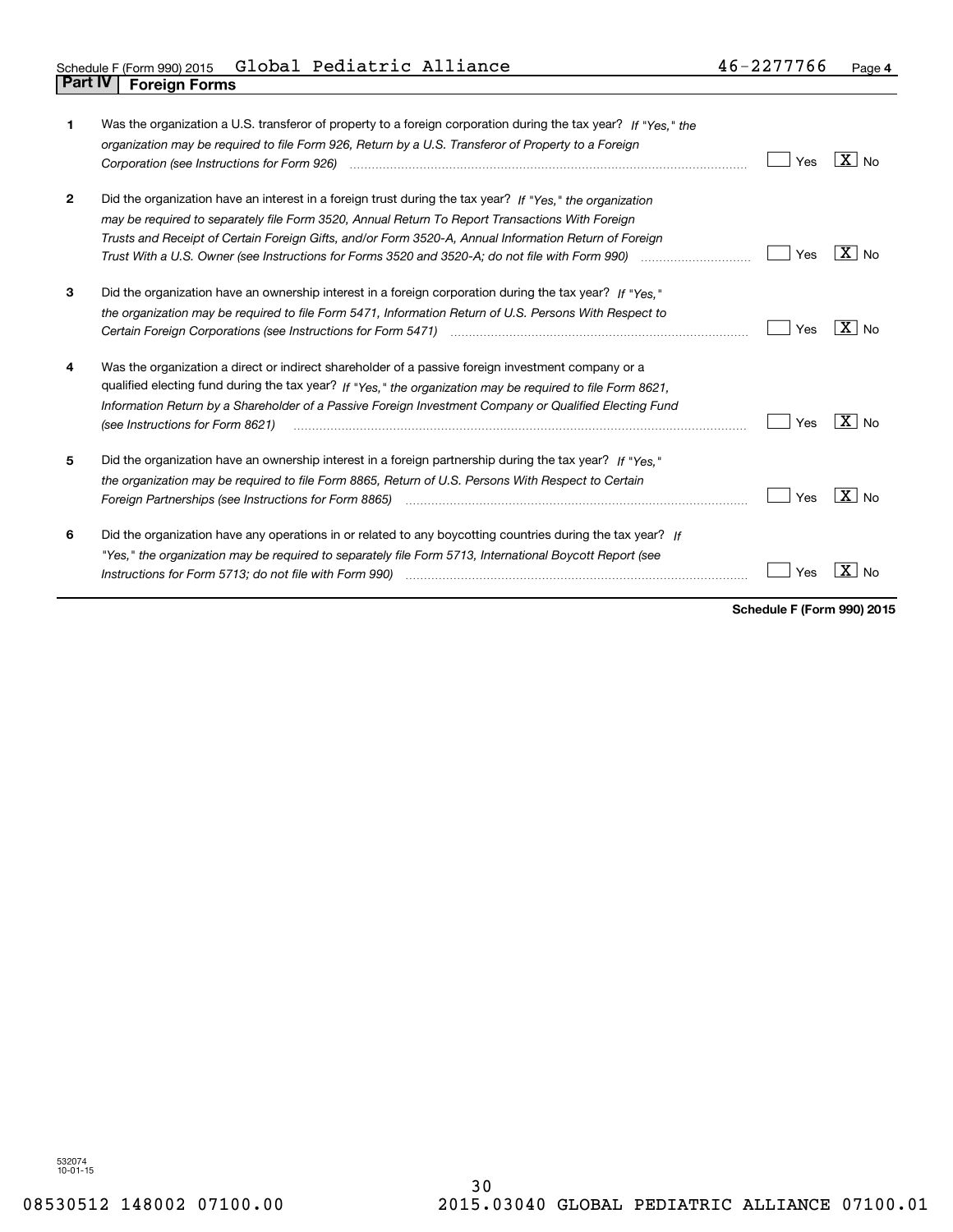#### Schedule F (Form 990) 2015 Global Pediatric Alliance 46-2277766 p<sub>age</sub> **Part V Supplemental Information**

Provide the information required by Part I, line 2 (monitoring of funds); Part I, line 3, column (f) (accounting method; amounts of investments vs. expenditures per region); Part II, line 1 (accounting method); Part III (accounting method); and Part III, column (c) (estimated number of recipients), as applicable. Also complete this part to provide any additional information.

Part I, Line 2:

Our Small Grants Director is responsible for assessing the organizations and providing due diligence prior to funding to ensure they have met the required criteria and are able to manage the grant funds and implement their projects successfully. The Small Grants Director visits the organizations periodically throughout the year (about every 6 weeks) and is in constant communication with the organizations via email and telephone. Once proposals are submitted, the Executive Director and Board of Directors review the proposals and make the final decision regarding funding. The grantees sign a contract formalizing the grant and adhering to the conditions governing the grant. Grant funds are distributed usually on a 40%/40%/20% basis with the second grant disbursement sent after the grantee has submitted a narrative and financial progress report describing progress made toward the stated program goals. The final disbursement is made after the project has been completed and a narrative and financial report has been submitted by the grantee (including copies of expense receipts) and approved by the Program Director and the Executive Director.

Part I, Line 3

|                          | Global Pediatric Alliance works to reduce preventable maternal and     |  |  |  |  |  |
|--------------------------|------------------------------------------------------------------------|--|--|--|--|--|
|                          | child deaths and improve the quality of life for women and children in |  |  |  |  |  |
|                          | Latin America through empowering grassroots communities. We do this by |  |  |  |  |  |
|                          | training health promoters and traditional midwives and providing       |  |  |  |  |  |
|                          | financial support to small organizations and community groups in rural |  |  |  |  |  |
|                          | areas. Trainings include workshops in pediatric medicine, emergency    |  |  |  |  |  |
|                          | care, and reproductive health. Many of the areas where we work lack    |  |  |  |  |  |
| 532075 10-01-15          | <b>Schedule F (Form 990) 2015</b>                                      |  |  |  |  |  |
| 08530512 148002 07100.00 | 31<br>2015.03040 GLOBAL PEDIATRIC ALLIANCE 07100.01                    |  |  |  |  |  |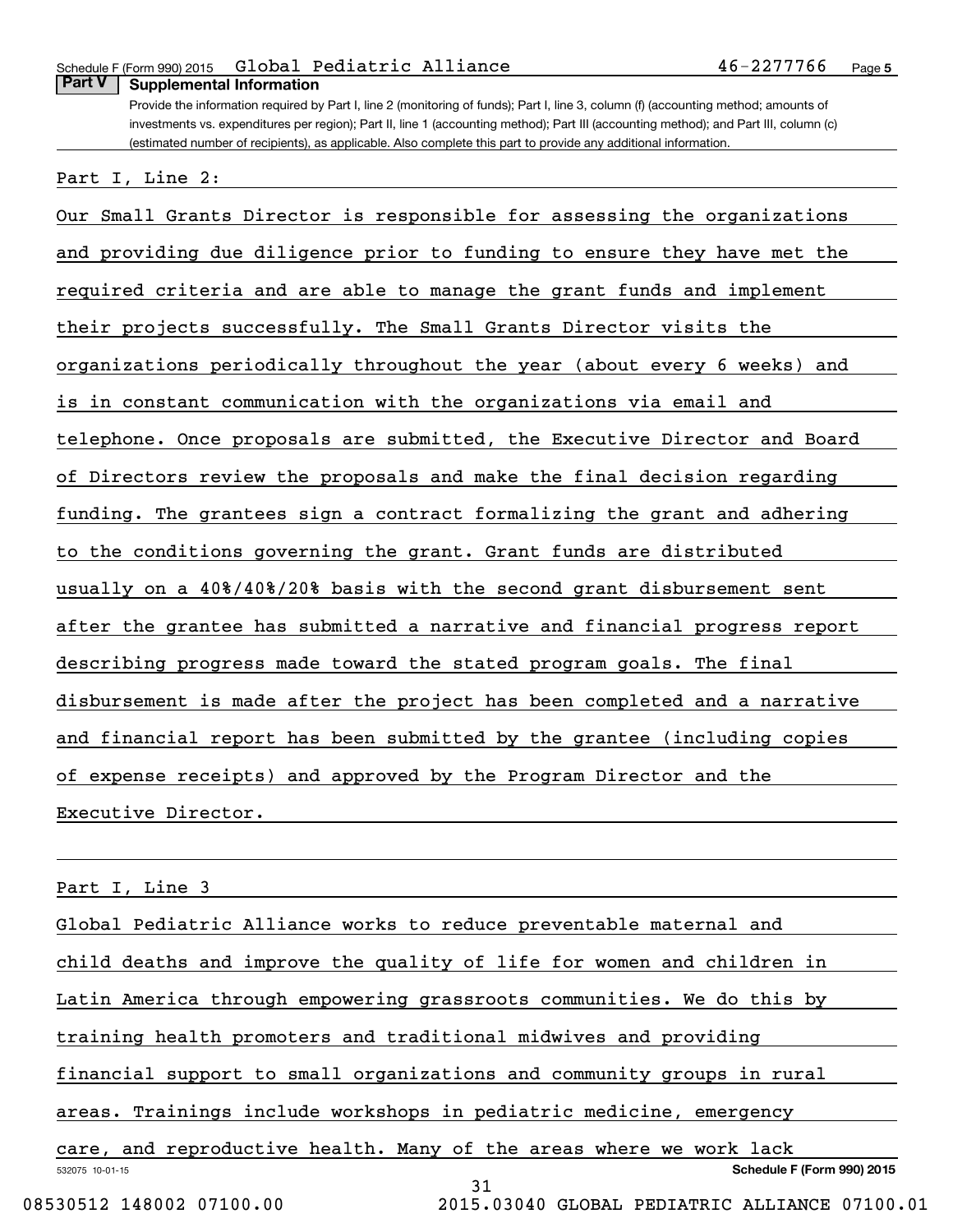|  |                                   | Schedule F (Form 990) 2015 $\,$ <code>Global Pediatric Alliance</code> |  | 46-2277766 | Page |
|--|-----------------------------------|------------------------------------------------------------------------|--|------------|------|
|  | Part V   Supplemental Information |                                                                        |  |            |      |

Provide the information required by Part I, line 2 (monitoring of funds); Part I, line 3, column (f) (accounting method; amounts of investments vs. expenditures per region); Part II, line 1 (accounting method); Part III (accounting method); and Part III, column (c) (estimated number of recipients), as applicable. Also complete this part to provide any additional information.

access to any other type of health or financial resources. An

underlying goal of all our program work is to build self-sufficiency

among local health care staff and members of the communities

themselves.

The Organization has one employee in the region who is a US citizen and

is paid through the Organization's US based payroll.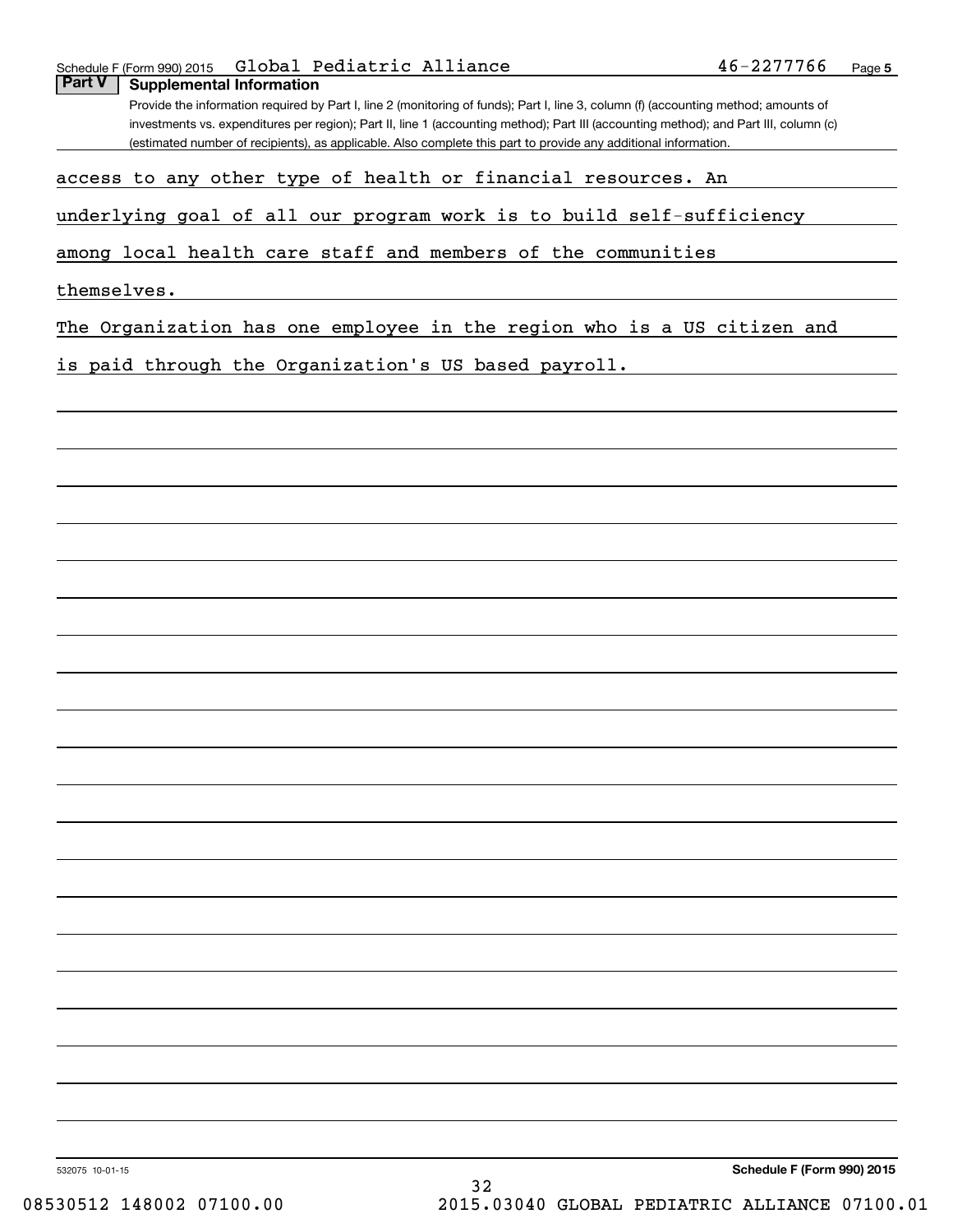| ---------            |  |  |
|----------------------|--|--|
| (Form 990 or 990-EZ) |  |  |

Department of the Treasury Internal Revenue Service

Name of the organization

# **SCHEDULE O Supplemental Information to Form 990 or 990-EZ**

**Information about Schedule O (Form 990 or 990-EZ) and its instructions is at**  $www.irs.gov/form990.$ **Complete to provide information for responses to specific questions on Form 990 or 990-EZ or to provide any additional information. | Attach to Form 990 or 990-EZ.**



**Employer identification number** Global Pediatric Alliance  $\vert$  46-2277766

Form 990, Part VI, Section B, line 11:

The Board of Directors shall receive a copy of the IRS Form 990 and review

and approve the IRS Form 990 annual tax filing prior to submission. The

Executive Director shall sign and certify that the IRS Form 990 is accurate and complete.

Form 990, Part VI, Section B, Line 12c:

The conflict of interest policy is distributed annually to all directors and officers. Each director and officer must sign a statement that affirms that he or she has received a copy of the policy; has read and understood the policy and agrees to comply with the policy. The directors and officers are required to file annually a statement with the Board of Directors which discloses interests which could give rise to conflicts that could result in inurement, impermissible private benefit or excess benefit.

Form 990, Part VI, Section B, Line 15:

GPA's policy is to perform a comprehensive review of comparable salaries

and benefits prior to the hiring of the executive director and any other

key employee. Any change in compensation is also part of a comprehensive

review. Not unusual changes in personnel were made in 2015.

Form 990, Part VI, Section C, Line 19:

Governing documents, conflict of interest policy and financial statements

are available upon request at the Organization's headquarters offices.

532211 09-02-15 LHA For Paperwork Reduction Act Notice, see the Instructions for Form 990 or 990-EZ. Schedule O (Form 990 or 990-EZ) (2015) Form 990, Part IX, Line 11g, Other Fees: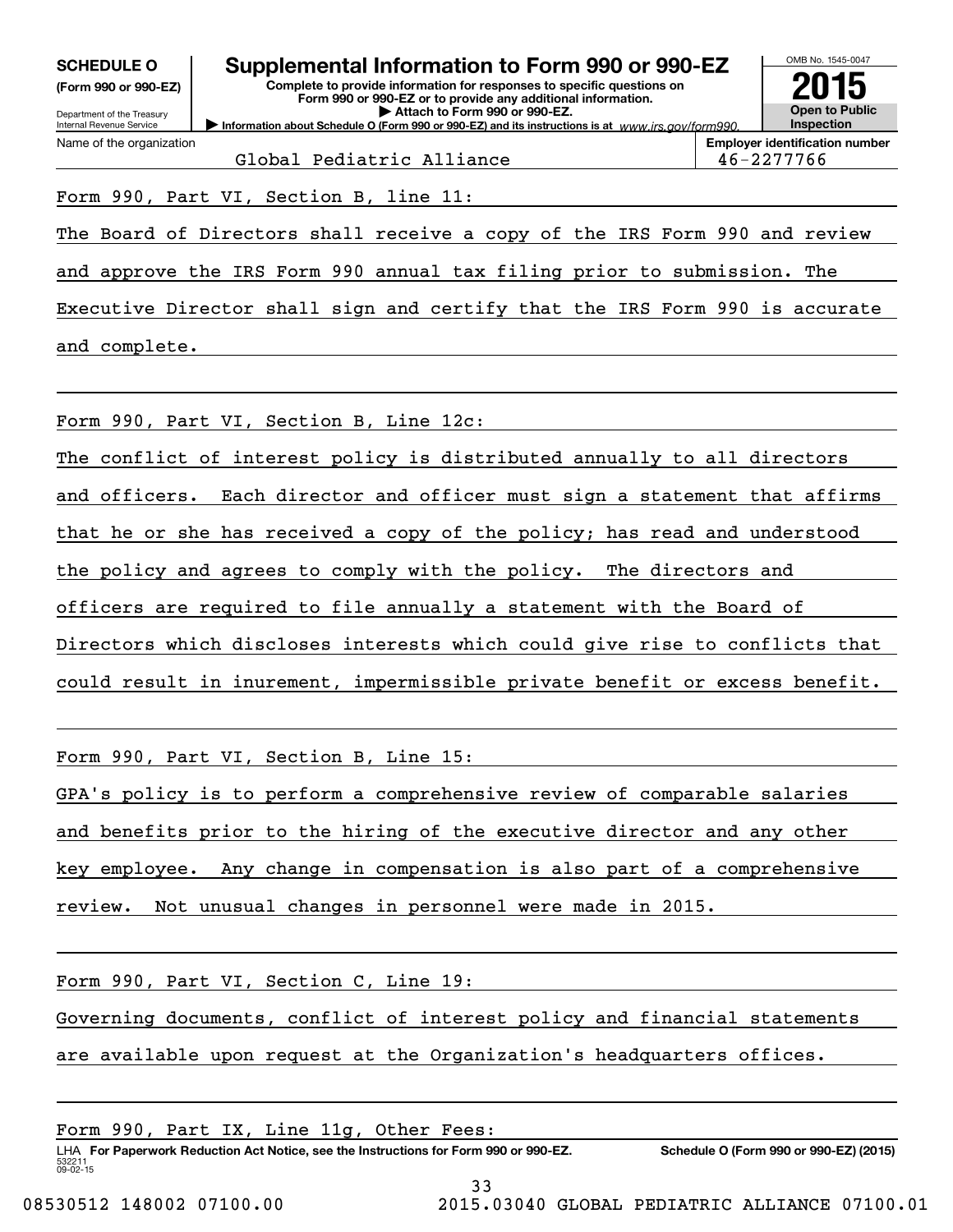| Schedule O (Form 990 or 990-EZ) (2015)                |                                                                                                                                                                                                                               | Page 2                                              |
|-------------------------------------------------------|-------------------------------------------------------------------------------------------------------------------------------------------------------------------------------------------------------------------------------|-----------------------------------------------------|
| Name of the organization<br>Global Pediatric Alliance |                                                                                                                                                                                                                               | <b>Employer identification number</b><br>46-2277766 |
| Other consulting fees:                                |                                                                                                                                                                                                                               |                                                     |
| Program service expenses                              | the control of the control of the control of the control of the control of the control of                                                                                                                                     | 0.                                                  |
| Management and general expenses                       |                                                                                                                                                                                                                               | 245.                                                |
| Fundraising expenses                                  | <u> 1980 - Andrea Andrew Maria (h. 1980).</u>                                                                                                                                                                                 | 105.                                                |
| Total expenses                                        | the control of the control of the control of the control of the control of the control of the control of the control of the control of the control of the control of the control of the control of the control of the control | 350.                                                |
| Payroll company fees:                                 |                                                                                                                                                                                                                               |                                                     |
| Program service expenses                              | the control of the control of the control of the control of the control of the control of the control of the control of the control of the control of the control of the control of the control of the control of the control | 319.                                                |
| Management and general expenses                       |                                                                                                                                                                                                                               | 86.                                                 |
| Fundraising expenses                                  | <u> 1989 - John Stein, Amerikaansk politiker (* 1989)</u>                                                                                                                                                                     | 10.                                                 |
| Total expenses                                        | <u> 1989 - Johann Stein, mars an deutscher Stein und der Stein und der Stein und der Stein und der Stein und der</u>                                                                                                          | 415.                                                |
| Training program consultants:                         |                                                                                                                                                                                                                               |                                                     |
| Program service expenses                              |                                                                                                                                                                                                                               | 43,366.                                             |
| Management and general expenses                       |                                                                                                                                                                                                                               | $0$ .                                               |
| Fundraising expenses                                  |                                                                                                                                                                                                                               | $0$ .                                               |
| Total expenses                                        |                                                                                                                                                                                                                               | 43,366.                                             |
| Midwife trainer:                                      |                                                                                                                                                                                                                               |                                                     |
| Program service expenses                              |                                                                                                                                                                                                                               | 8,488.                                              |
| Management and general expenses                       |                                                                                                                                                                                                                               | 0.                                                  |
| Fundraising expenses                                  |                                                                                                                                                                                                                               | $0$ .                                               |
| Total expenses                                        |                                                                                                                                                                                                                               | 8,488.                                              |
| Indigenous language translator:                       |                                                                                                                                                                                                                               |                                                     |
| Program service expenses                              |                                                                                                                                                                                                                               | 1,377.                                              |
| Management and general expenses                       |                                                                                                                                                                                                                               | $0$ .                                               |
| Fundraising expenses                                  |                                                                                                                                                                                                                               | 0.                                                  |
| 532212 09-02-15                                       | 34                                                                                                                                                                                                                            | Schedule O (Form 990 or 990-EZ) (2015)              |

08530512 148002 07100.00 2015.03040 GLOBAL PEDIATRIC ALLIANCE 07100.01